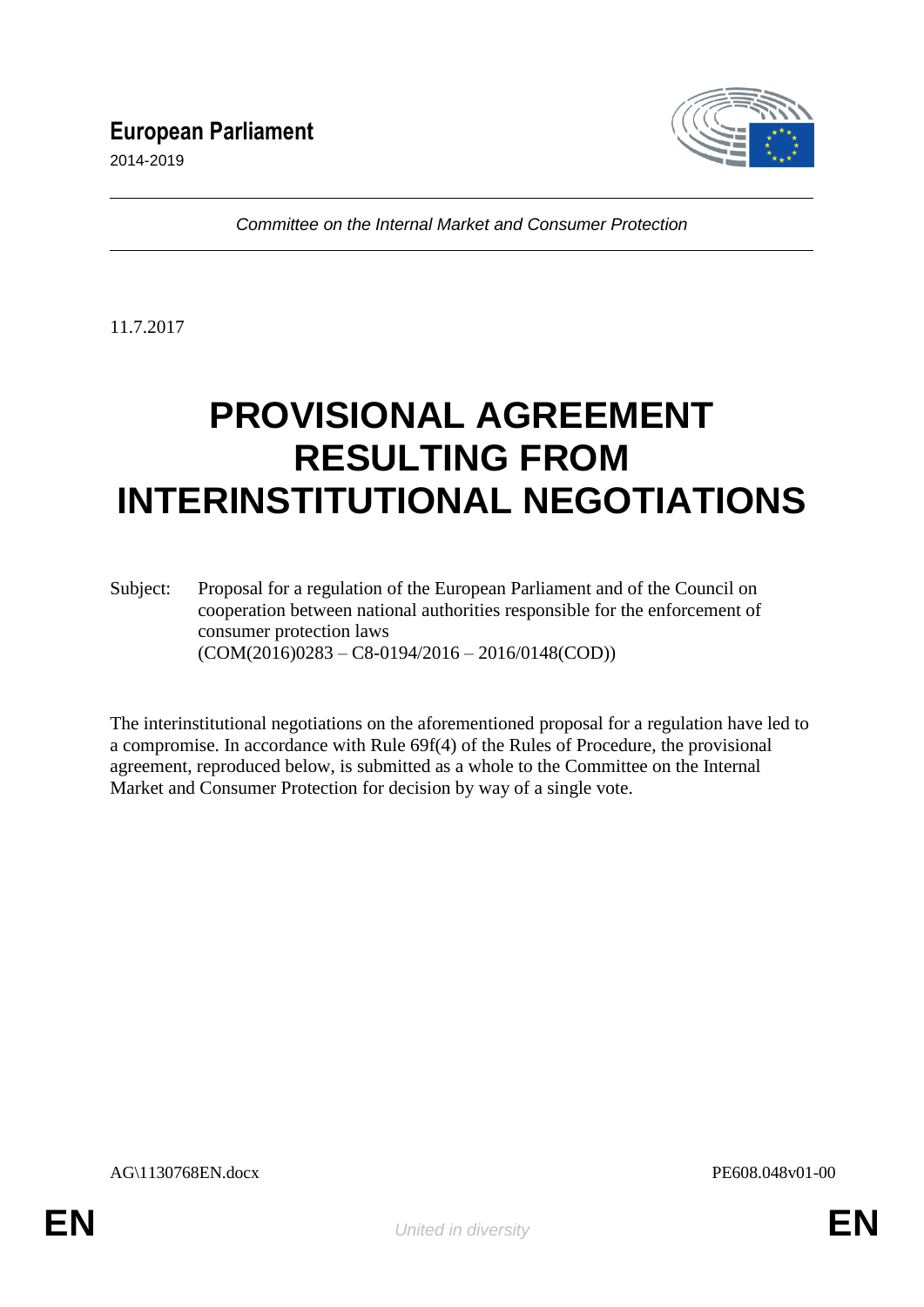## **Proposal for a**

# **REGULATION OF THE EUROPEAN PARLIAMENT AND OF THE COUNCIL**

# **on cooperation between national authorities responsible for the enforcement of consumer protection laws**

# **(Text with EEA relevance)**

# THE EUROPEAN PARLIAMENT AND THE COUNCIL OF THE EUROPEAN UNION,

Having regard to the Treaty establishing the European Union, and in particular Article 114 thereof,

Having regard to the proposal from the European Commission,

After transmission of the draft legislative act to the national parliaments,

Having regard to the opinion of the European Economic and Social Committee<sup>1</sup>,

Acting in accordance with the ordinary legislative procedure,

Whereas:

(1) Regulation (EC) No 2006/2004 of the European Parliament and of the Council<sup>2</sup> provides for harmonised rules and procedures to facilitate cooperation between national authorities responsible for the enforcement of cross-border consumer protection laws. Article 21a of Regulation (EC) No 2006/2004 provides for a review of the effectiveness and operational mechanisms of that Regulation and pursuant to that Article, the Commission concluded that Regulation (EC) No 2006/2004 is not sufficient to effectively address the enforcement challenges of the Single Market, including the Digital Single Market.

 $\overline{a}$ 

<sup>&</sup>lt;sup>1</sup> OJ C 108, 30.4.2004, p. 86.<br><sup>2</sup> Pagyletian (EC) 2006/2004

**<sup>2</sup>** Regulation (EC) 2006/2004 of the European Parliament and of the Council on cooperation between national authorities responsible for the enforcement of consumer protection laws (OJ L 364, 9.12.2004, p. 1).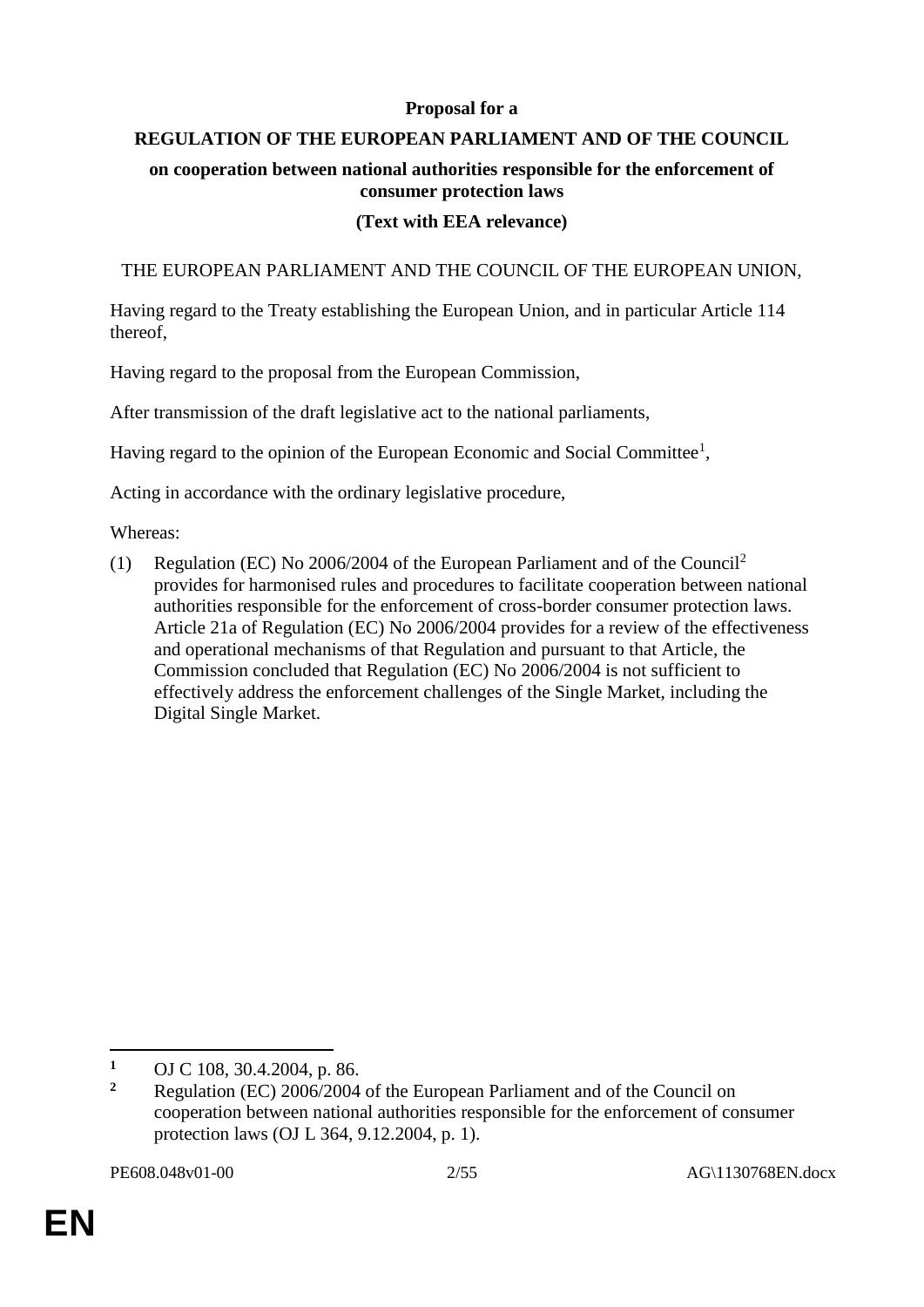- (2) The Digital Single Market Strategy adopted by the Commission on 6 May 2015 identified as one of the priorities the need to enhance consumer trust through more rapid and consistent enforcement of consumer legislation. The Single Market Strategy adopted by the Commission on 28 October 2015 reiterated that enforcing Union consumer protection legislation should be further strengthened by the reform of Regulation (EC) No 2006/2004.
- (3) The resulting ineffective enforcement of cross-border infringements, including in the digital environment, enables traders to evade enforcement by relocating within the Union, giving rise to a distortion of competition for law-abiding traders operating (whether online or offline) either domestically or cross-border, and thus directly harming consumers and undermining consumer confidence in cross-border transactions and the Single Market. An increased level of harmonisation setting effective and efficient enforcement cooperation among competent public enforcement authorities is therefore necessary to detect, investigate and order the cessation of intra-Union infringements and widespread infringements,
- (4) Regulation (EC) No 2006/2004 of the European Parliament and of the Council established a network of competent public authorities throughout the Union. Effective coordination among different competent authorities participating in the network, as well as other public authorities at the level of Member States, is necessary. The coordination role of the single liaison office should be entrusted to a public authority in each Member State that has sufficient powers and resources to undertake this key role. Member States are encouraged to designate one of the competent authorities pursuant to this regulation as the single liaison office.
- (5) Consumers should also be protected from intra-Union infringements and widespread infringements that already ceased but whose harmful effects may continue after the infringement has stopped. Competent authorities should have the necessary powers to investigate and order a cessation of such infringements in the future, in order to avoid their repetition, so as to ensure consumer protection.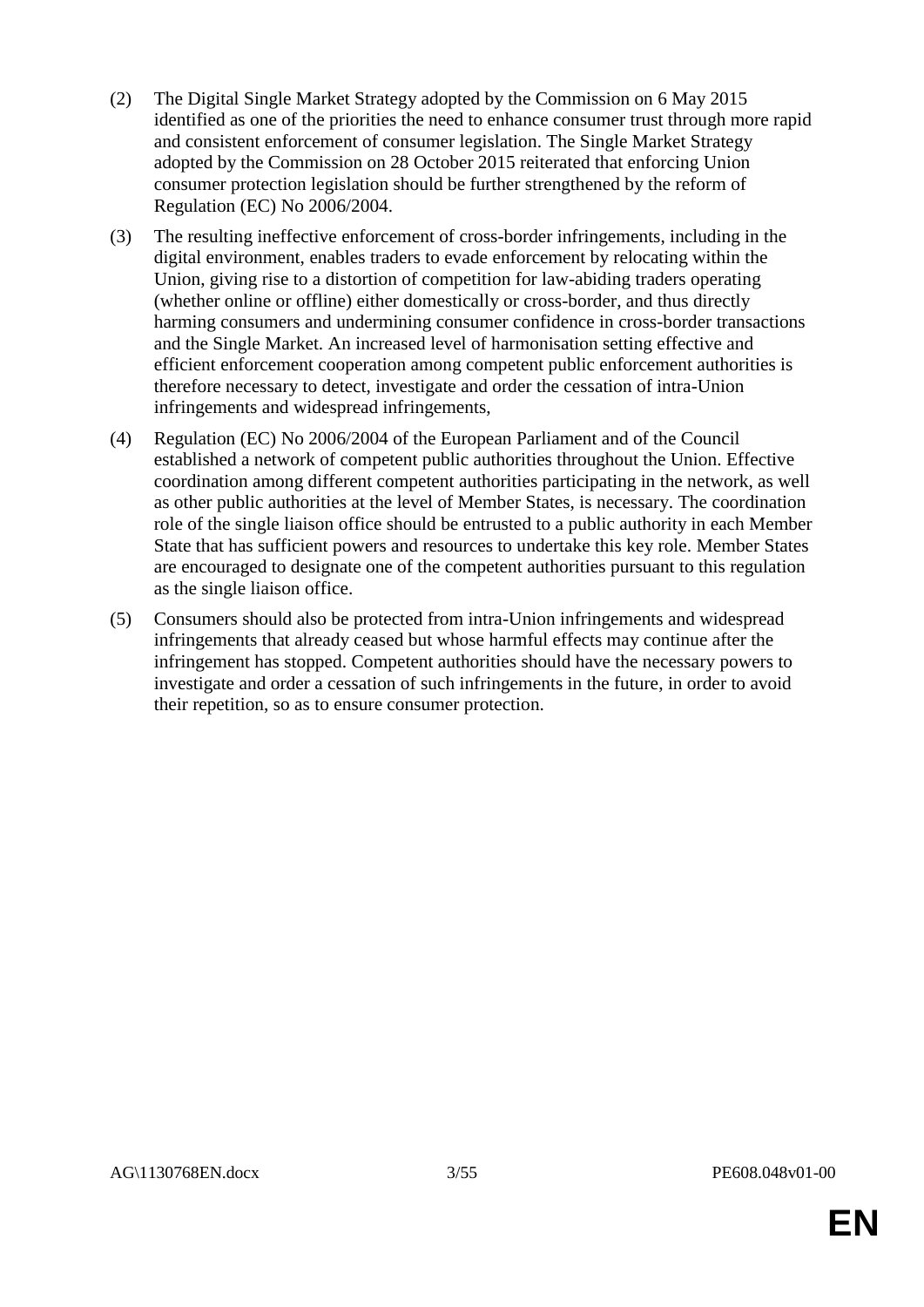- (6) Competent authorities should have a minimum set of powers of investigation and enforcement, in order to apply this Regulation, cooperate with each other more quickly and more efficiently and deter traders from committing infringements. Those powers should be sufficient to effectively tackle the enforcement challenges of e-commerce and the digital environment and to prevent non-compliant traders from exploiting gaps in the enforcement system by relocating to Member States whose competent authorities are not equipped to tackle unlawful practices. Those powers should ensure that information and evidence can be validly exchanged among competent authorities to achieve effective enforcement at an equal level in all Member States.
- (6a) Each Member States should ensure that all competent authorities within its jurisdiction have all the minimum powers, which are necessary to ensure the proper application of this Regulation. However, provided that every power can be effectively exercised as necessary in relation to any infringement covered by this Regulation by at least one competent authority, Member States may decide not to confer all the powers to each competent authority. Member States may also decide, in accordance with the provisions of this Regulation, to confer certain tasks under this Regulation to designated bodies or to provide competent authorities with the power to consult consumer organisations, trader organisations, designated bodies, or other persons concerned about the effectiveness of the commitments proposed by a trader in ceasing the infringement. However, Member States should not be under any obligation to involve designated bodies in the application of this Regulation or to provide for consultations with consumer organisations, trader organisations, designated bodies or other persons concerned about the effectiveness of the proposed commitments in ceasing the infringement.
- (6b) The implementation and exercise of powers in application of this Regulation should be proportionate and adequate to the nature and actual or potential harm of the infringement. Competent authorities should take into account all facts and circumstances of the case and choose the most appropriate measures which are essential to address the infringement. Those measures should be proportionate, effective and deterrent.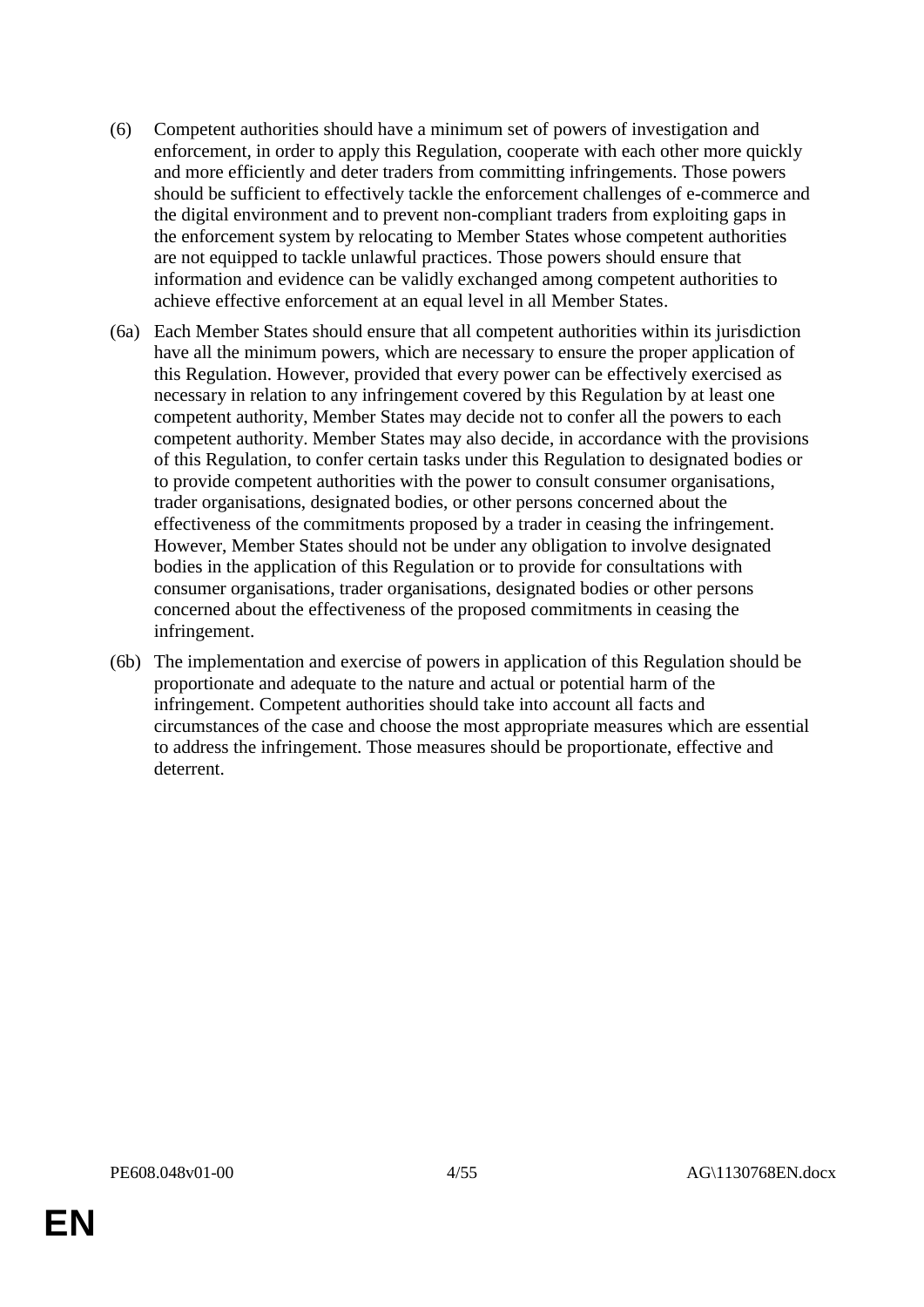- (6c) The implementation and exercise of powers in application of this Regulation should also be in accordance with other Union and national legislation, in particular with applicable procedural safeguards and principles of the fundamental rights. Member States should remain free to set out conditions and limits for the exercise of the powers in national law, in accordance with Union law. Where, for instance, in accordance with national law prior authorisation to enter premises of natural and legal persons is needed from the judicial authority of the Member State concerned, the power to enter such premises should be used only after having obtained such prior authorisation.
- (7) Member States may choose whether the competent authorities exercise those powers directly under their own authority, with the assistance of other public authorities, by instructing designated bodies or by application to the competent courts. Member States should ensure that those powers are exercised effectively and in a timely manner.
- (8) When responding to requests made through the mutual assistance mechanism, competent authorities should, where appropriate, also make use of other powers or measures granted to them at the national level, including the power to initiate or refer matters for criminal prosecution. It is of the utmost importance that courts and other authorities, in particular those involved in criminal prosecution, have the necessary means and powers to cooperate with competent authorities effectively and in a timely manner,
- (9) Competent authorities should be in a position to open investigations on their own initiative if they become aware of intra-Union infringements or widespread infringements by means other than consumer complaints.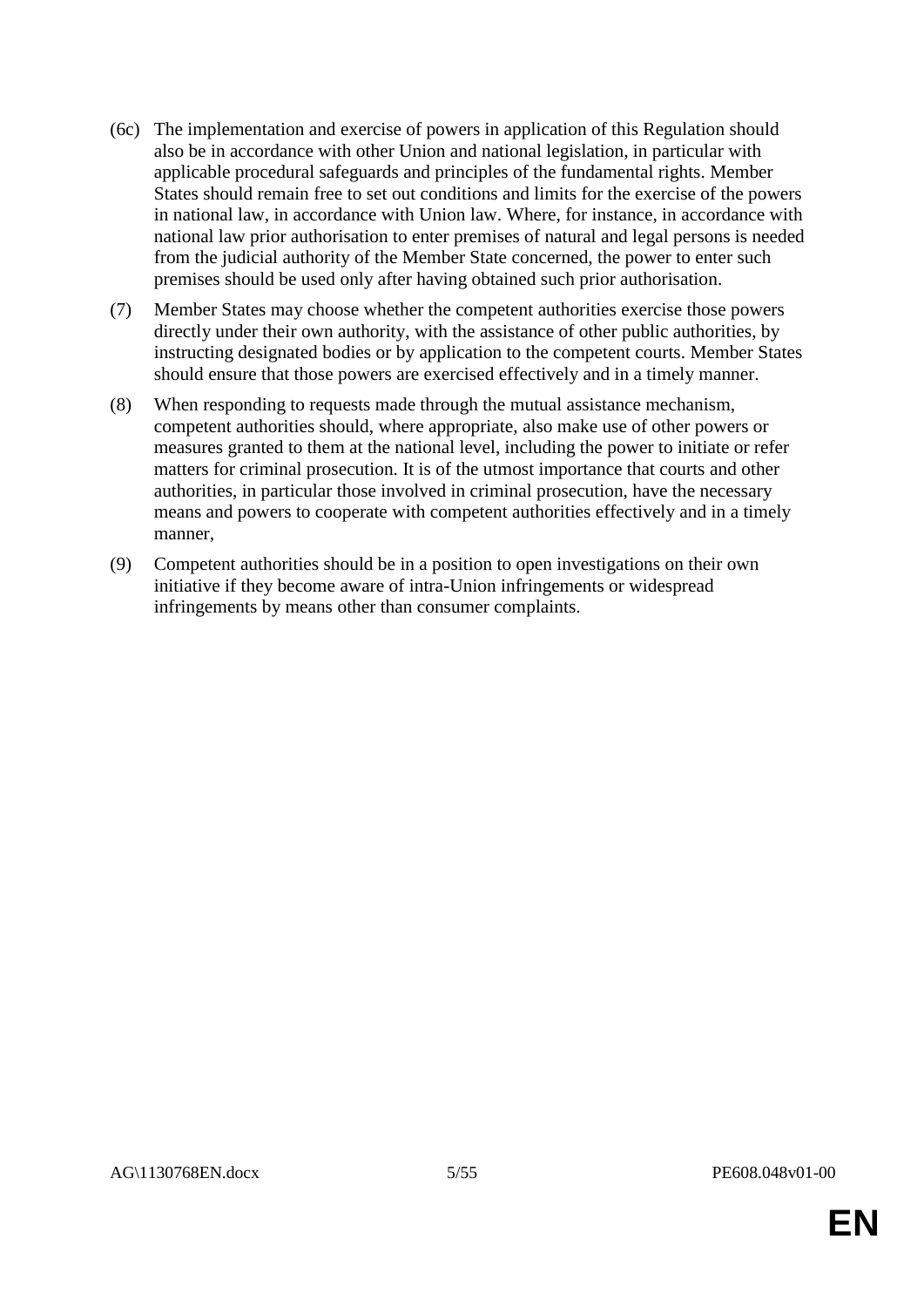- (10) Competent authorities should have access to all necessary evidence, data and information relating to the subject matter of an investigation or sweep in order to determine whether an infringement has occurred or occurs, and in particular to identify the trader responsible, irrespective of who possesses the evidence, information or data in question and regardless of where it is located and of its format. Competent authorities should be able to directly request that third parties in the digital value chain provide all the evidence, data and information necessary in accordance with Directive 2000/31/EC on certain legal aspects of information society services, in particular electronic commerce, in the Internal Market, on condition that they consistently respect the legislation on personal data protection.
- (10a) Information exchanged between competent authorities should be subject to strict guarantees of confidentiality and professional and commercial secrecy in order to ensure investigations are not compromised or the reputation of traders is not unfairly harmed. Disclosure should always be decided on a case-by-case basis by the competent authorities and only when appropriate and necessary, in accordance with the principle of proportionality, taking into account the public interest, such as public safety, consumer protection, public health and environmental protection and proper conduct of criminal investigations.
- (10b) Competent authorities should therefore be able to request the supply of any relevant information from any public authority, body or agency within their Member State and/or any natural or legal person including for instance payment service providers, internet service providers, telecommunication operators, domain registries and registrars and hosting services providers for the purpose of establishing whether an intra-Union infringement or a widespread infringement occurs.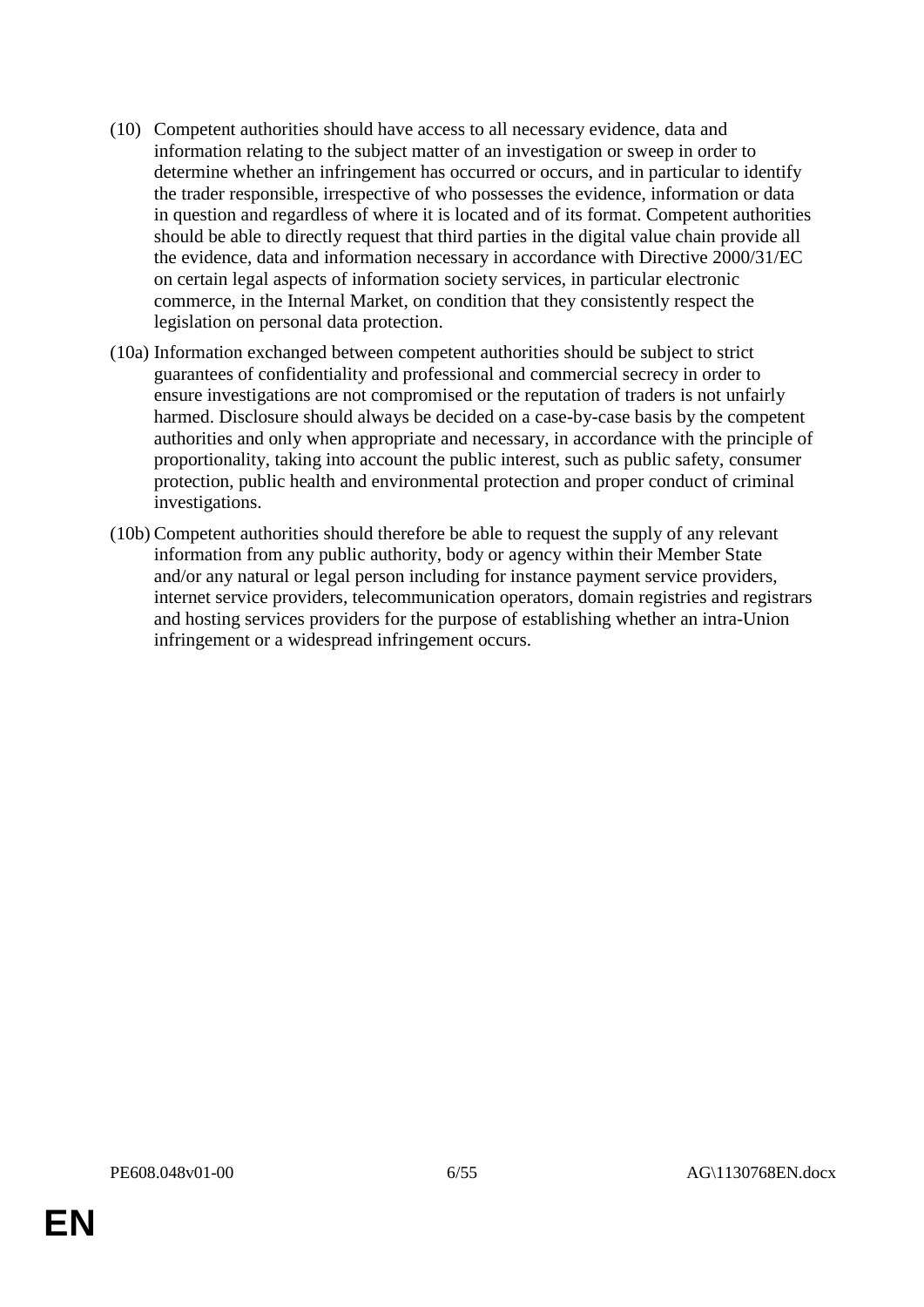- (10c) Competent authorities should be able to carry out the necessary on-site inspections, and should have the power to enter any premises, land or means of transport, that the trader uses for purposes relating to his trade, business, craft or profession.
- (10d) Competent authorities should be able to request any representative or member of the staff of the trader concerned to give explanations or provide facts, information or documents relating to the subject matter of the inspection, and to record the answers given by that representative or staff member.
- (11) Competent authorities should be able to verify compliance with consumer protection legislation and to obtain evidence of intra-Union infringements or widespread infringements, including those that take place during or after the purchase of goods and services. They should therefore have the power to purchase goods or services under a cover identity to detect infringements, such as the refusal to implement the consumer right to withdraw in the case of distance contracts. That power should also include the possibility to observe, study, disassembly or test a product or object that has been purchased by the competent authority for that purpose. The power to purchase goods or services as test purchases may include the power of competent authorities to ensure the return of any payment made where such return is not disproportionate and also otherwise complies with Union and national law."
- (12) In the digital environment in particular, the competent authorities should be able to stop infringements quickly and effectively, notably where the trader selling goods or services conceals its identity or relocates within the Union or to a third country to avoid enforcement. In cases where there is a risk of serious harm to consumers, in accordance with national law, the competent authorities should be able to adopt interim measures including, the removal of content from an online interface or ordering the explicit display of a warning to consumers when accessing the online interface. Interim measures should not go beyond what is necessary to achieve the objective. Furthermore, the competent authorities should have the power to order the explicit display of a warning to consumers when accessing the online interface or order the removal or modification of digital content when there are no other effective means to stop an illegal practice. Such measures should not go beyond what is necessary to achieve the objective of ceasing or prohibiting the infringement.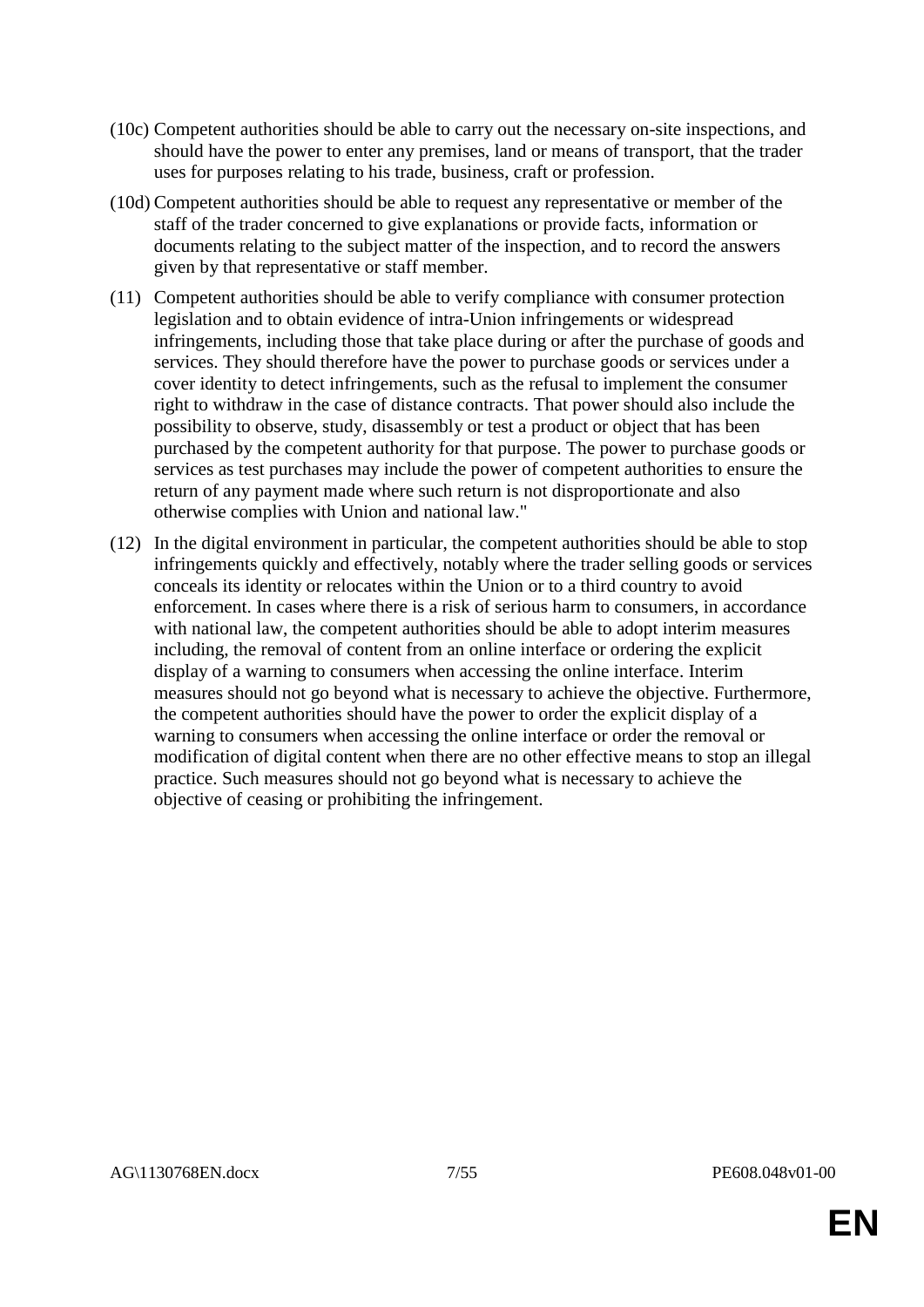- (12a) Pursuing the objective of the Regulation along with stressing the importance of the traders' will to act in accordance with the consumer protection legislation and to remedy the consequences of his infringements, competent authorities should have the possibility to agree with traders on commitments containing steps and measures the trader has to take regarding the infringement, in particular to make the infringement cease.
- (13) Penalties for infringements of consumer law represent an important part of the enforcement system as they have an impact on the degree of deterrence provided by public enforcement. This Regulation includes the power to impose penalties for intra-Union infringements among the minimum powers of competent authorities, as national penalties schemes do not always allow taking into account the Intra-Union dimension of an infringement. The implementation of this power by Member States would not require them to set out a new regime of penalties for this particular category of infringement, but only to apply the applicable regime for domestic infringement, where possible taking into account the actual scale and scope of the infringement concerned. The need to strengthen the level of penalties for breaches of EU consumer law may be addressed, as it will be deemed appropriate, in accordance with the findings of the Report of the Fitness Check on EU consumer and marketing law SWD(2017) 209 final.
- (14) Consumers should be entitled to redress for harm caused by infringements. Depending upon the nature of the case, the power to receive from the trader, on its own initiative, additional remedial commitments for consumers affected by the alleged infringement, or where appropriate to seek to obtain commitments from the trader to offer adequate remedies to the consumers concerned by the infringement should contribute to removing the adverse impact on consumers caused by a cross-border infringement. These remedies may include, inter alia, repairs, replacement, price reduction, termination of contracts or reimbursement of the price as it is appropriate to mitigate the negative consequences of the infringement for the consumer concerned, in accordance with the requirements of Union law. This is without prejudice to a consumer's right to seek redress through appropriate means. Where applicable, competent authorities should inform, by appropriate means, consumers that claim to have suffered harm as a consequence of an infringement about the means how to seek compensation provided for by national legislation;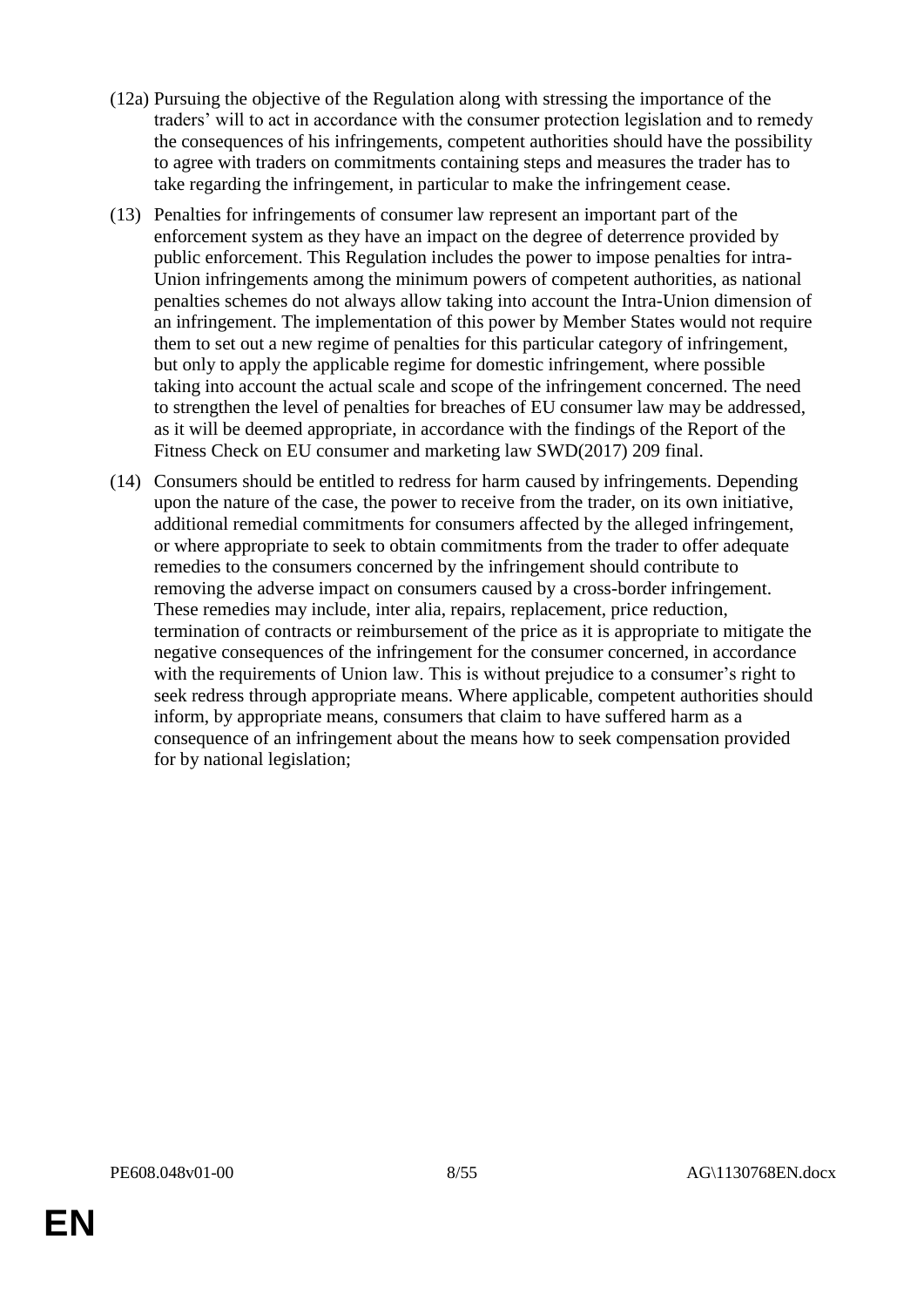- (15) The effectiveness and efficacy of the mutual assistance mechanism should be improved. Information requested should be provided in a timely manner and the necessary investigation and enforcement measures should be adopted in a timely manner. Competent authorities should reply to information and enforcement requests in set time periods, unless otherwise agreed. The obligations of the competent authority in the framework of mutual assistance should remain intact, unless it is likely that enforcement actions and administrative decisions taken at national level outside the framework of mutual assistance will ensure a swift and effective cessation or prohibition of the intra-Union infringement. Administrative decisions in this regard should be understood as decisions giving effect to the measures taken to cease or prohibit the infringement. In those exceptional cases, competent authorities should be entitled to refuse to comply with a request for enforcement measures within the framework of mutual assistance.
- (16) The Commission should be better able to coordinate and monitor the functioning of the mutual assistance mechanism, issue guidance, make recommendations and issue opinions to the Member States when problems arise. The Commission should also be better able to effectively and quickly assist competent authorities to resolve disputes over the interpretation of their obligations stemming from the mutual assistance mechanism.
- (17) Harmonised rules setting out the procedure for the coordination, investigation and enforcement of widespread infringements should be provided. Coordinated actions against widespread infringements should ensure that competent authorities may choose the most appropriate and efficient tools to stop widespread infringements and where appropriate, to receive or seek to obtain remedial commitments for consumers.
- (17a) The competent authorities concerned by a widespread infringement should launch a coordinated action by a common agreement. In order to establish which competent authorities are concerned by a widespread infringement all relevant aspects of the infringement should be considered, in particular the place of establishment or residence of the trader, location of the assets of the traders, location of the consumers who suffered harm by the infringement and the place of the points of sale of the trader, i. e. shops and websites.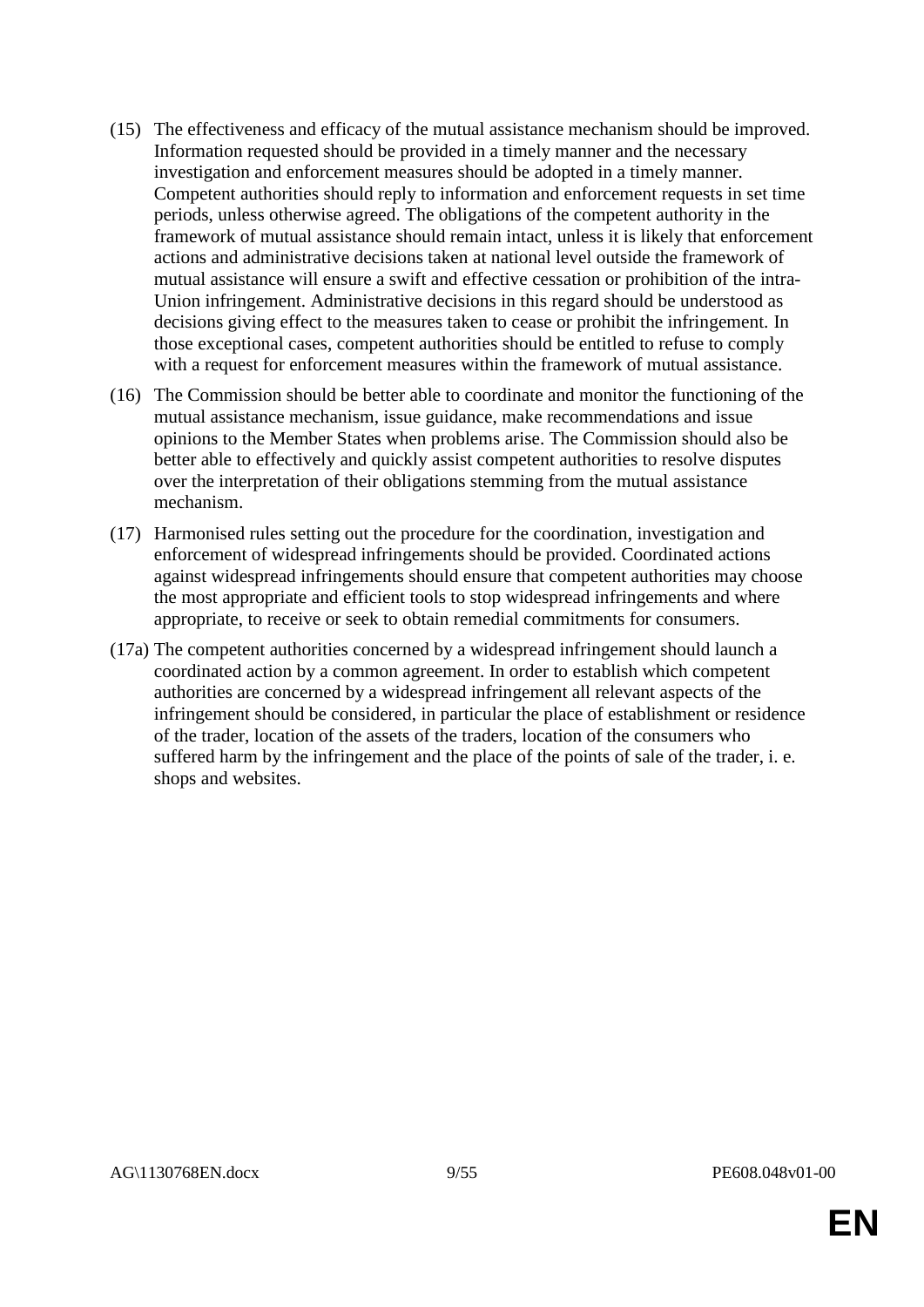- (17b) Competent authorities concerned should coordinate their investigation and enforcement measures in the coordinated action in order to effectively tackle the infringement and bring about its cessation or prohibition. To that end evidence and other necessary information should be exchanged between the competent authorities and the necessary assistance should be provided. Competent authorities concerned should in a coordinated way take the necessary enforcement measures to bring about the cessation or prohibition of the widespread infringement.
- (17c) The extent of participation of each competent authority in a coordinated action should be sufficient to the extent of the investigation and enforcement measures the competent authority is required to address the infringement effectively. Competent authorities concerned should be under the obligation to take only the necessary investigation and enforcement measures which are needed to obtain the necessary evidence regarding the widespread infringement and to bring about the cessation or the prohibition of the infringement. However, lack of available resources of the competent authority concerned should not be considered as a justified reason not to take part in a coordinated action.
- (17d) Competent authorities concerned which participate in a coordinated action should be able to conduct national investigation and enforcement measures in relation to the same infringement. However, at the same time, the obligation of the competent authority to coordinate its investigation and enforcement activities in the framework of the coordinated action with other competent authorities concerned should remain intact, unless it is likely that enforcement actions and administrative decisions taken at national level outside the framework of the coordinated action will ensure a swift and effective cessation or prohibition of the widespread infringement. Administrative decisions in this regard should be understood as decisions giving effect to the measures taken to cease or prohibit the infringement. In those exceptional cases, competent authorities should be entitled to decline to participate in the coordinated action.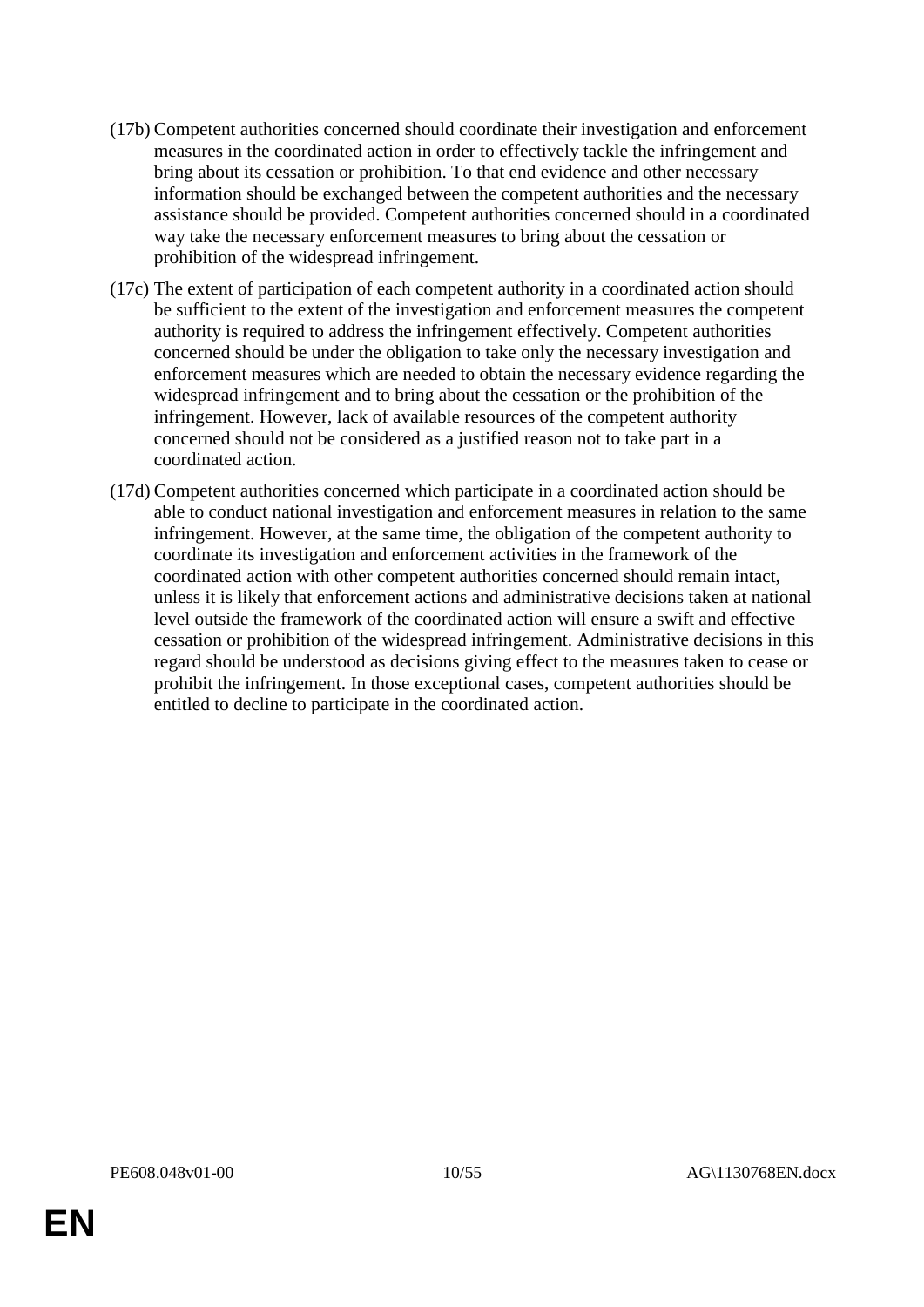(19) The Commission should cooperate more closely with Member States to prevent large scale infringements from occurring. Therefore, it should actively notify competent authorities of any suspicion of infringements under this Regulation. If the Commission has, for instance by monitoring the alerts submitted by competent authorities, the reasonable suspicion that a widespread infringement with a Union dimension occurs, it should notify Member States, through the competent authorities and single liaison offices concerned by the alleged infringement, as well as state the grounds justifying a possible coordinated action in the notification. Competent authorities concerned should conduct appropriate investigations based on information available or easily accessible to them. They should notify the results of their investigations to the other competent authorities, the single liaison offices concerned and the Commission. Where the competent authorities concerned come to the conclusion that such investigations reveal that an infringement may be taking place, they should start the coordinated action by taking the measures set out in Article 17 and, where appropriate Article 18 and Article 18a. A coordinated action tackling a widespread infringement with a Union dimension should always be coordinated by the Commission. If it is apparent that the Member State is concerned by that infringement, it should take part in a coordinated action in order to help to collect the necessary information and evidence related to the infringement and to bring about its cessation or prohibition. As regards the enforcement measures, criminal and judicial proceedings in Member States should not be affected by the application of this regulation. The principle of ne bis in idem should be respected. However, if the same trader reiterates the same acts or omission constituting an infringement which had already been addressed by an enforcement procedure resulting in cessation or prohibition of the infringement, it should be considered a new infringement and competent authorities should address it.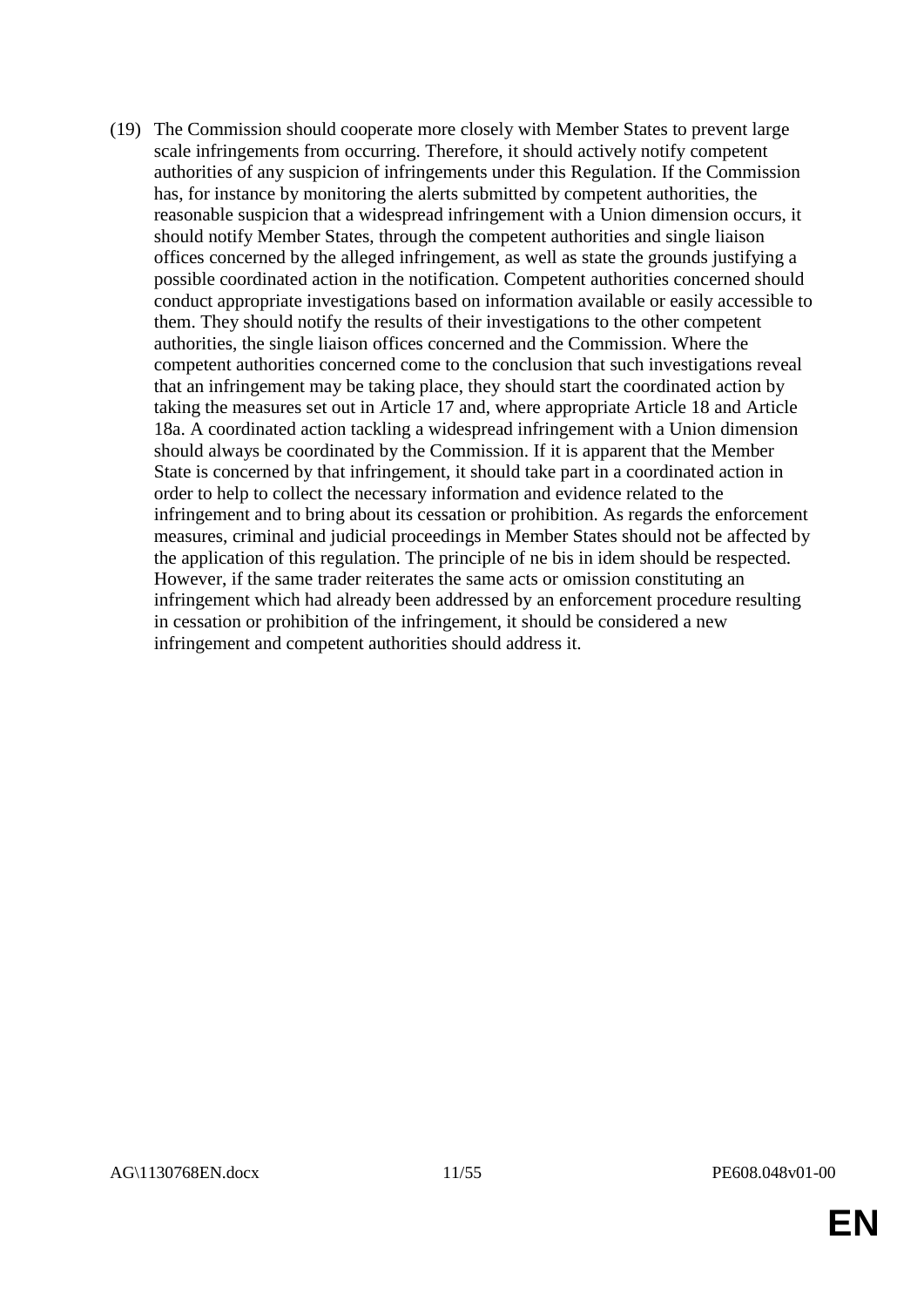- (19a) Competent authorities concerned should take the necessary investigation measures to establish the particularities of the widespread infringement, in particular the identity of the trader, acts or omissions committed by the trader and the effects of the infringement. Enforcement measures taken should be based on the outcome of the investigation. Where appropriate, the outcome of the investigation and the assessment of the widespread infringement should be set out in a common position agreed among the competent authorities of the Member States concerned by the coordinated action and addressed to the traders concerned by the infringement. The common position should not constitute a binding decision of the competent authorities. It should, however, give the addressee the opportunity to be heard on the matters which are part of the common position.
- (20) In the context of widespread infringements , the rights of defence of the traders concerned should be respected. This requires, in particular, giving the trader the right to be heard and to use during the proceedings the official language or one of the official languages used for official purposes of the Member State of its establishment or residence . It is also essential to ensure compliance with Union legislation on the protection of undisclosed know-how and business information.
- (21) Competent authorities concerned should take within their jurisdiction the necessary investigation and enforcement measures. However, the effects of widespread infringements are not limited to a single Member State. Therefore cooperation of competent authorities is required to address widespread infringement and to bring about their cessation or prohibition.
- (21a) Concerted investigation of consumer markets (sweeps) are another form of enforcement coordination that has proven to be an effective tool against infringements that should be retained and strengthened in the future, for both, online and offline sectors. Sweeps should be conducted in particular where market trends, consumer complaints or other indications suggest that widespread infringements may have occurred, occur or may occur.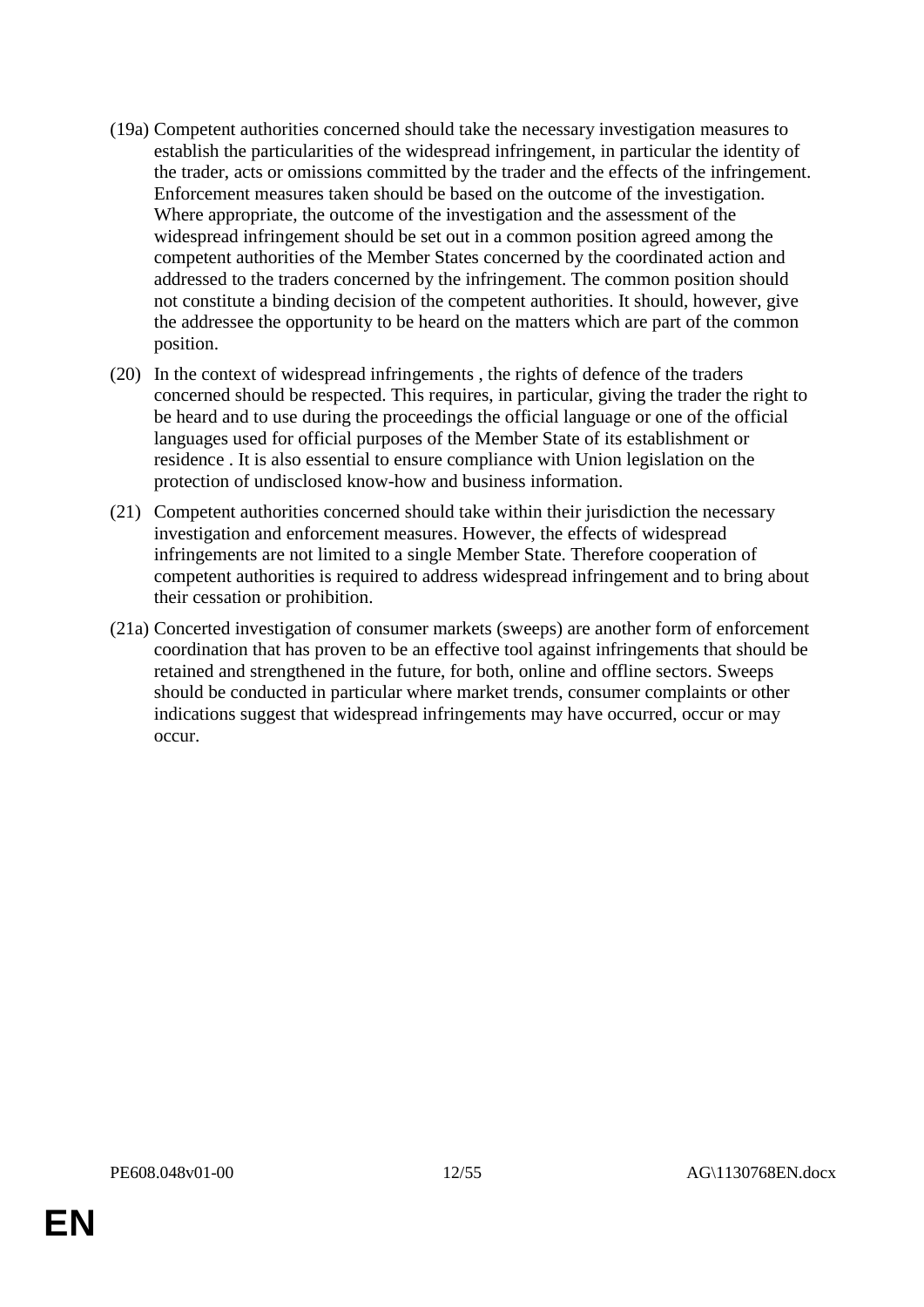- (22) Effective detection of widespread infringements should be supported by exchanging information between competent authorities and the Commission by the means of sending alerts if there is a reasonable suspicion of such infringements. The Commission should coordinate the functioning of the exchange of information.
- (22a) In order to enhance the transparency of the cooperation network, and to raise awareness amongst consumers and the public in general, the Commission should produce every two years an overview of the information, statistics and developments in the area of consumer law enforcement, collected within the framework of the cooperation provided for by this Regulation, and make it publicly available.
- (23) Consumer organisations play an essential role in informing consumers about their rights and educating them and protecting their interests, including the settlement of disputes. Consumers should be encouraged to cooperate with the competent authorities to strengthen the application of this Regulation.
- (23a) Participation of consumer organisations, and where appropriate participation of trader associations, in the alert mechanism should be also allowed to notify competent authorities of suspected infringements and share with them information needed to detect, investigate and stop infringements, to give their opinion about investigations or infringements and to notify competent authorities of abuse of Union laws that protect consumers' interests.
- (24) Infringements which are widespread throughout the Union should be effectively and efficiently resolved. A system of biannual exchange of enforcement priorities should be put in place to achieve this.
- (25) Data related to consumer complaints may help policymakers at national and Union level to assess the functioning of consumer markets and to detect infringements. The exchange of such data at Union level should be promoted.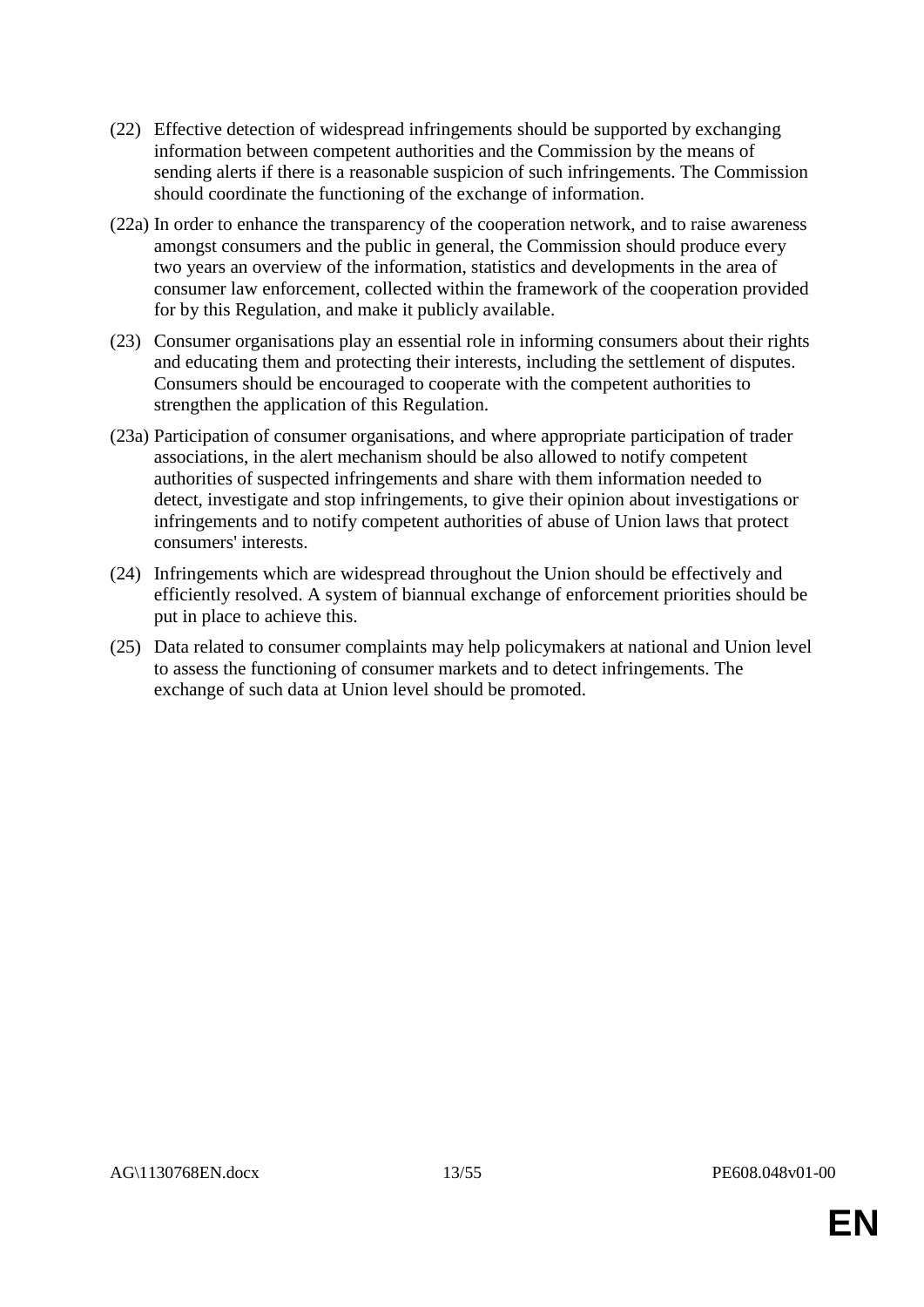- (25a) To the extent necessary to contribute to achieving the objectives of this Regulation, it is essential that Member States inform each other and the Commission of their activities in protecting consumers' interests, including support for the activities of consumer representatives, support for the activities of bodies responsible for the extra-judicial settlement of consumer disputes and support for consumers' access to justice. Member States should be able, in cooperation with the Commission, to carry out joint activities with respect to the exchange of consumer policy information in the aforementioned areas.
- (26) Enforcement challenges that go beyond the frontiers of the Union, and the interests of Union consumers should be protected from rogue traders based in third countries. Hence, international agreements with third countries regarding mutual assistance in the enforcement of legislation that protects consumers' interests should be negotiated. Those international agreements should include the subject matter laid down in this Regulation and should be negotiated at Union level in order to ensure the optimum protection of Union consumers and smooth cooperation with third countries,
- (27) In order to lay down the practical and operational arrangements for the functioning of the database, implementing powers should be conferred on the Commission. Those powers should be exercised in accordance with Regulation (EU) No 182/2011 of the European Parliament and of the Council**<sup>1</sup>** ,
- (29) This Regulation is without prejudice to sectoral Union rules providing for cooperation among sectoral regulators and applicable sectoral Union rules on the compensation of consumers for harm resulting from infringements of those rules. This Regulation is without prejudice to other cooperation systems and networks set out in sectoral Union legislation. This Regulation furthers cooperation and coordination among the consumer protection network and the networks of regulatory bodies and authorities established by sectoral Union legislation. This Regulation should be without prejudice to the application in the Member States of measures relating to judicial cooperation.

 $\overline{a}$ **<sup>1</sup>** Regulation (EU) No 182/2011 of the European Parliament and of the Council of 16 February 2011 laying down the rules and general principles concerning mechanisms for control by Member States of the Commission's exercise of implementing powers (OJ L 55, 28.2. 2011, p. 13-18).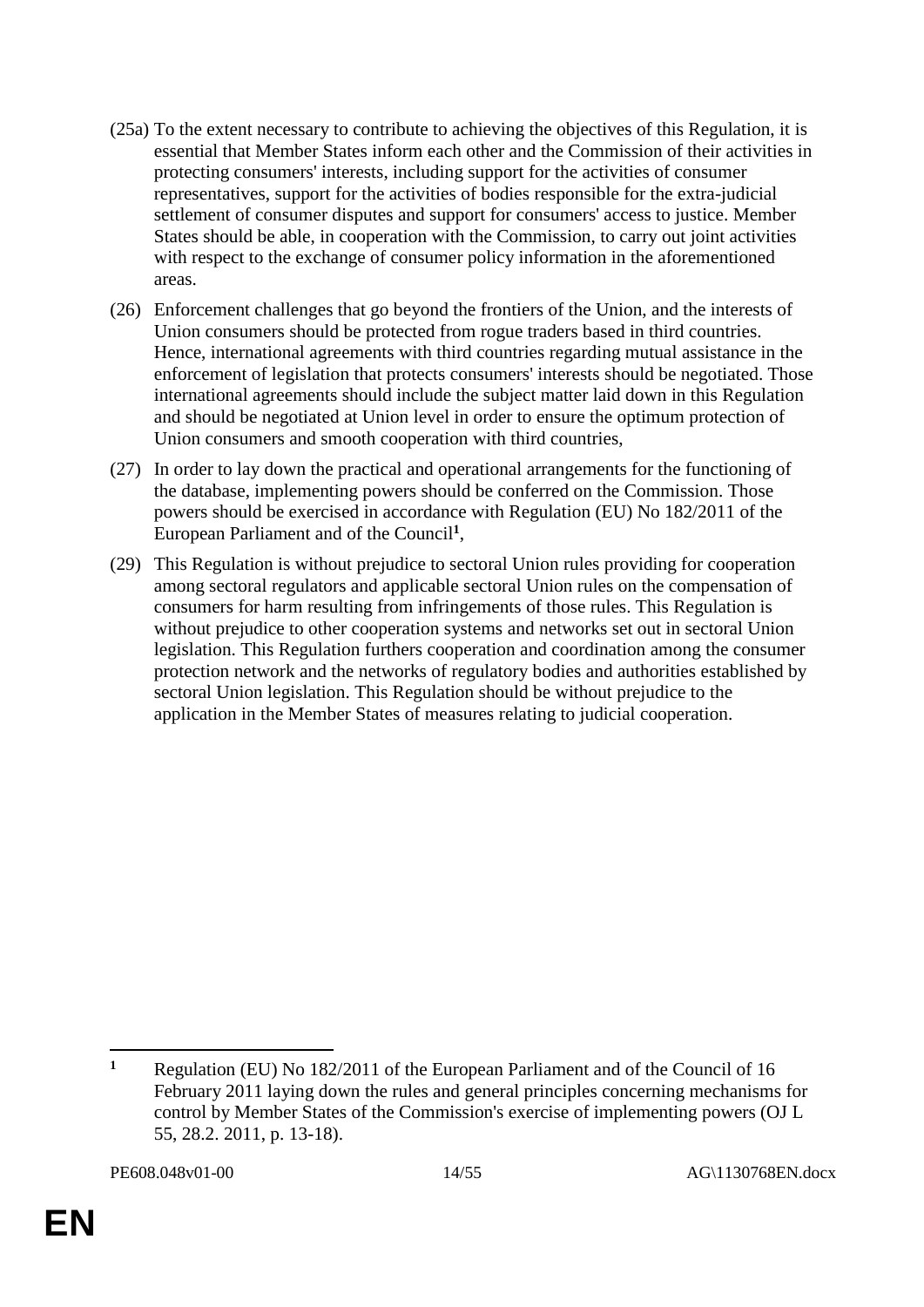- (29a) This Regulation is without prejudice to the right to claim individual or collective compensation, which is subject to the national law and does not provide for the enforcement of those claims.
- (29b) Regulation 2016/679 of the European Parliament and of the Council of 27 April 2016 on the protection of natural persons with regard to the processing of personal data and on the free movement of such data, Regulation (EC) No 45/2001 of the European Parliament and of the Council of 18 December 2000 on the protection of individuals with regard to the processing of personal data by the Community institutions and bodies and on the free movement of such data and Directive (EU) 2016/680 of the European Parliament and of the Council of 27 April 2016 on the protection of natural persons with regard to the processing of personal data by competent authorities for the purposes of the prevention, investigation, detection or prosecution of criminal offences or the execution of criminal penalties, and on the free movement of such data should apply in the context of this Regulation.
- (30) This Regulation is without prejudice to the existing Union rules concerning the powers of national regulatory bodies established by Union sectoral legislation. Where appropriate and possible, those bodies should use the powers available to them under Union and national law to cease or prohibit intra-Union infringements or widespread infringements or to assist the competent authorities in doing so.
- (32) This Regulation is without prejudice to the role and the powers of the competent authorities and of the European Banking Authority in relation to the protection of the collective economic interests of consumers in matters concerning payment accounts services and credit agreements relating to residential immovable property under Directive 2014/17/EU of the European Parliament and of the Council and Directive 2014/92/EU of the European Parliament and of the Council.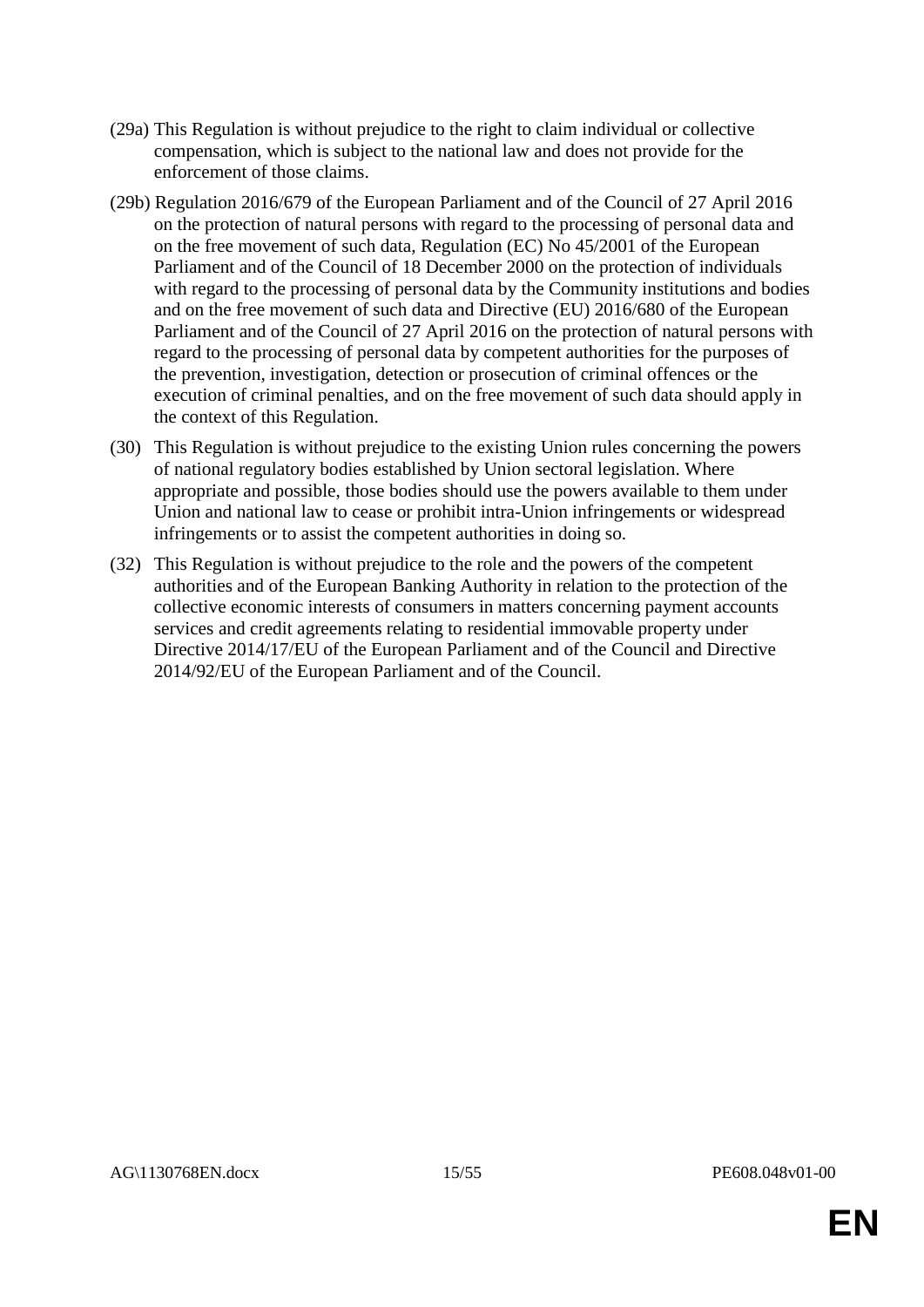- (33) In view of the existing cooperation mechanisms under Directive 2014/17/EU of the European Parliament and of the Council and Directive 2014/92/EU of the European Parliament and of the Council, the mutual assistance mechanism (Chapter III) shall not apply to intra-Union infringements of these Directives.
- (34a) In order to ensure the correct implementation of this Regulation, Member States should entitle designated bodies, European Consumer Centres, consumer organisations and associations and trader associations to notify the competent authorities of the Member States concerned and the Commission of suspected intra-Union infringements or widespread infringements and to provide the necessary information available to them. It is recognised that Member States may have appropriate reasons for not entitling such entities to undertake those actions. In this context, where a Member State decides not to entitle one of the aforementioned entities to carry out those tasks, it should provide an explanation containing justified reasons.
- (34b) This Regulation should be without prejudice to Regulation No 1 determining the languages to be used by the European Economic Community**<sup>1</sup>** .
- (35) This Regulation respects fundamental rights and observes the principles recognised in particular by the Charter of Fundamental Rights of the European Union**<sup>2</sup>** and by the constitutional traditions of the Member States. Accordingly this Regulation should be interpreted and applied in accordance with those rights and principles, including those related to the freedom of the press and the freedom of expression. When exercising the minimum powers set out in this Regulation, the competent authorities should strike an appropriate balance between the interests protected by fundamental rights such as a high level of consumer protection, the freedom to conduct business and freedom of information.

 $\overline{a}$ 

**<sup>1</sup>** Regulation No 1 determining the languages to be used by the European Economic Community (OJ 17, 6.10.1958, p. 401-402).

**<sup>2</sup>** OJ C 364, 18.12.2000, p. 1.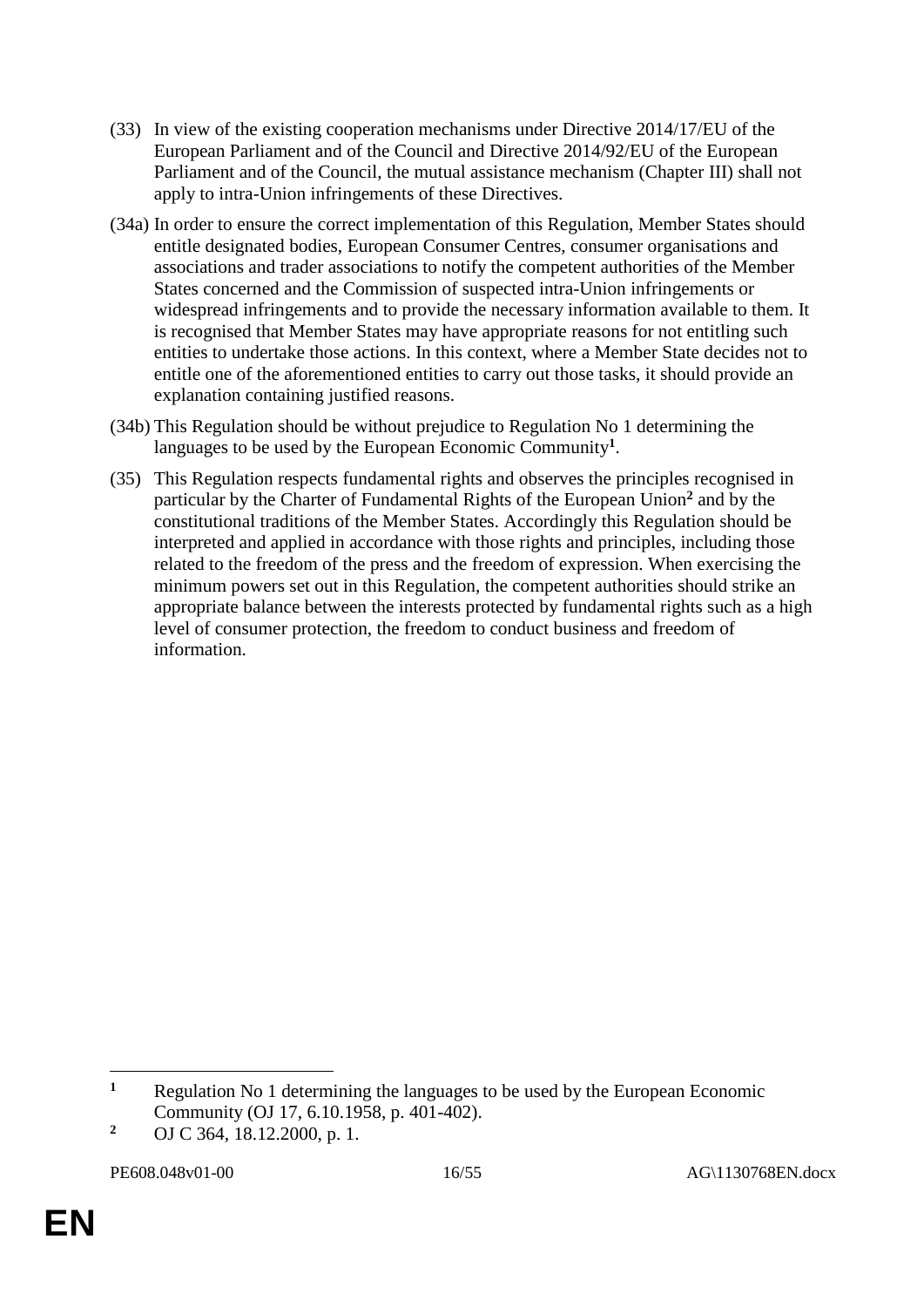- (36) Since the objective of this Regulation, namely cooperation between national authorities responsible for the enforcement of consumer protection law, cannot be sufficiently achieved by the Member States because they cannot ensure cooperation and coordination by acting alone, and this objective can therefore, by reason of its territorial and personal scope, be better achieved at the Union level, the Union may adopt measures, in accordance with the principle of subsidiarity as set out in Article 5 of the Treaty on European Union. In accordance with the principle of proportionality, as set out in that Article, this Regulation does not go beyond what is necessary in order to achieve this objective. In order to ensure protection of the rights and freedoms, including appropriate safeguards for data subjects, with regard to the processing of personal data and on the free movement of such data, Regulation (EU) 2016/679 should be respected.
- (37) Regulation (EC) No 2006/2004 should therefore be repealed.

## HAVE ADOPTED THIS REGULATION:

# **CHAPTER I**

## **INTRODUCTORY PROVISIONS**

## *Article 1*

#### **Subject matter**

This Regulation lays down the conditions under which the competent authorities in the Member States designated as responsible for the enforcement of Union laws that protect consumers' interests cooperate with each other and with the Commission in order to ensure compliance with those laws and the smooth functioning of the internal market and in order to enhance the protection of consumers' economic interests.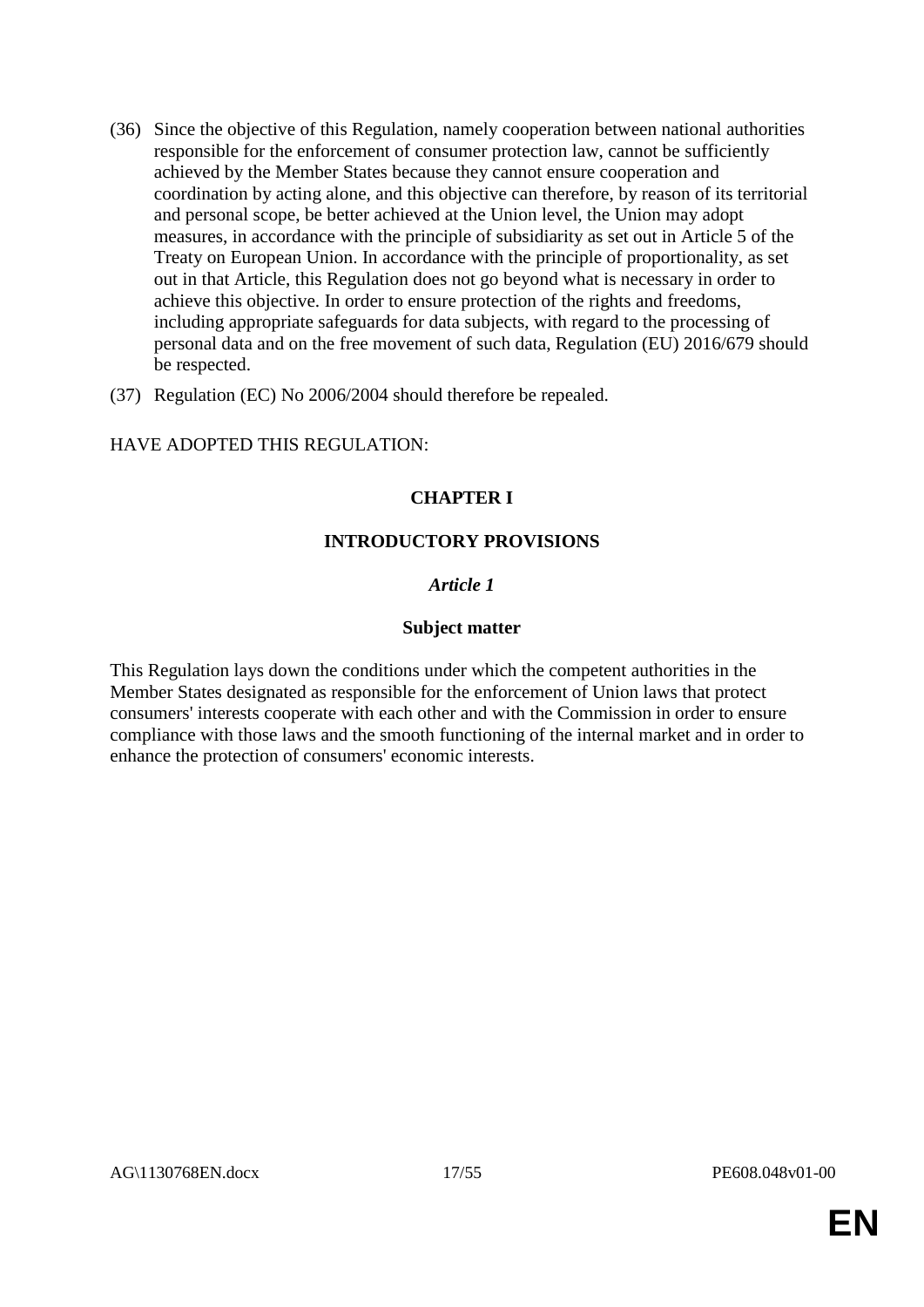## **Scope**

- 1. This Regulation applies to intra-Union infringements and widespread infringements defined in points (b), (c) and (ca) of Article 3 respectively, even if those infringements have ceased before enforcement starts or is completed.
- 3. This Regulation shall be without prejudice to the Union rules on private international law, in particular rules related to court jurisdiction and applicable laws.
- 4. This Regulation shall be without prejudice to the application in the Member States of measures relating to judicial cooperation in criminal and civil matters, in particular the operation of the European Judicial Network and to the application of legal instruments regarding judicial cooperation in criminal matters.
- 5. This Regulation shall be without prejudice to the fulfilment by the Member States of any additional obligations in relation to mutual assistance for the protection of the collective economic interests of consumers, including criminal matters stemming from other legal acts, including bilateral or multilateral agreements.
- 6. Chapter III of this Regulation shall not apply to intra-Union infringements under Directive 2014/17/EU of the European Parliament and of the Council of 4 February 2014 on credit agreements for consumers relating to residential immovable property and Directive 2014/92/EU of the European Parliament and of the Council of 23 July 2014 on the comparability of fees related to payment accounts, payment account switching and access to payment accounts.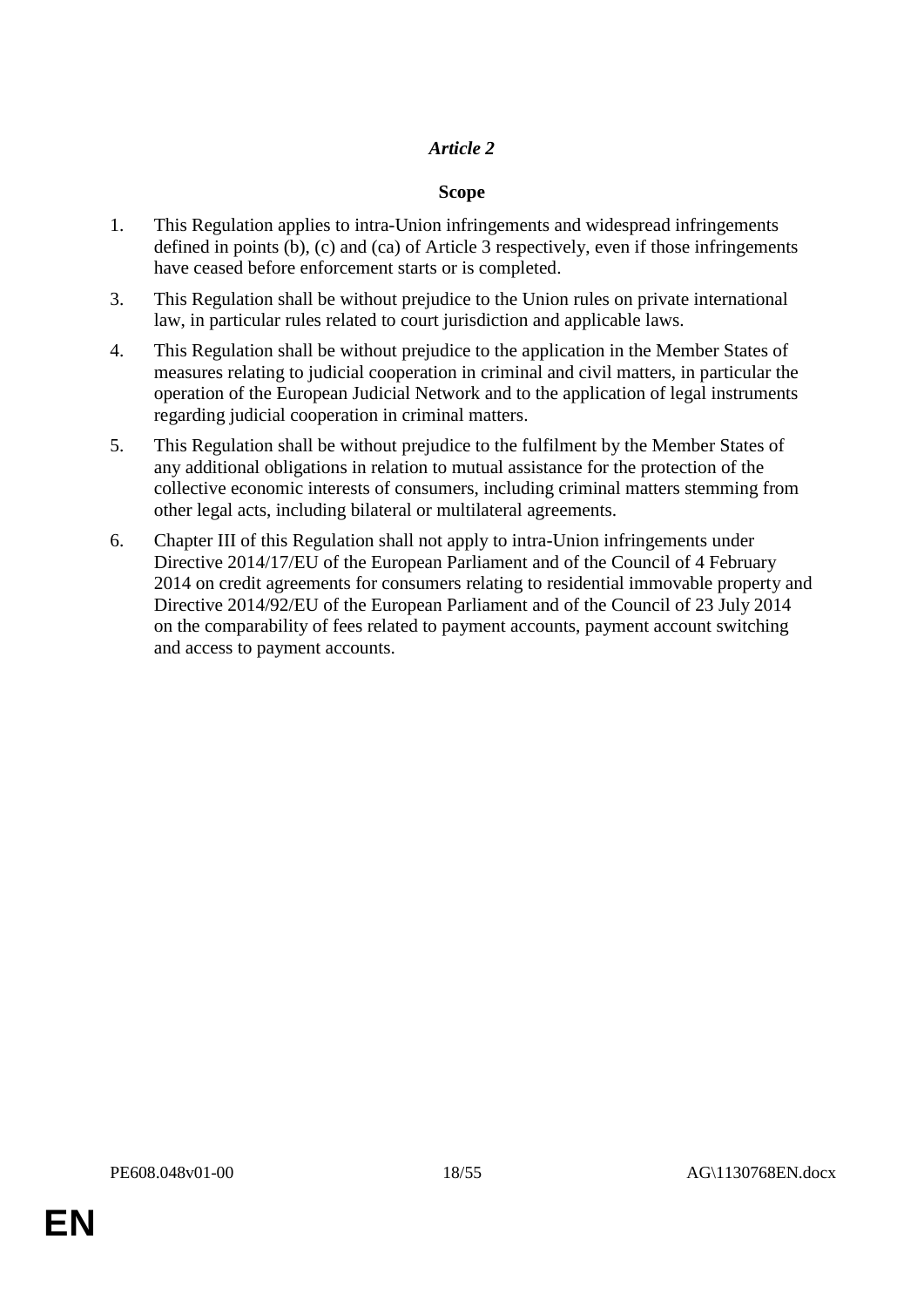- 8. This Regulation shall be without prejudice to Directive 2009/22/EC of the European Parliament and of the Council<sup>1</sup>.
- 8a. This Regulation shall be without prejudice to the possibility of bringing further public or private enforcement actions under national law.
- 8b. This Regulation shall be without prejudice to relevant Union law applicable to the protection of individuals with regard to the processing of personal data.
- 8c. This Regulation shall be without prejudice to national law applicable to compensation of consumers for harm caused by infringement of Union law that protects consumer interest.
- 8d. This Regulation shall not preclude competent authorities from conducting investigation and enforcement action against more than one trader committing similar infringements, as defined in this Regulation.

# **Definitions**

For the purposes of this Regulation, the following definitions apply:

- (a) 'Union laws that protect consumers' interests' means the Directives as transposed into the internal legal order of the Member States and the Regulations listed in the Annex hereto;
- (b) 'intra-Union infringement' means any act or omission contrary to Union laws that protect consumers' interests that harmed, harms, or is likely to harm the collective interests of consumers residing in a Member State other than the Member State where the act or omission originated or took place, or where the trader responsible for the act or omission is established, or where evidence or assets of the trader pertaining to the act or omission are to be found;

 $\overline{a}$ **<sup>1</sup>** Directive 2009/22/EC of the European Parliament and of the Council of 23 April 2009 on injunctions for the protection of consumers' interests (OJ L 110, 1.5.2009, p. 30).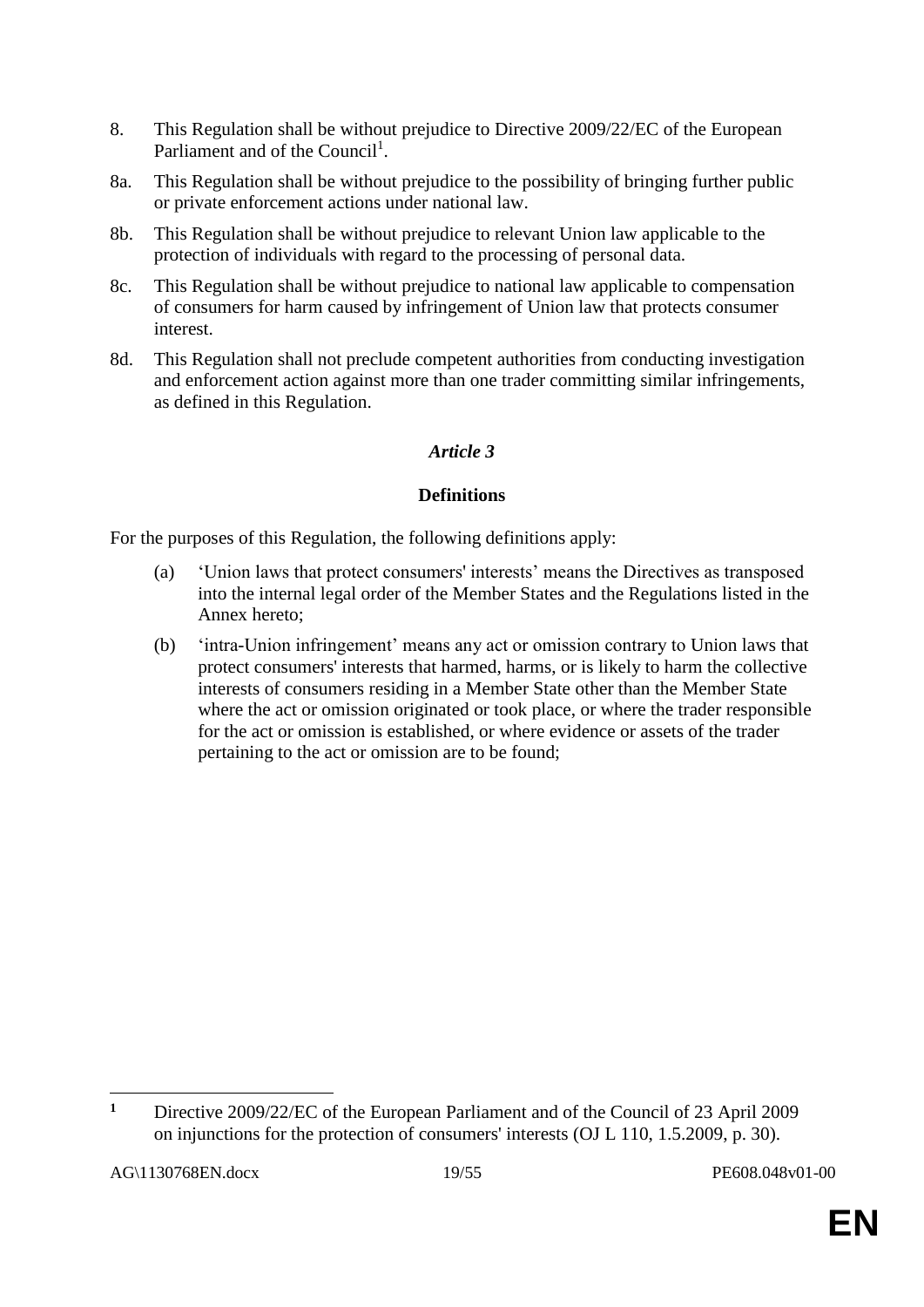- (c) 'widespread infringement' means
	- (1) any act or omission contrary to Union laws that protect consumers' interests that harmed, harms, or is likely to harm the collective interests of consumers residing in at least two Member States other than the Member State where the act or omission originated or took place, or where the trader responsible for the act or omission is established, or where evidence or assets of the trader pertaining to the act or omission are to be found; or
	- (2) any acts or omissions contrary to Union laws that protect consumers interests that harmed, harm, or are likely to harm consumers' collective interests and that have common features, including the same unlawful practice, the same interest being infringed and that are occurring concurrently, committed by the same trader, in at least three Member States;
- (ca) 'widespread infringement with a Union dimension' means a widespread infringement that harmed, harms or is likely to harm consumer's collective interests in two thirds of Member States accounting together for two thirds of the population of the Union;
- (ca) 'competent authority' means any public authority established either at national, regional or local level which is responsible for enforcing the Union laws that protect consumers' interests and designated according to paragraph 1 of Article 5;
- (cb) 'single liaison office' means the public authority in each Member State designated as responsible for coordinating the application of this Regulation within that Member State;
- (ea) 'designated body' means a body having a legitimate interest in the cessation or prohibition of infringements of the Union laws that protect consumers' interests designated by a competent authority to gather the necessary information and to take the necessary enforcement measures available to it under national law to bring about the cessation or prohibition of the infringement acting on behalf of that competent authority,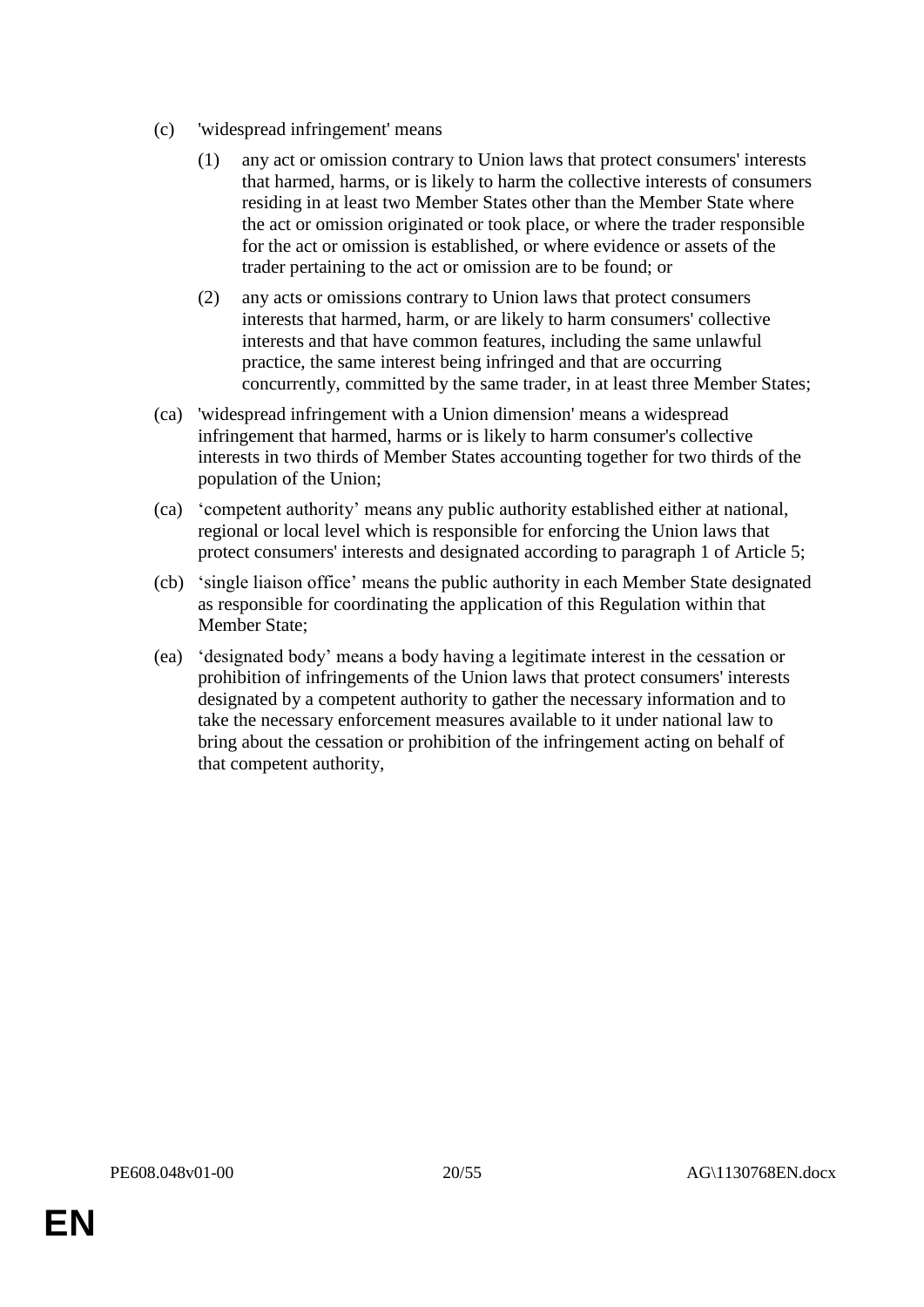- (d) 'applicant authority' means the competent authority that makes a request for mutual assistance;
- (e) 'requested authority' means the competent authority that receives a request for mutual assistance;
- (f) 'trader' means any natural or legal person, irrespective of whether privately or publicly owned, who is acting for purposes relating to his trade, business, craft or profession, including through any other person acting in his name or on his behalf;
- (fa) 'consumer' means any natural person who is acting for purposes which are outside his trade, business, craft or profession;
- (h) 'consumer complaint' means a statement, supported by reasonable evidence, that a trader has committed, or is likely to commit, an infringement of the laws that protect consumers' interests;
- (i) 'harm to collective interests of consumers' means actual or potential harm to the interests of a number of consumers that are concerned by intra-Union infringements, widespread infringementsor widespread infringements with a Union dimension;
- (ia) 'online interface' means any software, including a website or part of a website and applications, operated by or on behalf of a trader, which serves as a means to give consumers access to the trader's goods or services.
- (ib) 'sweeps' means a concerted investigation of consumer markets through simultaneous coordinated control actions to identify infringements of Union laws that protect consumers' interests.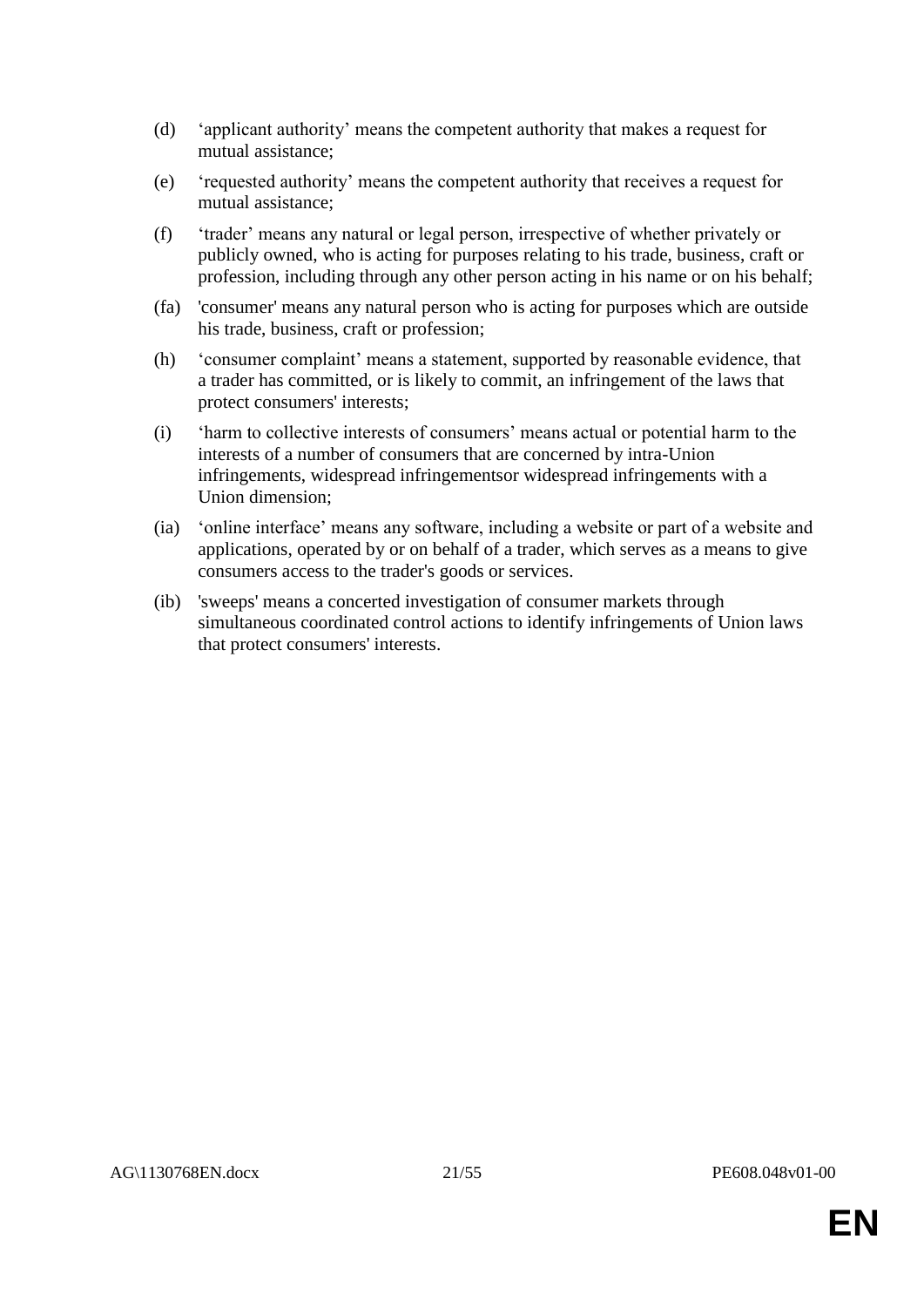#### **Notification of limitation periods for infringements**

The single liaison offices shall notify the Commission of the limitation periods in place in their jurisdiction applicable to taking enforcement measures pursuant to Article 8(3). The Commission shall summarise the notified limitation periods and make the summary available to competent authorities.

# **CHAPTER II**

## **COMPETENT AUTHORITIES AND THEIR POWERS**

## *Article 5*

#### **Competent authorities and single liaison offices**

- 1. Each Member State shall designate the competent authorities and the single liaison office that are responsible for the application of this Regulation.
- 2. Competent authorities shall fulfil their obligations under this Regulation as though acting on behalf of consumers in their own Member State and on their own account.
- 4. Within each Member State the single liaison office shall be responsible for coordinating investigation and enforcement activities related to intra-Union infringements and widespread infringements by the competent authorities, other public authorities as set out in Article 6 and, if applicable, designated bodies as set out in Article 6a
- 5. Member States shall ensure that competent authorities and single liaison offices have the adequate and necessary resources for the application of this Regulation, including sufficient budgetary and other resources, expertise, procedures and other arrangements.
- 6. Where there is more than one competent authority on their territory, Member States shall ensure that their respective duties are clearly defined and that those authorities collaborate closely so that they can discharge their respective duties effectively.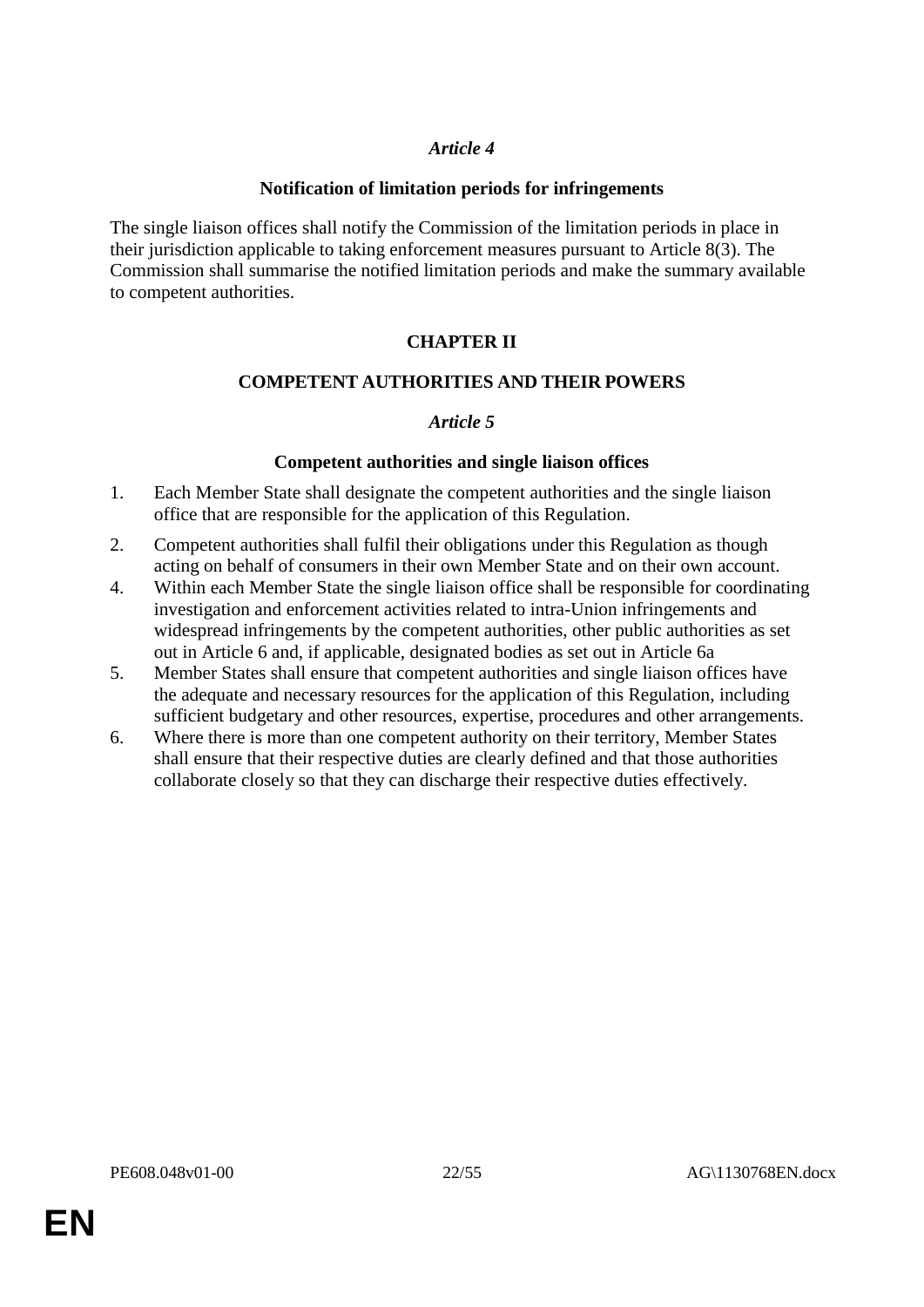## **Cooperation for application of this Regulation within Member States**

- 1. For the proper application of this Regulation each Member States shall ensure that its competent authorities, other public authorities and, if applicable, designated bodies cooperate effectively with each other.
- 2. Other public authorities referred to in paragraph 1 to shall take, upon request from a competent authority, all necessary measures available to them under national law in order to bring about the cessation or prohibition of intra-Union infringements and widespread infringements.
- 3. The Member States shall ensure that the other public authorities have the means and powers necessary to cooperate effectively with the competent authorities in the application of this Regulation. Those other public authorities shall regularly inform the competent authority about the measures taken in the application of this Regulation.

## *Article 6a*

## **Role of designated bodies**

1. Where applicable and in accordance with national law, a competent authority ('instructing authority') may instruct a designated body to gather the necessary information regarding an intra-Union infringement or widespread infringement or to take the necessary enforcement measures to bring about the cessation or prohibition of that infringement, if, after consultation with the applicant authority or the other competent authorities concerned, both applicant and requested authority or all competent authorities concerned are in agreement that by these means it is likely that the necessary information will be obtained or the cessation or the prohibition of the infringement will be to brought about in at least equally efficient and effective a way as action by the instructing authority.

**EN**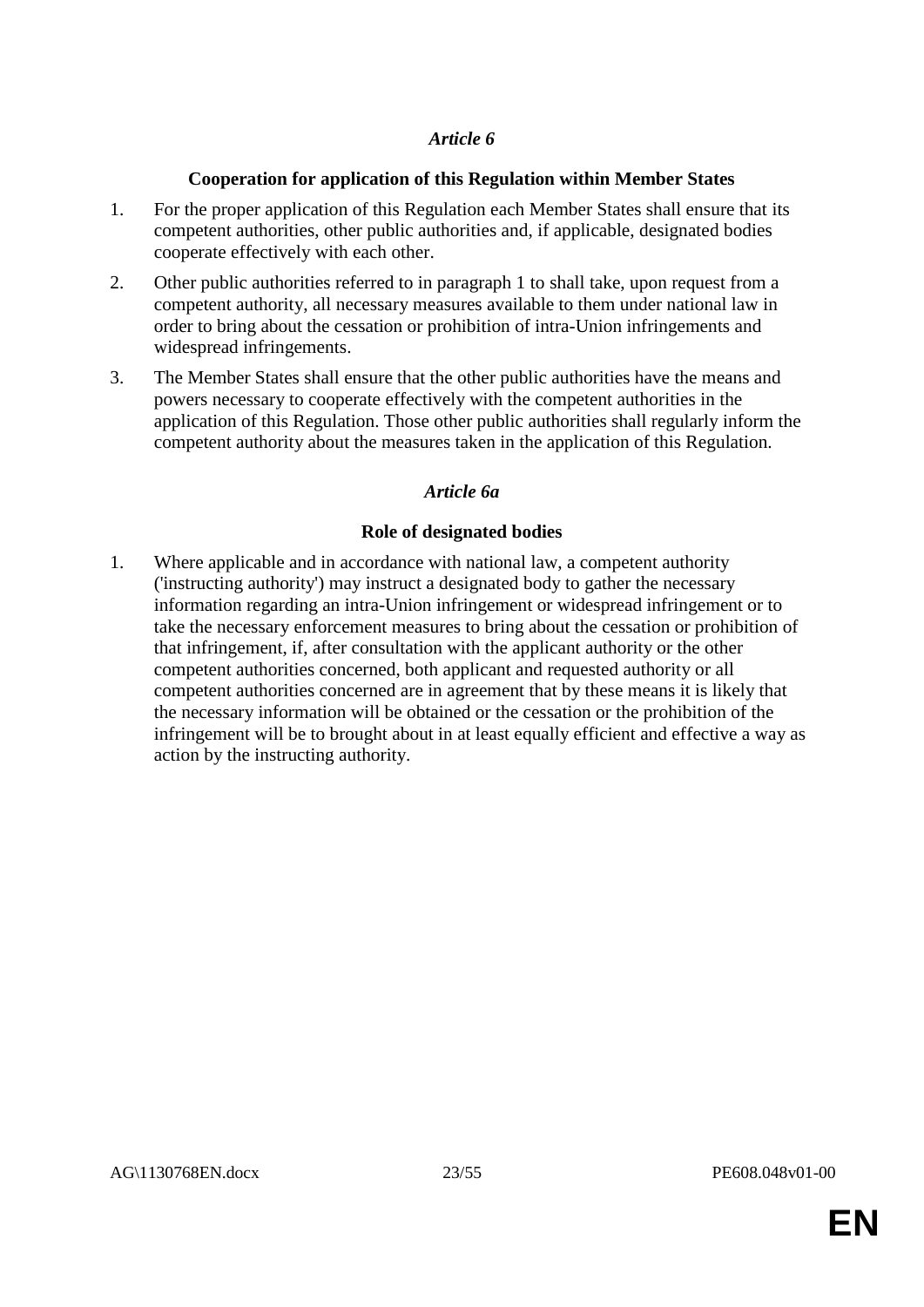- 2. If the applicant authority or the other authorities concerned are of the opinion that the conditions set out under paragraph 1 are not fulfilled, they shall inform the instructing authority in writing without delay, setting out the grounds for their opinion. In case of disagreement, the instructing authority may refer the matter to the Commission, which shall issue an opinion without delay.
- 3. In the event of a failure by the designated body to obtain the necessary information or to bring about the cessation or prohibition of the infringement without delay or when the competent authorities concerned are not in agreement that the designated body may be instructed pursuant to paragraph 1, the obligations of the instructing authority to take the necessary investigation or enforcement measure shall remain.
- 4. The instructing authority shall take all necessary measures to prevent the disclosure of information which is subject to the rules on confidentiality and professional and commercial secrecy set out in Article 41.

## **Information and lists**

- 1. Each Member State shall communicate without delay to the Commission:
	- (a) the identities and contact details of the competent authorities, of the single liaison office, of the designated bodies and of the entities participating in the alert mechanism as referred to in Article 35;
	- (b) information about the organisation, powers and responsibilities of the competent authorities; and
	- (c) any changes to the information mentioned in points (a) and (b).
- 2. The Commission shall maintain and update a publicly available list of single liaison offices, competent authorities, designated bodies and entities as set out in Article 35 on its website.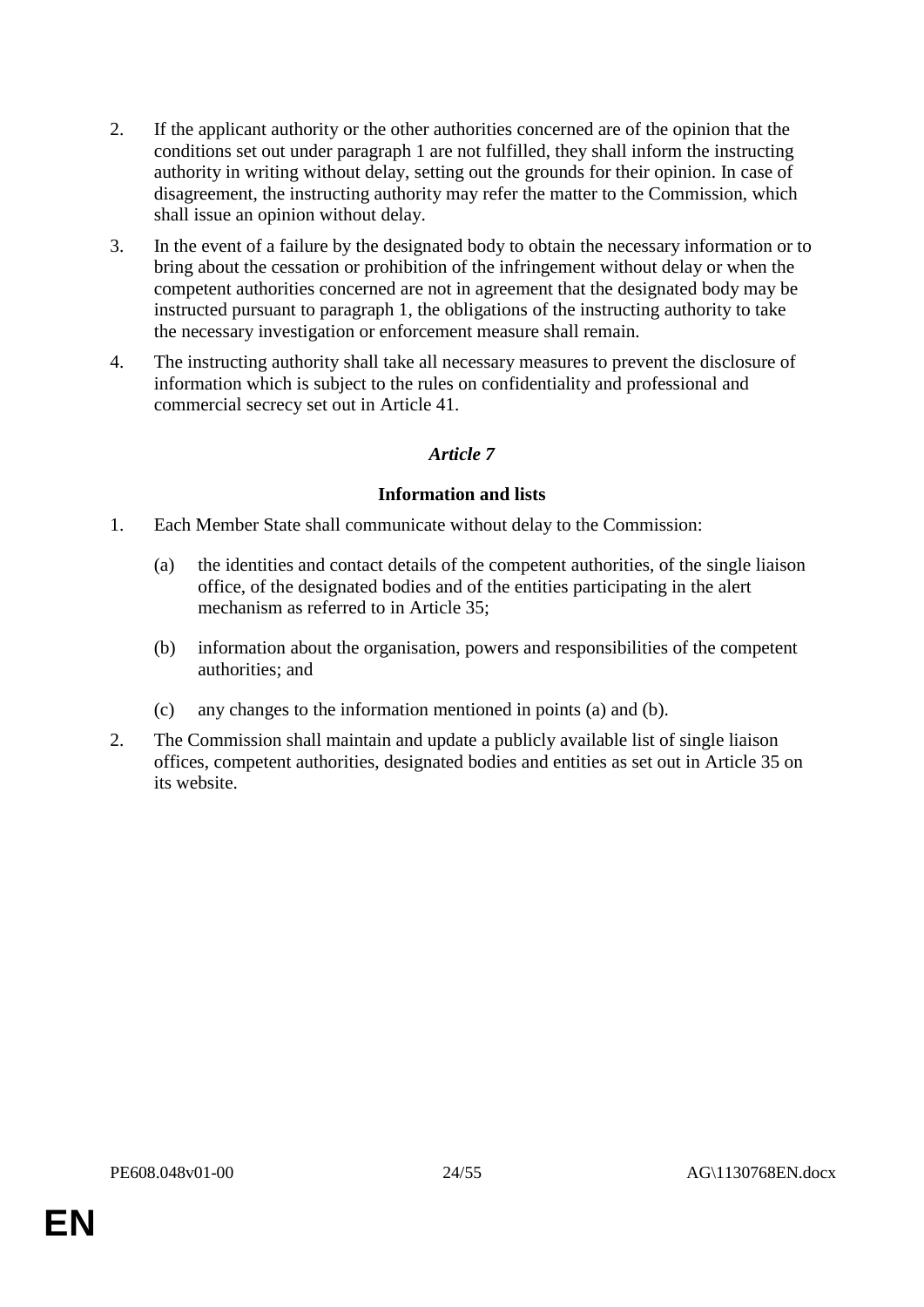## **Minimum powers of competent authorities**

- 1. Each competent authority shall have the investigation and enforcement powers pursuant to paragraphs 2, 3, 4 and 5 necessary for the application of this Regulation and shall exercise them under the conditions set out in Article 9.
- 1a. Notwithstanding paragraph 1, Member States may decide not to confer all the powers to each competent authority provided that every power can be effectively exercised as necessary in relation to any infringement covered by this Regulation under the conditions set out in Article 9.
- 2. Competent authorities shall have at least the following investigation powers:
	- (a) the power to have access to any relevant document, data or information related to an infringement under this Regulation, in any form or format and irrespective of the medium on which or the place where they are stored;
	- (b) require the supply of any relevant information, data or document in any format or form and irrespective of the medium on which or the place where they are stored, from any public authority, body or agency within the Member State of the competent authority and/or any natural or legal person for the purpose of establishing whether an intra-Union infringement or a widespread infringement occurs and establishing the particularities of such infringement, including the tracing financial and data flows, or of ascertaining the identity of persons involved in financial and data flows, bank account information and ownership of websites;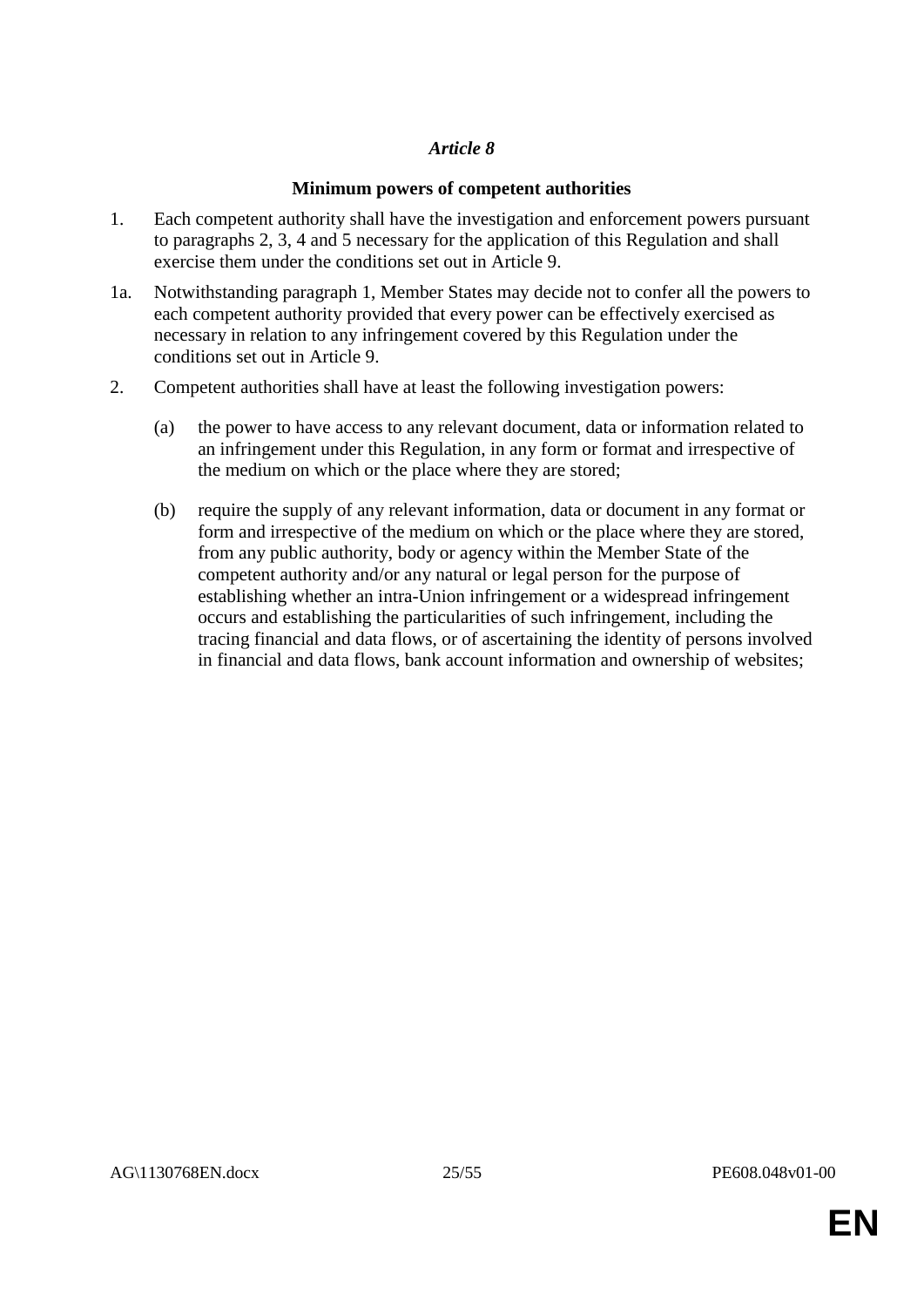- (d) the power to carry out the necessary on-site inspections, including the power to enter any premises, land or means of transport that the trader uses for purposes related to his trade, business, craft or profession, or to request other authorities to do so in order to examine, seize, take or obtain copies of information, data or documents, irrespective of the medium on which they are stored; to seize any information, data or documents for a necessary period and to the extent necessary for the inspection; to request any representative or member of the staff of the trader concerned to give explanations on facts, information or documents relating to the subject matter of the inspection and to record the answers;
- (e) the power to purchase goods or services as test purchases, including, where necessary, under a cover identity, to inspect them and to observe, study, disassemble or test them in order to detect infringements under this Regulation and obtain evidence;
- 3. Competent authorities shall have at least the following enforcement powers:
	- (a) adopt interim measures to prevent the risk of serious harm to the collective interest of consumers;
	- (b) seek to obtain or accept commitments from the trader responsible for the intra-Union infringement or widespread infringement to cease the infringement;
	- (ba) to receive from the trader, on its own initiative, additional remedial commitments for consumers affected by the alleged infringement, or where appropriate to seek to obtain commitments from the trader to offer adequate remedies to the consumers concerned by the infringement;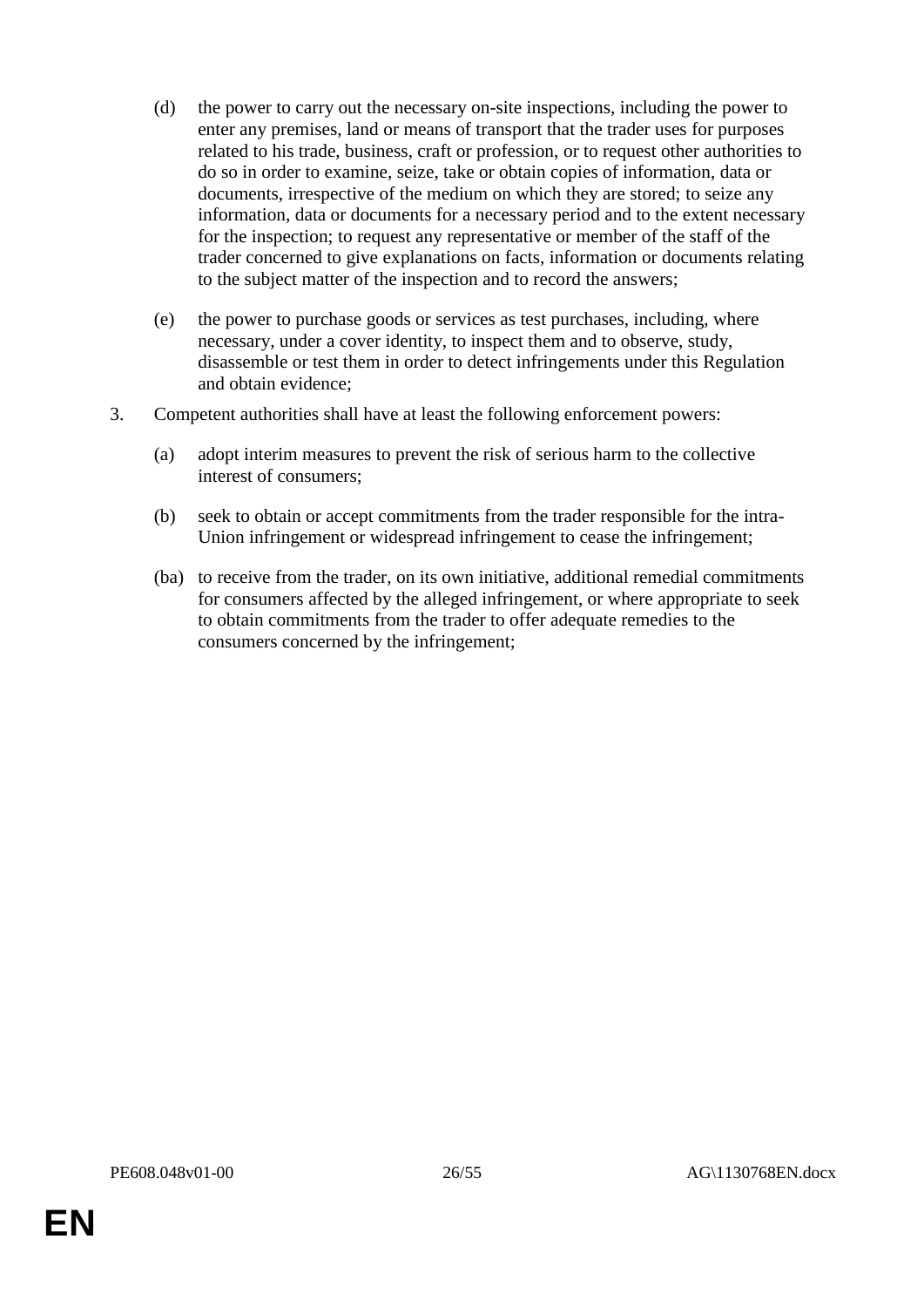- (bb) where applicable, competent authorities shall inform, by appropriate means, consumers that claim to have suffered harm as a consequence of an infringement about the means how to seek compensation provided for by national legislation;
- (c) order in writing the cessation of the Intra-Union infringements and widespread infringements by the trader;
- (d) bring about the cessation or the prohibition of the Intra-Union infringements and widespread infringements;
- (e) where no other effective means are available to bring about the cessation or the prohibition of the infringement including by requesting a third party or other public authority to implement such measures, in order to prevent the risk of serious harm to the collective interests of consumers:
	- to remove content or restrict access to an online interface or to order the explicit display of a warning to consumers when accessing the online interface;
	- to order a hosting service provider to remove, disable or restrict the access to an online interface; or
	- where appropriate, order domain registries or registrars to delete a fully qualified domain name and allow the competent authority concerned to register it;
- (f) impose penalties, for instance fines or periodic penalty payments, for intra-Union infringements and widespread infringements and for the failure to comply with any decision, order, interim measure, commitment or other measure adopted pursuant to this Regulation. Such penalties shall be effective, proportionate and dissuasive, in accordance with the requirements of Union law that protects consumers' interests. In particular, due regard shall be given, as appropriate, to the nature, gravity and duration of the infringement.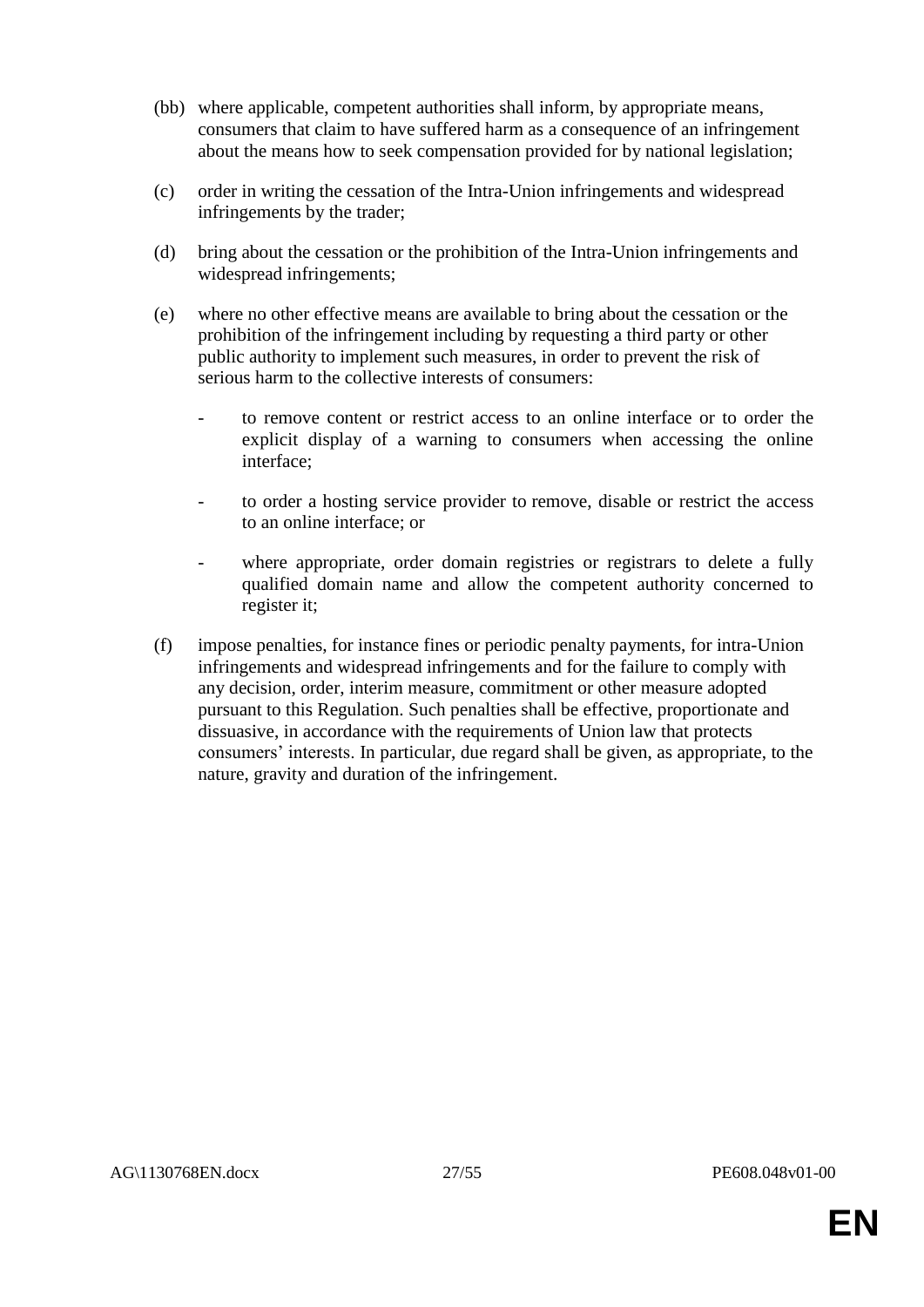- 3a. The power to impose penalties, for instance fines or periodic penalty payments, for intra Union and widespread infringements applies to any infringement to Union laws that protect consumers' interests where the relevant Union act listed in the Annex provides for penalties. This is without prejudice to the power for national authorities to impose penalties, for instance administrative or other fines or periodic penalty payments, under the conditions set out by national law, where Union acts listed in the Annex do not provide for penalties.
- 4 Competent authorities shall have the power to start investigations or procedures to bring about the cessation or prohibition of intra-Union infringements or widespread infringements of their own initiative.
- 5. Competent authorities may publish any final decision, trader's commitments or orders adopted pursuant to this Regulation, including the publication of the identity of the trader responsible for the intra-Union infringement or widespread infringement.
- 6. Competent authorities may consult, where applicable, consumer organisations, trader organisations, designated bodies and other persons concerned about the effectiveness of the proposed commitments in ceasing the infringement.

## **Exercise of minimum powers**

- 1. The powers set out in Article 8 shall be exercised either:
	- (a) directly by competent authorities under their own authority;
	- (aa) where appropriate, upon recourse to other competent authorities or other public authorities for the application of the powers;
	- (ab) by instructing designated bodies if applicable; or
	- (b) by application to courts competent to grant the necessary decision, including, where appropriate, by appeal, if the application to grant the necessary decision is not successful.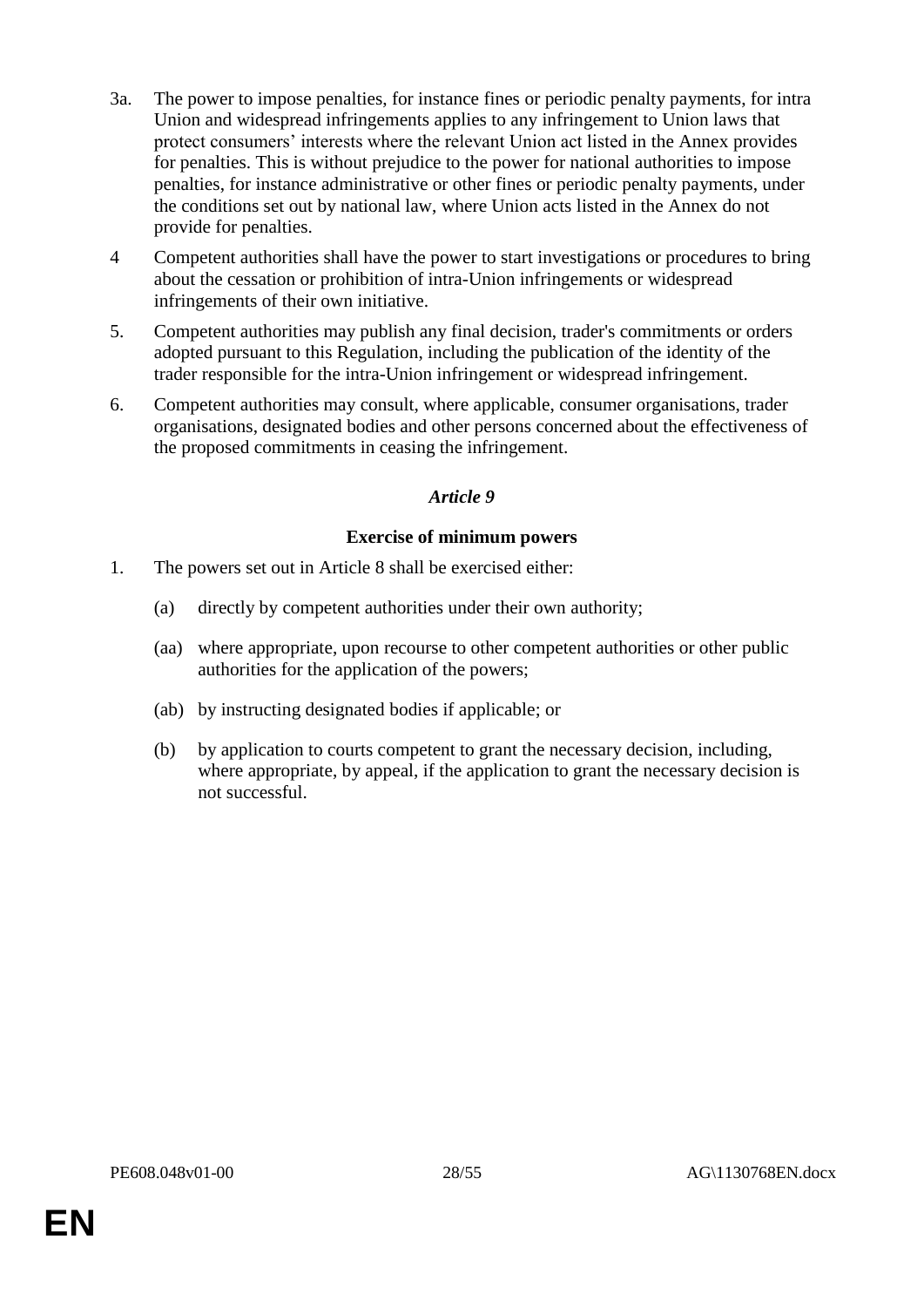2. The implementation and the exercise of powers set out in Article 8 in application of this Regulation shall be proportionate and in accordance with this Regulation, Union and national law, including applicable procedural safeguards and principles of the Charter of Fundamental Rights of the European Union. Investigation and enforcement measure adopted in application of this Regulation shall be adequate to the nature and the overall actual or potential harm of the infringement.

# **CHAPTER III**

# **MUTUAL ASSISTANCE MECHANISM**

## *Article 11*

## **Requests for information**

- 1. A requested authority shall, on request from an applicant authority, supply to the applicant authority without delay, and in any event within 30 days, unless otherwise agreed, any relevant information required to establish whether an intra-Union infringement has occurred and to bring about the cessation of that infringement.
- 2. The requested authority shall undertake the appropriate and necessary investigations or take any other necessary or appropriate measures in order to gather the required information. If necessary, those investigations shall be carried out with the assistance of other public authorities or designated bodies.
- 3. On request from the applicant authority, the requested authority may allow competent officials of the applicant authority to accompany the officials of the requested authority in the course of their investigations.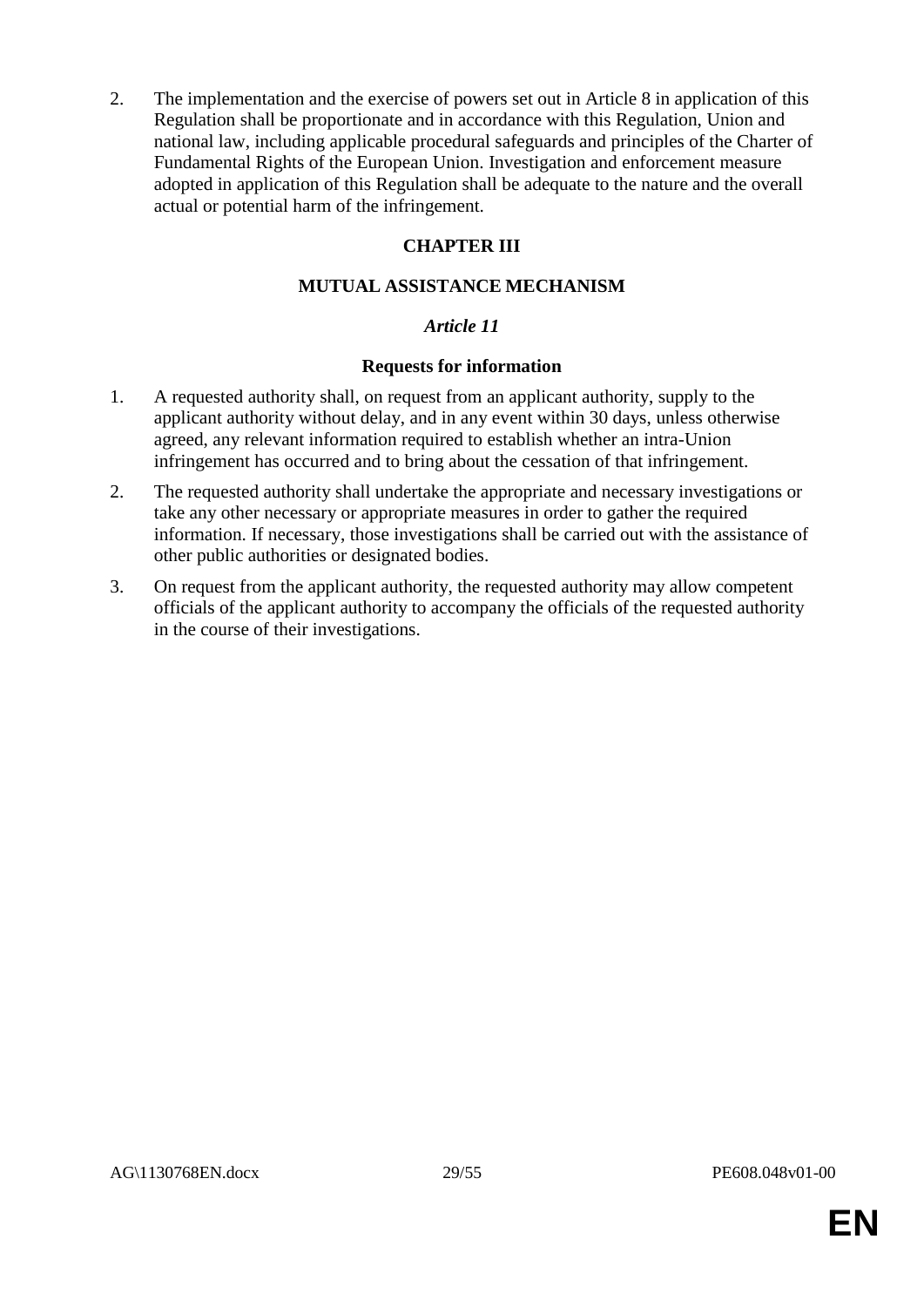#### **Requests for enforcement measures**

- 1. A requested authority shall on request from an applicant authority, take all necessary and proportionate enforcement measures to bring about the cessation or prohibition of the intra-Union infringement by exercising powers set out under Article 8 and any additional powers granted to it under national law. The requested authority shall determine the appropriate enforcement measures needed to bring about the cessation or prohibition of the intra-Union infringement and shall take them without delay but not later than 6 months after receiving the request, unless specific reasons for the delay are provided. Where appropriate, the requested authority shall impose penalties, for instance fines or periodic penalty payments, on the trader responsible for the intra-Union infringement. The requested authority may receive from the trader, on its own initiative, additional remedial commitments for consumers affected by the alleged infringement, or where appropriate seek to obtain commitments from the trader to offer adequate remedies to consumers concerned by the infringement.
- 3. The requested authority shall regularly inform the applicant authority about the steps and measures taken and the steps and measures it intends to take. The requested authority shall notify through the database, provided for in Article 43, the applicant authority, the competent authorities of other Member States and the Commission of the measures taken and the effect thereof on the intra-Union infringement without delay, including the following:
	- (a) whether interim measures have been imposed;
	- (b) whether the infringement has ceased;
	- (c) which measures, have been adopted and whether those measures have been implemented;
	- (d) to what extent consumers have been offered remedial commitments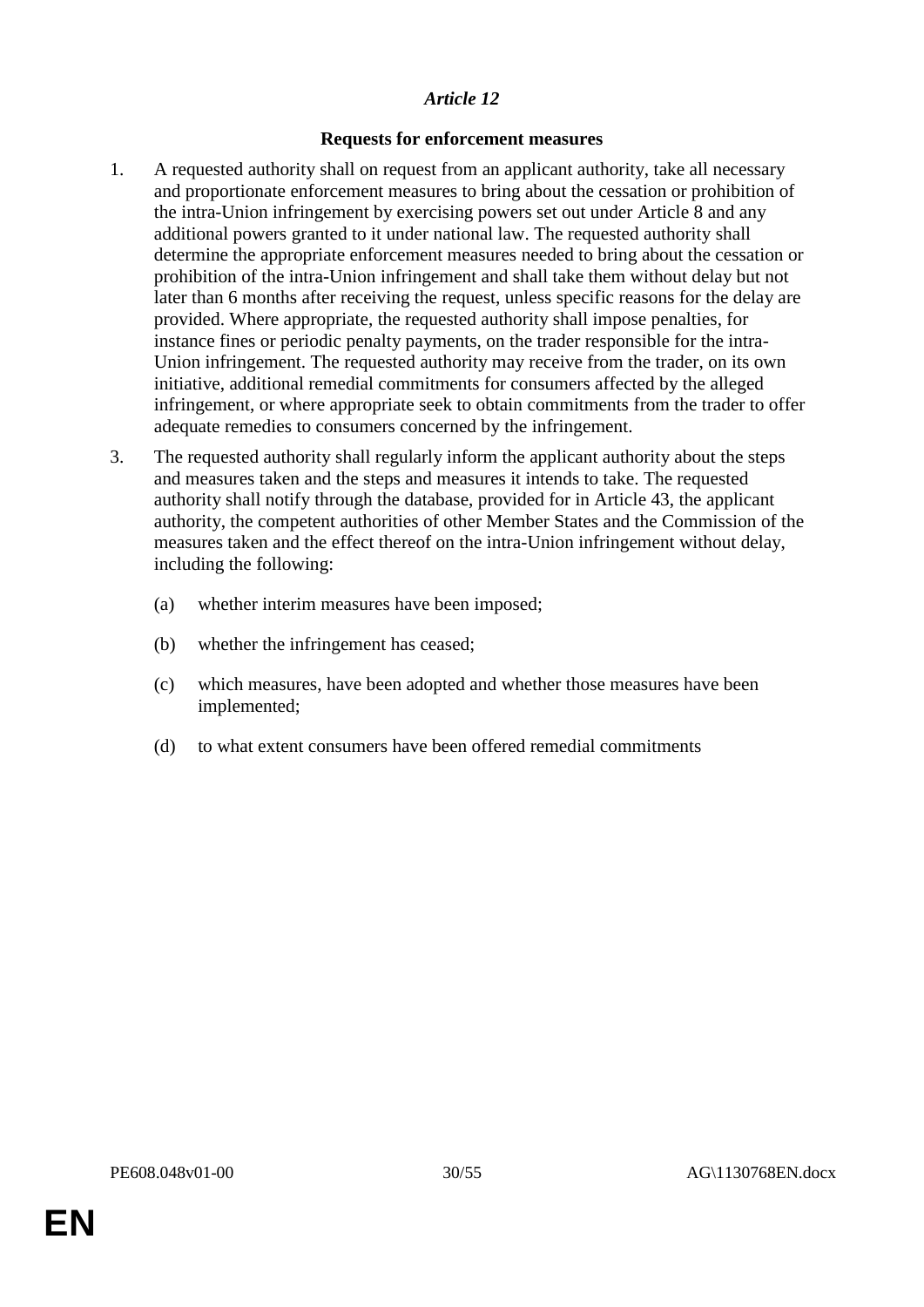## **Procedure for mutual assistance requests**

- 1. In requests for mutual assistance, the applicant authority shall provide necessary information to enable a requested authority to fulfil the request, including any necessary evidence obtainable only in the Member State of the applicant authority.
- 2. Requests shall be sent by the applicant authority to the single liaison office of the Member State of the requested authority and to the single liaison office of the Member State of the applicant authority for information. The single liaison office of the Member State of the requested authority shall pass the requests on to the appropriate competent authority without delay.
- 3. Requests for mutual assistance and all communication linked to them shall be made in writing using standard forms and communicated electronically via the database established pursuant to Article 43.
- 4. The languages used for requests for mutual assistance and for all communication linked to them shall be agreed upon by the competent authorities concerned.
- 5. If no agreement about languages can be reached, requests shall be sent in the official language of the Member State of the applicant authority and replies in the official language of the Member State of the requested authority. In that case, each competent authority shall ensure the necessary translations of the requests, replies and other documents that it receives from another competent authority.
- 6. The requested authority shall reply directly to the applicant authority and to the single liaison offices of the Member States of the applicant and requested authorities.

**EN**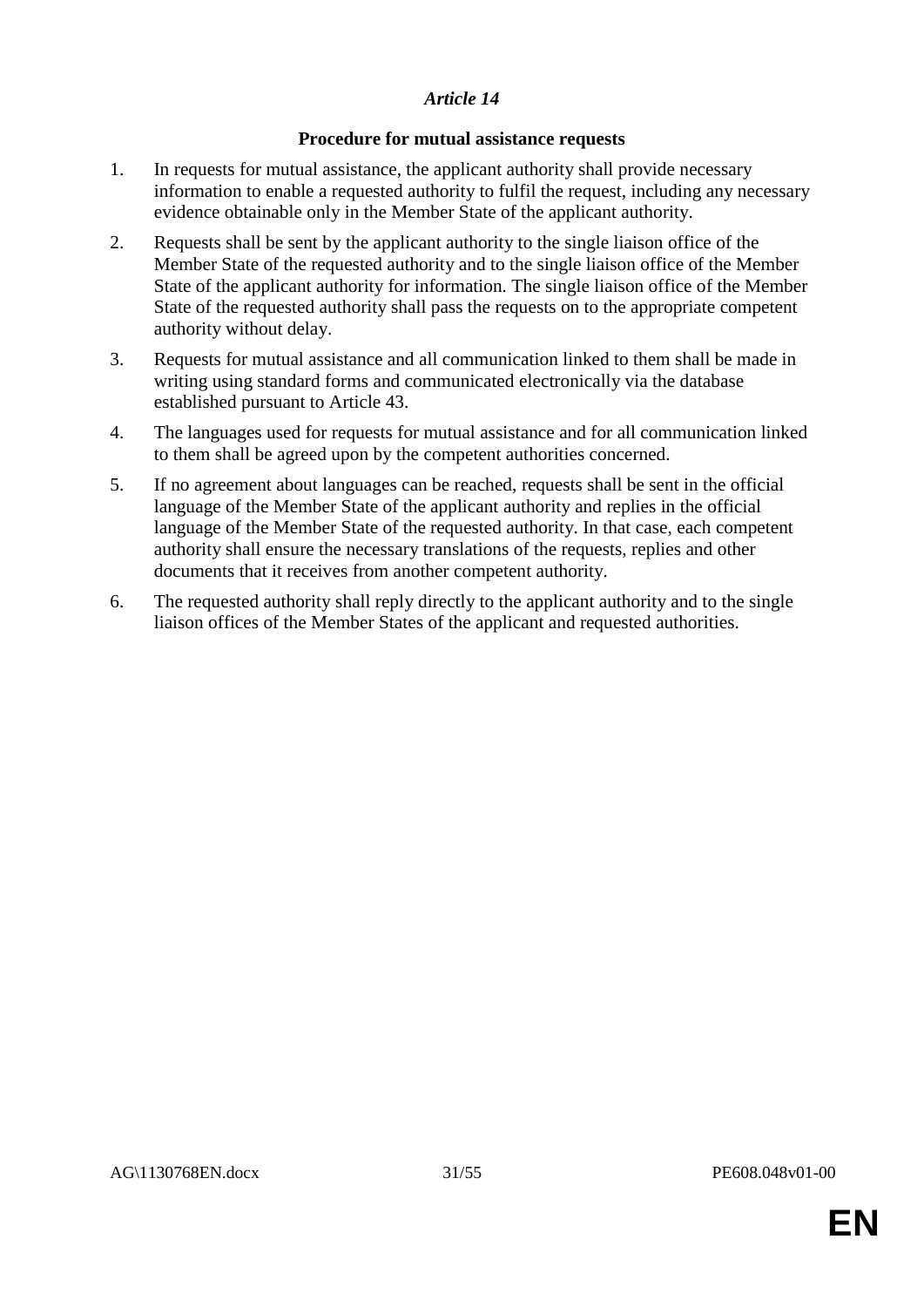## **Refusal to comply with a request for mutual assistance**

- 1. A requested authority may refuse to comply with a request for information under Article 11 if one or more of the following applies:
	- (a) following consultation with the applicant authority, it appears that the information requested is not needed by the applicant authority to establish whether an intra-Union infringement has occurred or to establish whether there is a reasonable suspicion that it may occur;
	- (b) the applicant authority does not agree that the information is subject to the provisions on confidentiality and professional and commercial secrecy set out in Article 41;
	- (c) criminal investigations or judicial proceedings have already been initiated in respect of the same intra-Union infringement and against the same trader before the judicial authorities in the Member State of the requested or applicant authority.
- 2. A requested authority may refuse to comply with a request for enforcement measures under Article 12 following a consultation with the applicant authority, if one or more of the following applies:
	- (a) criminal investigations or judicial proceedings have already been initiated , or there is a judgment, a court settlement or a judicial order in respect of the same intra-Union infringement and against the same trader before the judicial authorities in the Member State of the requested authority;
	- (aa) the exercise of the necessary enforcement powers have already been initiated, or an administrative decision has already been adopted in respect of the same intra-Union infringement and against the same trader in that Member State in order to bring about the swift and effective cessation or prohibition of the intra-Union infringement;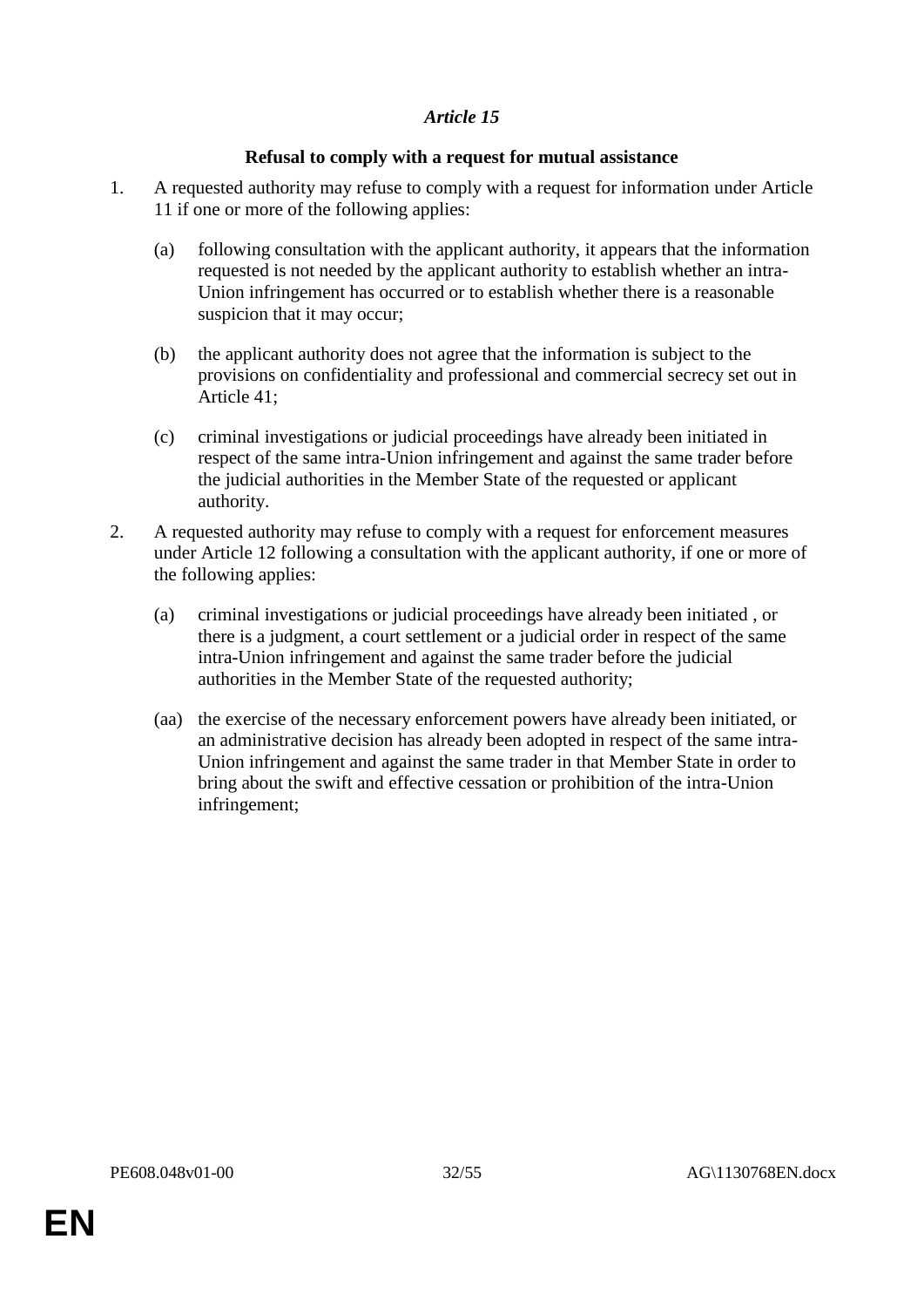- (b) in its opinion, following appropriate investigation, no intra-Union infringement has occurred;
- (c) in its opinion, the applicant authority has not provided sufficient information in accordance with Article 14(1),
- (d) the requested authority has accepted commitments by the trader to cease the intra-Union infringement in a set time limit and that time limit has not yet passed.

However, the requested authority shall comply with the request for enforcement measures under Article 12 if the trader fails to implement commitments pursuant to point (d).

- 3. The requested authority shall inform the applicant authority and the Commission of the refusal to comply with a request for mutual assistance and provide grounds for the refusal.
- 4. In the event of a disagreement between the applicant authority and the requested authority, the applicant authority or the requested authority may refer the matter to the Commission which shall without delay issue an opinion. Where the matter is not referred to it, the Commission may of its own motion issue an opinion. For the purpose of issuing an opinion, the Commission may ask for relevant information and documents exchanged between the applicant authority and the requested authority.
- 5. The Commission shall monitor the functioning of the mutual assistance mechanism, the compliance of competent authorities with the procedures and the time limits for handling mutual assistance requests. The Commission shall have access to the mutual assistance requests and to the information and documents exchanged between the applicant and requested authority.
- 6. Where appropriate, the Commission may issue guidance and provide advice to the Member States to ensure the effective and efficient functioning of the mutual assistance mechanism.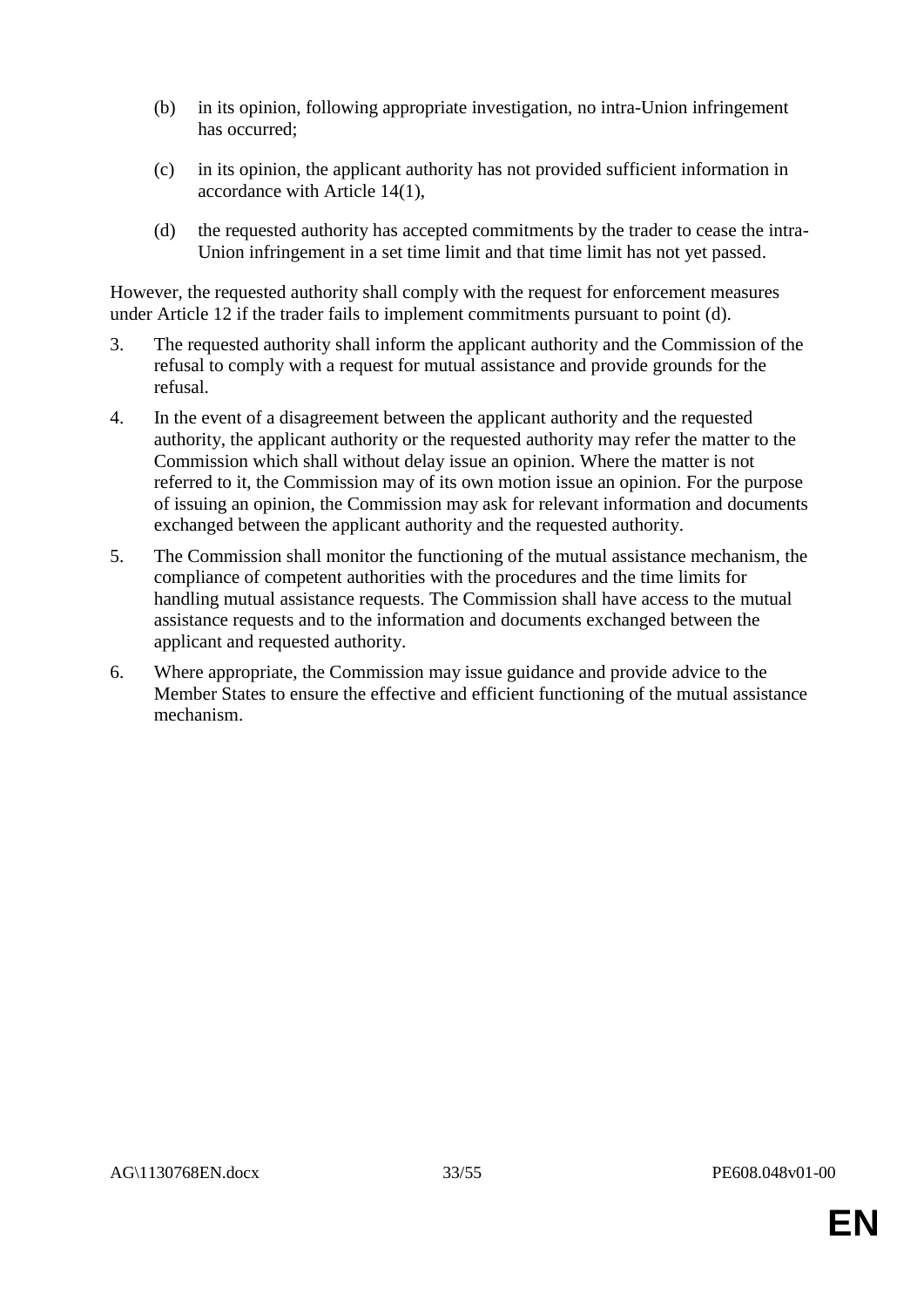#### **CHAPTER IV**

#### **INVESTIGATION AND ENFORCEMENT MECHANISM FOR WIDESPREAD INFRINGEMENTS AND WIDESPREAD INFRINGEMENTS WITH A UNION DIMENSION**

#### *Article 15a*

#### **Procedure for decisions amongst Member States**

For matters pursuant to this Chapter, the competent authorities concerned shall act by consensus.

#### *Article 15aa*

#### **General principles of cooperation**

- 1. Where there is a reasonable suspicion that a widespread infringement is taking place, competent authorities concerned and the Commission shall without delay, by sending alerts pursuant to Article 34, inform each other and the single liaison offices concerned.
- 2. The competent authorities concerned by the widespread infringement shall coordinate their investigation and enforcement measures to address infringements. They shall exchange all necessary information and provide each other and the Commission with any assistance needed without delay.
- 3. The competent authorities concerned shall ensure that necessary evidence and information are gathered and all necessary enforcement measures are taken to bring about the cessation or prohibition of the widespread infringement.
- 4. Without prejudice to paragraph 2, conducting of national investigation and enforcement activities in respect of the same infringement and the same trader by competent authorities concerned shall not be affected by the application of this Regulation.
- 5. Where appropriate, the competent authorities may invite Commission officials and other accompanying persons authorised by the Commission to participate in the coordinated investigations, enforcement actions and other measures pursuant to this Chapter.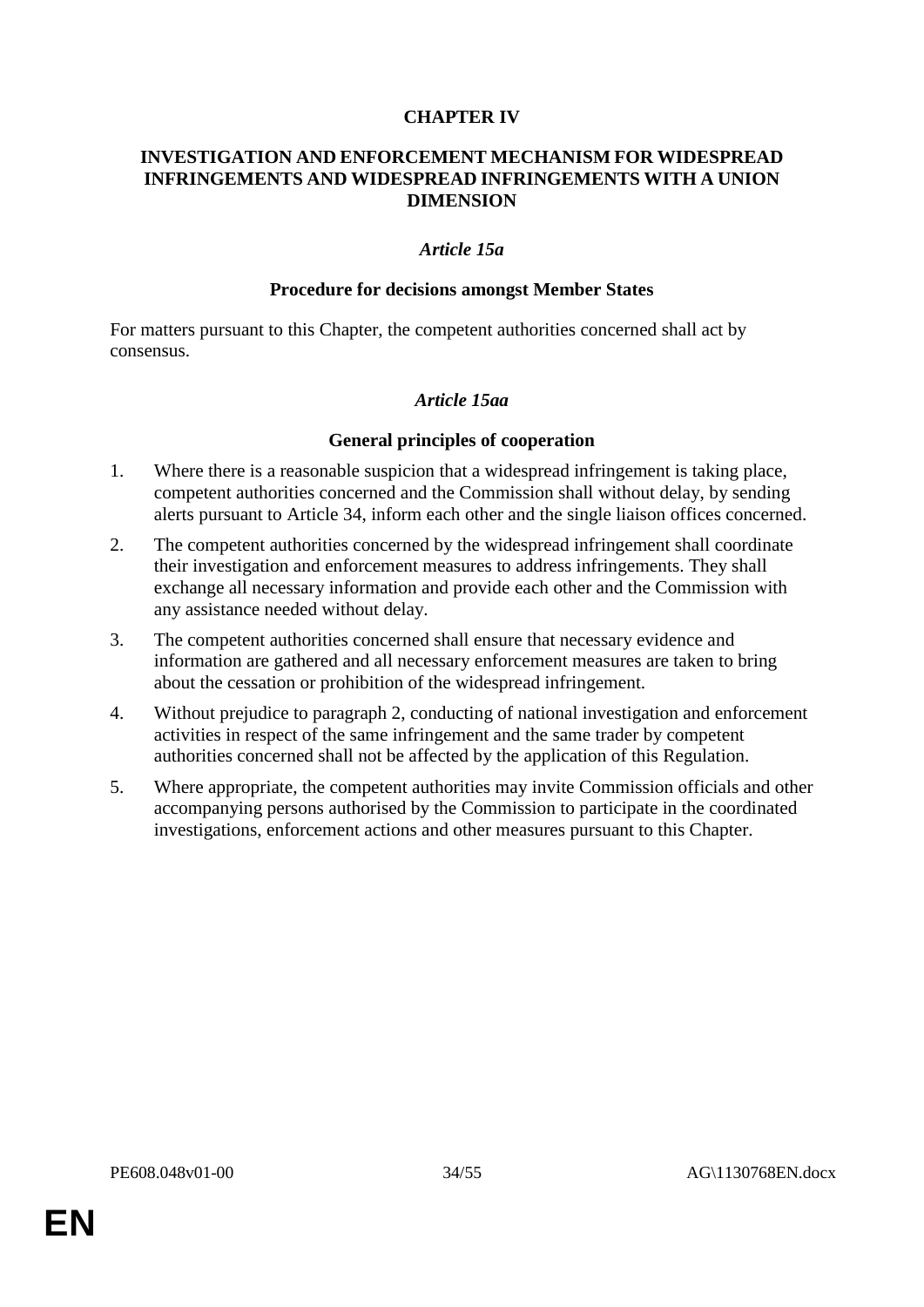## **Launch of coordinated action and designation of the coordinator**

- 1. In case of a reasonable suspicion of a widespread infringement the competent authorities concerned shall launch a coordinated action by an agreement between them. The launch of the coordinated action shall be notified to the single liaison offices concerned by the coordinated action and to the Commission, without delay.
- 2. The competent authorities concerned by the suspected widespread infringement shall designate one competent authority among themselves to take the role of the coordinator. If no agreement can be reached on the coordinator, the Commission shall take the role of coordinator.
- 3. If the Commission has the reasonable suspicion of a widespread infringement with a Union dimension, it shall notify without delay pursuant to Article 34 the competent authorities and the single liaison offices concerned by the alleged infringement. The Commission shall state in the notification the grounds justifying a possible coordinated action. Competent authorities concerned shall conduct appropriate investigations based on information available or easily accessible to them. Competent authorities concerned shall notify the results of such investigations to the other competent authorities, the single liaison offices concerned and the Commission pursuant to Article 34, within one month from the Commission's notification. Where such investigations reveal that an infringement may be taking place, competent authorities concerned by the infringement shall start with the coordinated action and take the measures set out in Article 17 and, where appropriate, Article 18 and Article 18a.
- 4. The coordinated action started following the Commission's notification pursuant to paragraph 3 shall be coordinated by the Commission.
- 5. A competent authority shall join the coordinated action, if during the coordinated action it becomes apparent that it is concerned by the widespread infringement.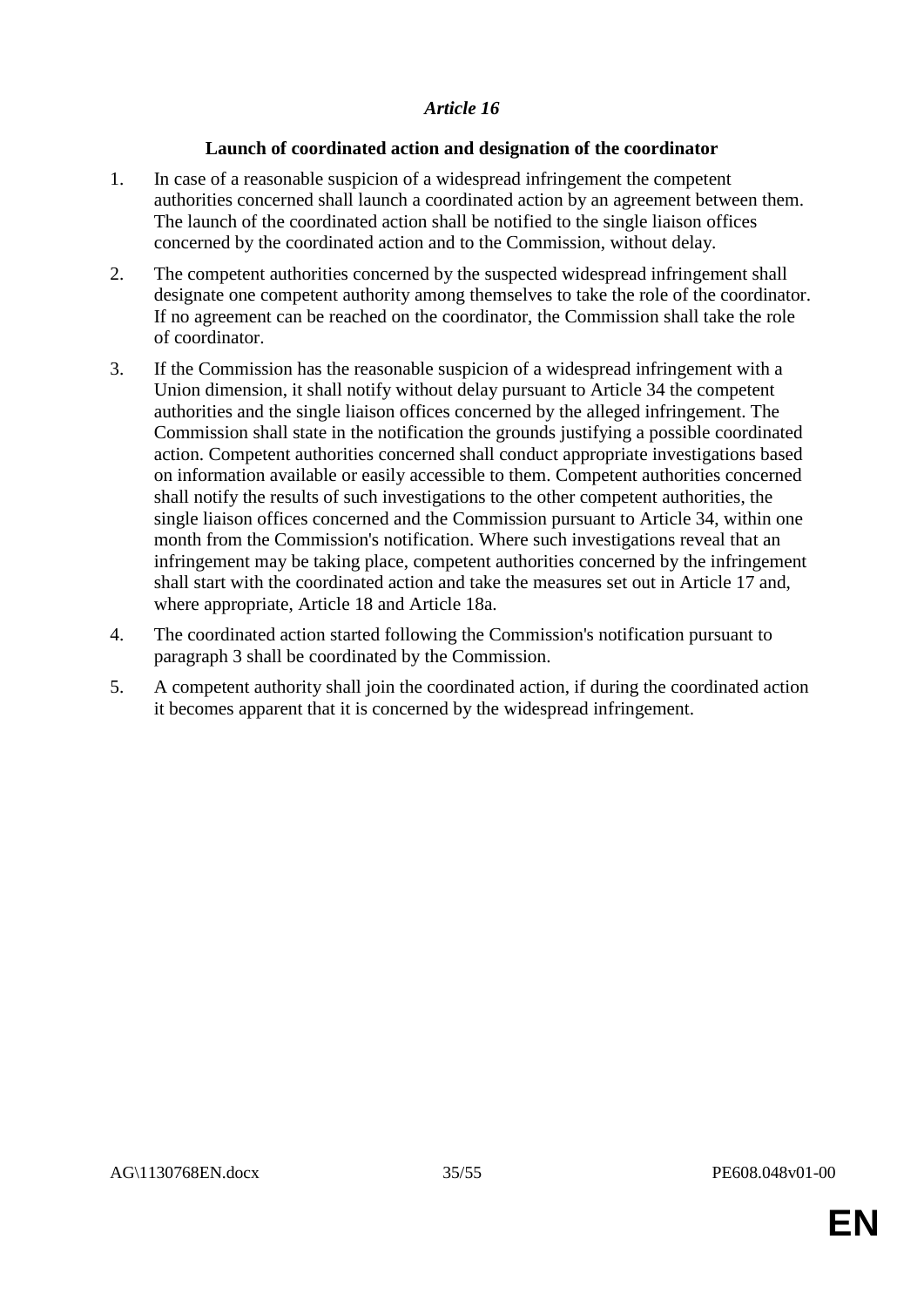#### *Article 16a*

## **Reasons for declining to take part in the coordinated action**

- 1. A competent authority may decline to take part in a coordinated action for any of the following reasons:
	- (a) criminal investigation or judicial proceedings have already been initiated, a judgement has been given, or a court settlement was reached concerning the same infringement against the same trader in that Member State;
	- (b) the exercise of the necessary enforcement powers has already been initiated before the issuance of an alert pursuant to Article 16(3), or an administrative decision has been adopted in respect of the same infringement against the same trader in that Member State in order to bring about the swift and effective cessation or prohibition of the widespread infringement;
	- (c) following appropriate investigation it is apparent that the actual or potential impact of the alleged infringement in its Member State is negligible and no enforcement measures need to be adopted by the competent authority;
	- (ca) the relevant widespread infringement or the widespread infringement with a Union dimension has not occurred in the Member State concerned and no enforcement measures need to be adopted by the competent authority;
	- (d) the competent authority has accepted commitments by the trader to cease the widespread infringement in its Member State and those commitments have been implemented and no enforcement measures need to be adopted by the competent authority.
- 2. Where a competent authority declines to take part in the coordinated action, it shall without delay inform the Commission and the other competent authorities and single liaison offices concerned about its decision, state the reasons for it and provide the necessary supporting documents.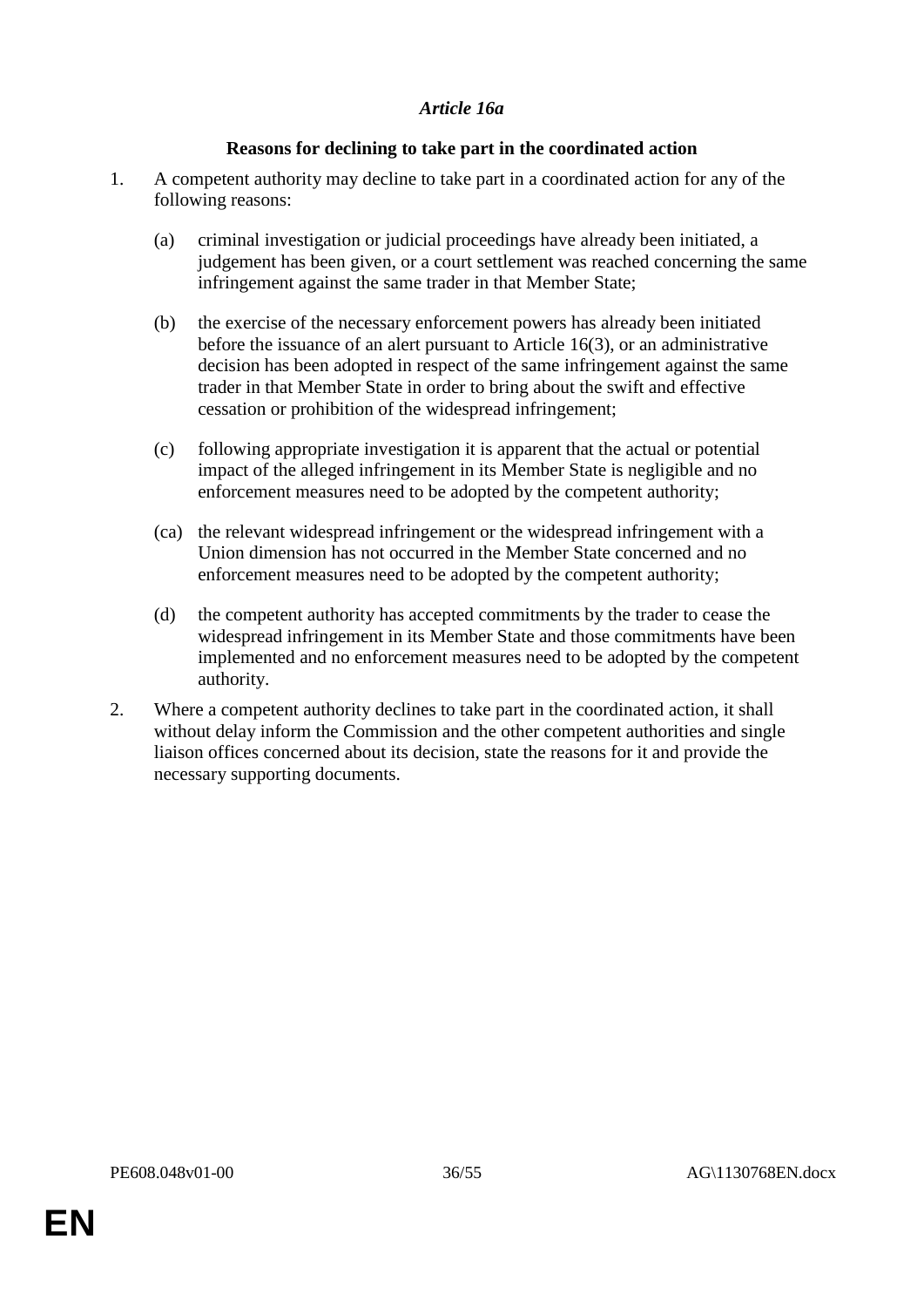## **Investigation measures in coordinated actions**

- 1. The competent authorities concerned shall ensure that investigations and inspections are conducted effectively, efficiently and in a coordinated manner. They shall seek, simultaneously with one another, to conduct investigations and inspections and, to the extent that national procedural law so allows, to apply interim measures.
- 2a. The mutual assistance mechanism pursuant to Chapter III may be used, if it is needed, in particular to gather evidence and information from Member States other than the Member States concerned by the coordinated action or to ensure that the trader concerned does not circumvent enforcement measures.
- 3. Where appropriate, the competent authorities concerned shall set out the outcome of the investigation and the assessment of the widespread infringement or, where applicable, the widespread infringement with a Union dimension, in a common position agreed upon among themselves.
- 3a. Unless otherwise agreed between the competent authorities concerned, the coordinator shall communicate the common position to the trader responsible for the infringement, who shall be given the opportunity to be heard on the matters forming part of the common position.
- 4. Where appropriate and without prejudice to Article 15a and to the rules on professional and commercial secrecy set out in Article 41, the competent authorities concerned shall decide to publish the common position or parts of it on their websites and may seek the views of consumer organisations, trader organisations and other parties concerned. The Commission shall publish the common position on its website in agreement with competent authorities concerned.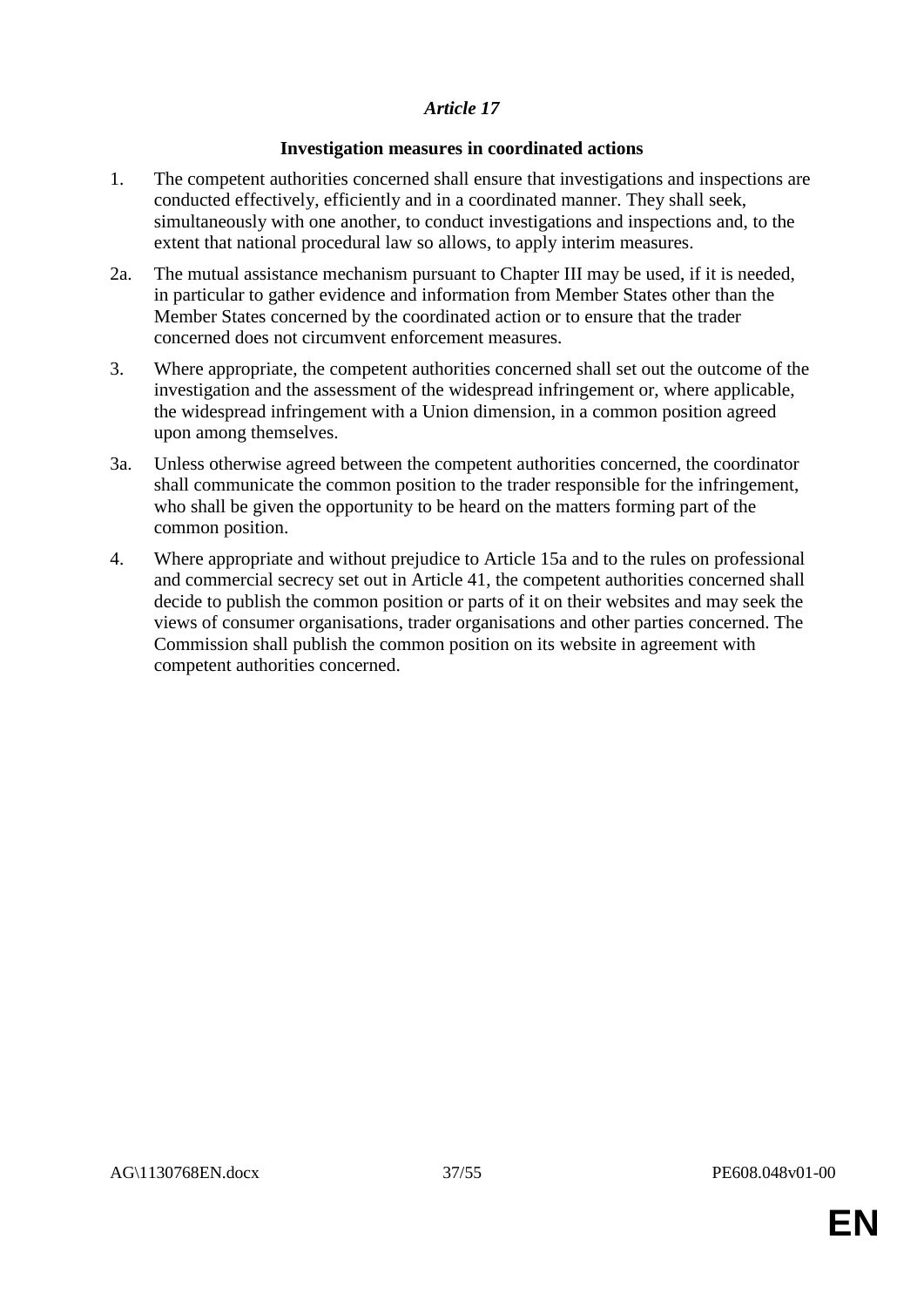# **Commitments in coordinated actions**

- 1. On the basis of a common position adopted pursuant to Article 17, the competent authorities concerned may invite the trader responsible for the widespread infringement or the widespread infringement with a Union dimension to propose in a set time limit commitments to cease the infringement. The trader may also, on its own initiative, propose commitments to cease the infringement or offer remedial commitments to consumers.
- 2a. Where appropriate and without prejudice to the rules on professional and commercial secrecy set out in Article 41, the competent authorities concerned may publish the commitments proposed by the trader on their websites or, as appropriate, the Commission may publish the commitments proposed on its website if requested by the competent authorities concerned. Competent authorities and the Commission may seek the views of other parties concerned, including consumer organisations and trade organisations.
- 3. The competent authorities concerned shall assess the proposed commitments and communicate the outcome of the assessment to the trader and, where applicable in case remedial commitments are offered shall inform consumers that claimed to have suffered harm as a consequence of the infringement of the latter. Where commitments are sufficient and proportionate to cease the infringement, the competent authorities shall accept the commitments and set a time limit within which the commitments have to be implemented.
- 4. The competent authorities concerned shall monitor the implementation of the commitments. They shall in particular ensure that the trader concerned regularly reports to the coordinator about the progress of the implementation of the commitments. The competent authorities may, where appropriate, seek the views of consumer organisations and experts to verify whether the steps taken by the trader are in line with the commitments.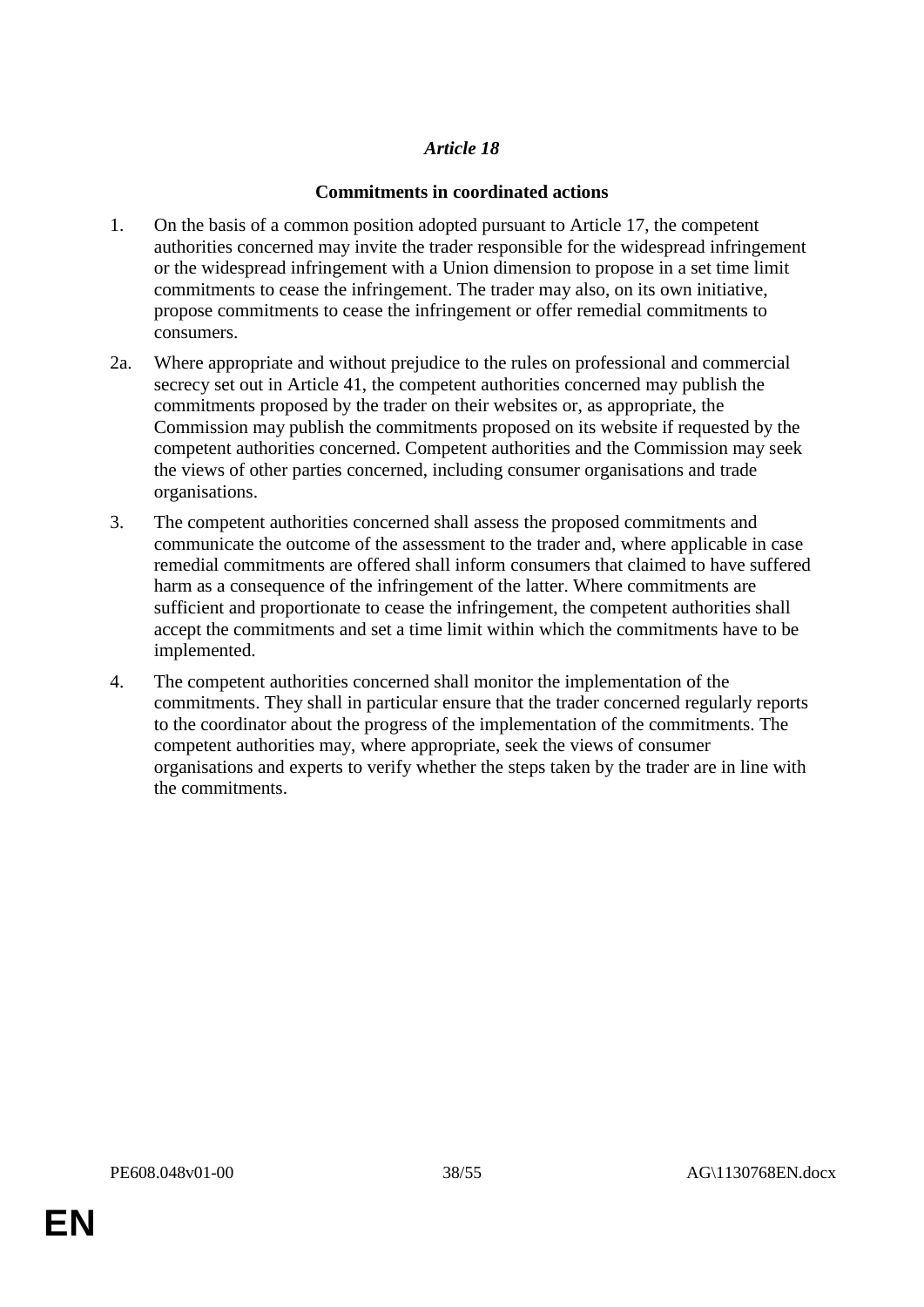## *Article 18a*

## **Enforcement measures in coordinated actions**

- 1. The competent authorities concerned shall take within their jurisdiction all necessary enforcement measures against the trader responsible for the widespread infringement to bring about the cessation or prohibition of the widespread infringement. Where appropriate they shall impose penalties, for instance fines or periodic penalty payments, on the trader responsible for the widespread infringement. The requested authority may receive from the trader, on its own initiative, additional remedial commitments for consumers affected by the alleged infringement, or where appropriate seek to obtain commitments from the trader to offer adequate remedies to consumers concerned by the infringement. Enforcement measures are particularly appropriate where:
	- (a-1) immediate enforcement action is required to bring about the swift and effective cessation or prohibition of the infringement;
	- (a) it is unlikely that the infringement will cease as a result of the commitments proposed by the trader responsible for the infringement;
	- (b) the trader responsible for the infringement does not propose commitments before the expiry of a time limit set by the competent authorities concerned;
	- (c) the trader responsible for the infringement proposes commitments which are insufficient to ensure the cessation of the infringement or, where appropriate, to remedy consumers harmed by the infringement; or
	- (d) the trader responsible for the infringement fails to implement the commitments to cease the infringement or, where appropriate, to remedy consumers harmed by the infringement, before the expiry of the time limit set out in Article 18(1);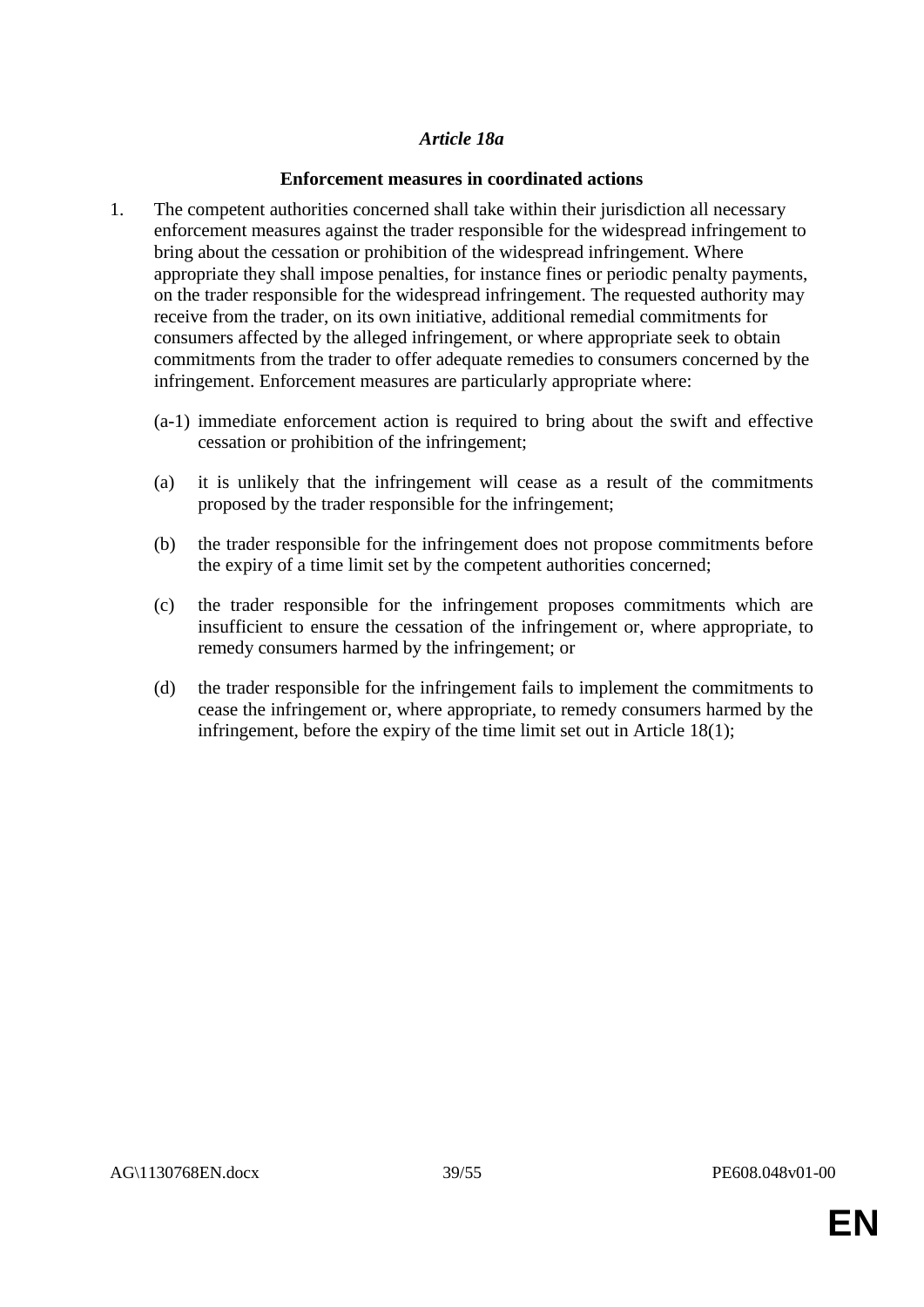2. Enforcement measures pursuant to paragraph 1 shall be taken in an effective, efficient and coordinated manner to bring about the cessation or prohibition of the widespread infringement. The competent authorities concerned shall seek to take enforcement measures simultaneously in Member States concerned by the widespread infringement.

## *Article 19*

#### **Closure of the coordinated actions**

- 1. The coordinated action shall be closed if the competent authorities concerned conclude that the widespread infringement has ceased or has been prohibited in all Member States concerned or there was no widespread infringement committed.
- 2. The coordinator shall notify the Commission, where applicable, the competent authorities and the single liaison offices of the Member States concerned without delay of the closure of the coordinated action.

## *Article 29*

#### **Role of the coordinator**

- 1. The coordinator appointed in accordance with Articles 16 or 36a shall in particular:
	- (a) ensure that all the competent authorities concerned and the Commission are duly informed in a timely manner of the progress of the enforcement action, the anticipated next steps and the measures to be adopted;
	- (b) coordinate and monitor investigation measures taken by the competent authorities concerned in accordance with Chapter IV ;
	- (c) coordinate the preparation and sharing of all necessary documents among the competent authorities concerned and the Commission;
	- (d) maintain contact with the trader and other parties concerned by the , investigation and enforcement measures, unless otherwise agreed upon by the competent authorities concerned and the coordinator;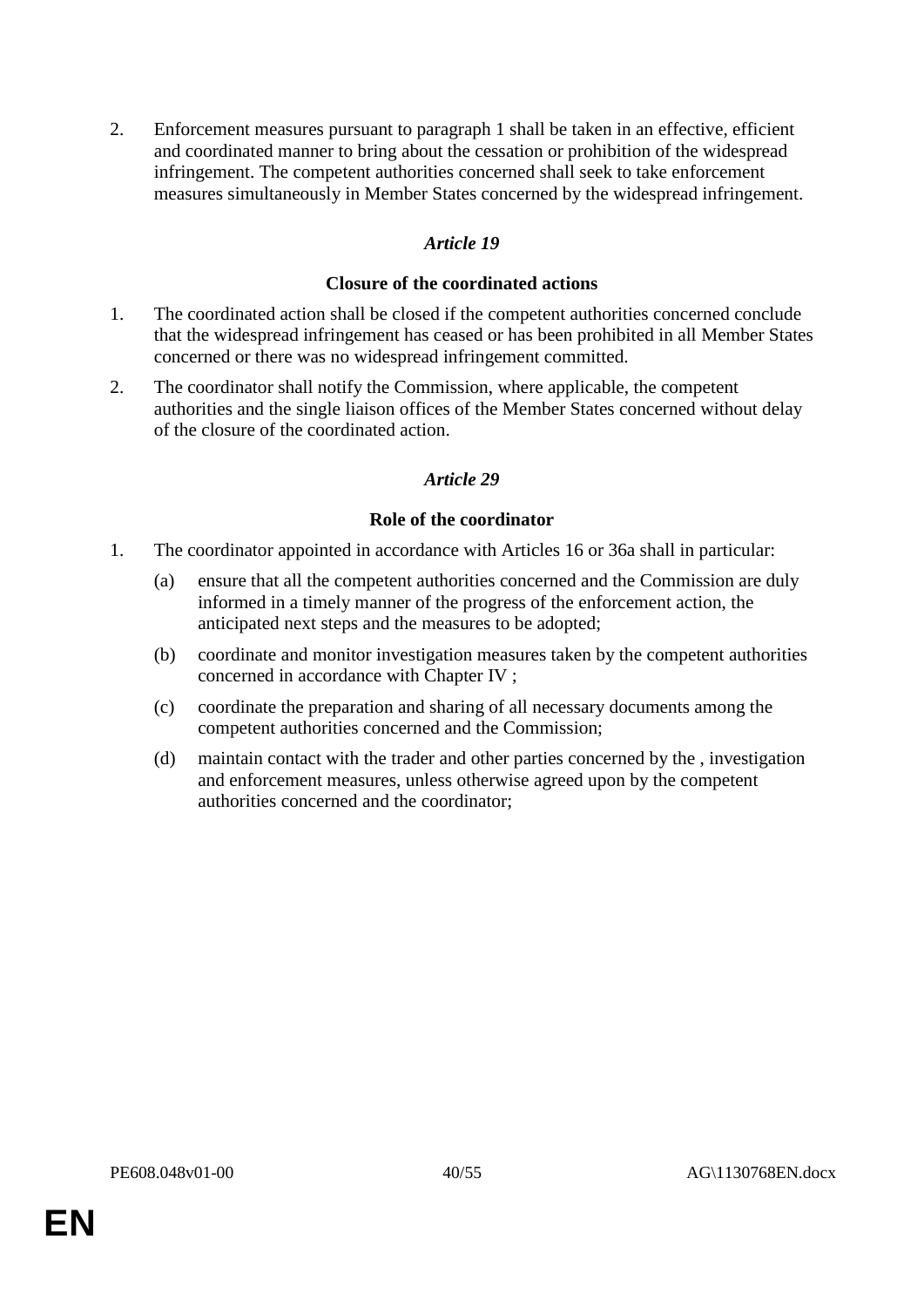- (e) coordinate the assessment, the consultations and the monitoring by the competent authorities concerned as well as other steps necessary to process and implement commitments proposed by the traders concerned;
- (f) coordinate enforcement measures adopted by the competent authorities concerned;
- (g) coordinate mutual assistance requests lodged by the competent authorities concerned pursuant to Chapter III.
- 2. The coordinator shall not be held responsible for the actions or the omissions of the competent authorities concerned when making use of the powers set out in Article 8.
- 2a. Where the coordinated actions concern widespread infringements of the Union legislation pursuant to paragraph 6 of Article 2 the coordinator shall invite the European Banking Authority to take an observer role.

#### **Language arrangements**

- 3. The languages used by the competent authorities for notifications and for all communications linked to the coordinated actions and sweeps pursuant to this Chapter shall be agreed upon by the competent authorities concerned.
- 4. If no agreement can be reached between the competent authorities concerned, notifications and other communications shall be sent in the official language of the Member State making the notification or other communication. In that case, if necessary, each competent authority concerned shall ensure the translations of the notifications, communications and other documents that it receives from other competent authorities.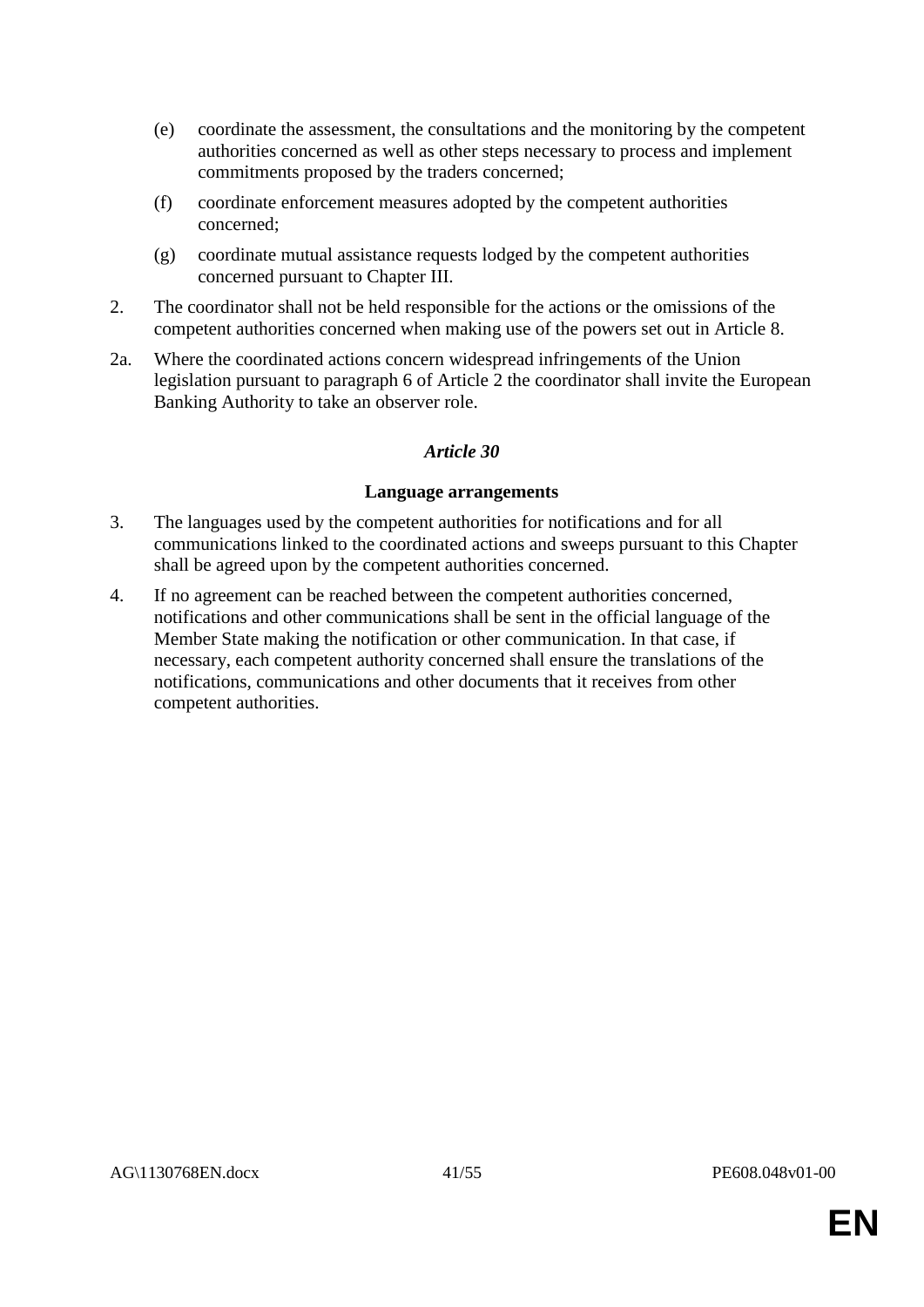#### **Language arrangements for communication with traders**

For the purposes of the procedures set out in this Chapter, the trader shall be entitled to communicate in the official language or one of the official languages used for official purposes of the Member State of its establishment or residence.

# **CHAPTER V**

## **UNION-WIDE ACTIVITIES**

#### *Article 34*

#### **Alerts**

- 1. A competent authority shall without delay notify the Commission and other competent authorities of any reasonable suspicion that an intra-Union infringement or a widespread infringement is taking place on its territory that may affect consumers' interests in other Member States ('alert').
- 2. The Commission shall without delay notify the competent authorities concerned of any reasonable suspicion that an intra-Union infringement or a widespread infringement has occurred ('alert')
- 3. In an alert the competent authority or the Commission shall provide, where available, in particular the following information about the suspected intra-Union infringement or widespread infringement:
	- (a) a description of the act or omission that constitutes the infringement;
	- (b) the product or service concerned by the infringement;
	- (c) the Member States concerned or possibly concerned by the infringement;
	- (d) the trader responsible or suspected of being responsible for the infringement;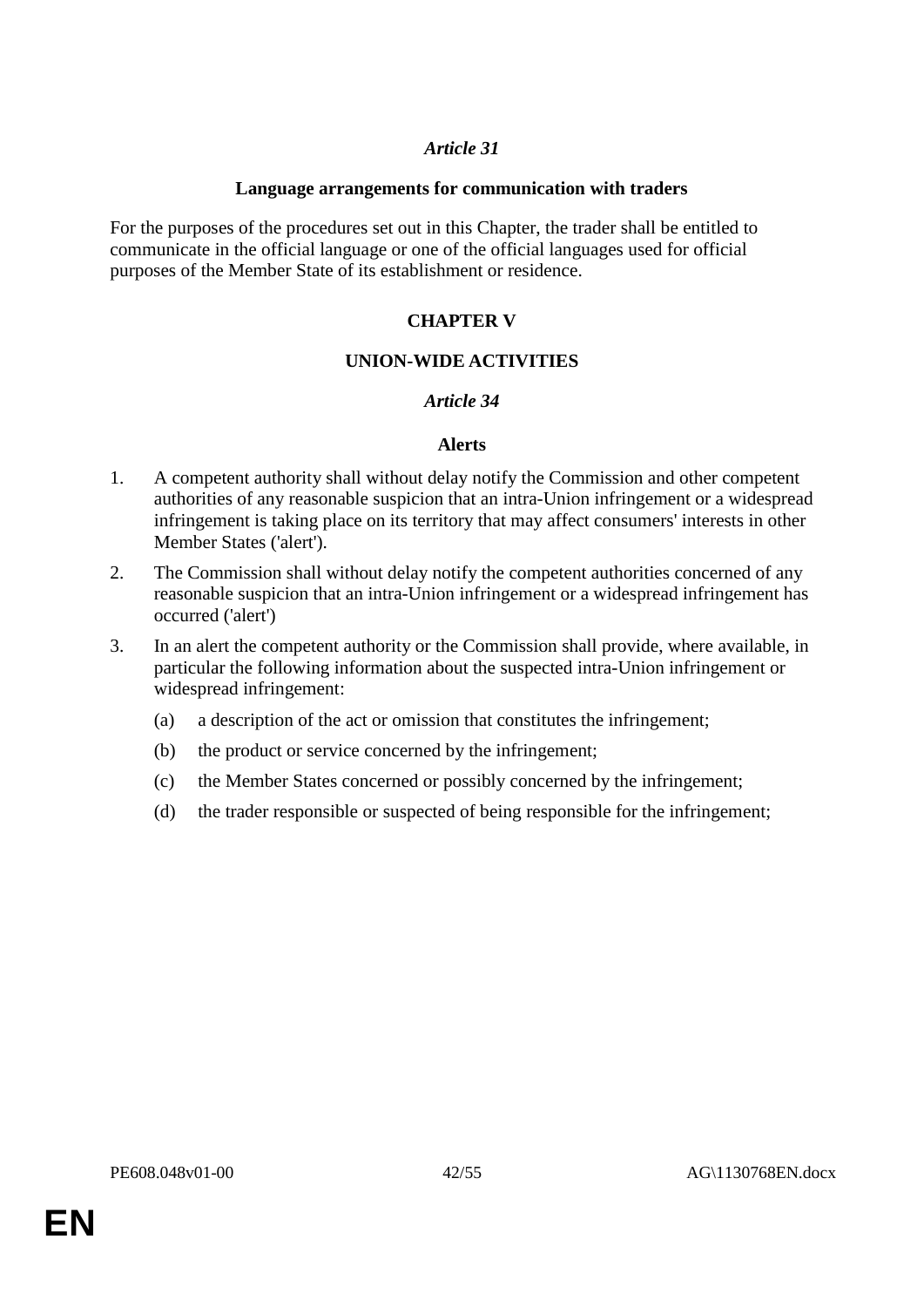- (e) the legal basis for possible actions by reference to national law and the corresponding provisions of the Union acts listed in the Annex ;
- (f) the description and status of legal proceedings, enforcement measures or other measures taken concerning the infringement and their dates and duration;
- (h) the competent authorities conducting legal proceedings and other measures;
- 4. In an alert , the competent authority or the Commission may ask competent authorities and single liaison offices concerned in other Member States and the Commission to verify whether, based on information available or easily accessible to the competent authorities concerned or the Commission, similar suspected infringements are taking place in the territory of other Member States or whether any enforcement measures have already been taken against such infringements in other Member States. Those competent authorities of other Member States and the Commission shall reply to the request without delay.

# **External alerts**

- 1. Member States shall, unless otherwise justified, entitle designated bodies, European Consumer Centres, consumer organisations and associations and, where appropriate, trader associations, with the necessary expertise to notify the competent authorities of the Member States concerned and the Commission of suspected intra-Union infringements or widespread infringements and to provide information available to them set out in paragraph 3 of Article 34 ('external alert'). Member States shall notify the Commission the list of those entities and any changes of it without delay.
- 2. The Commission, following a consultation with Member States, shall entitle associations representing consumer and, where appropriate, business interests at a Union level to make an external alert.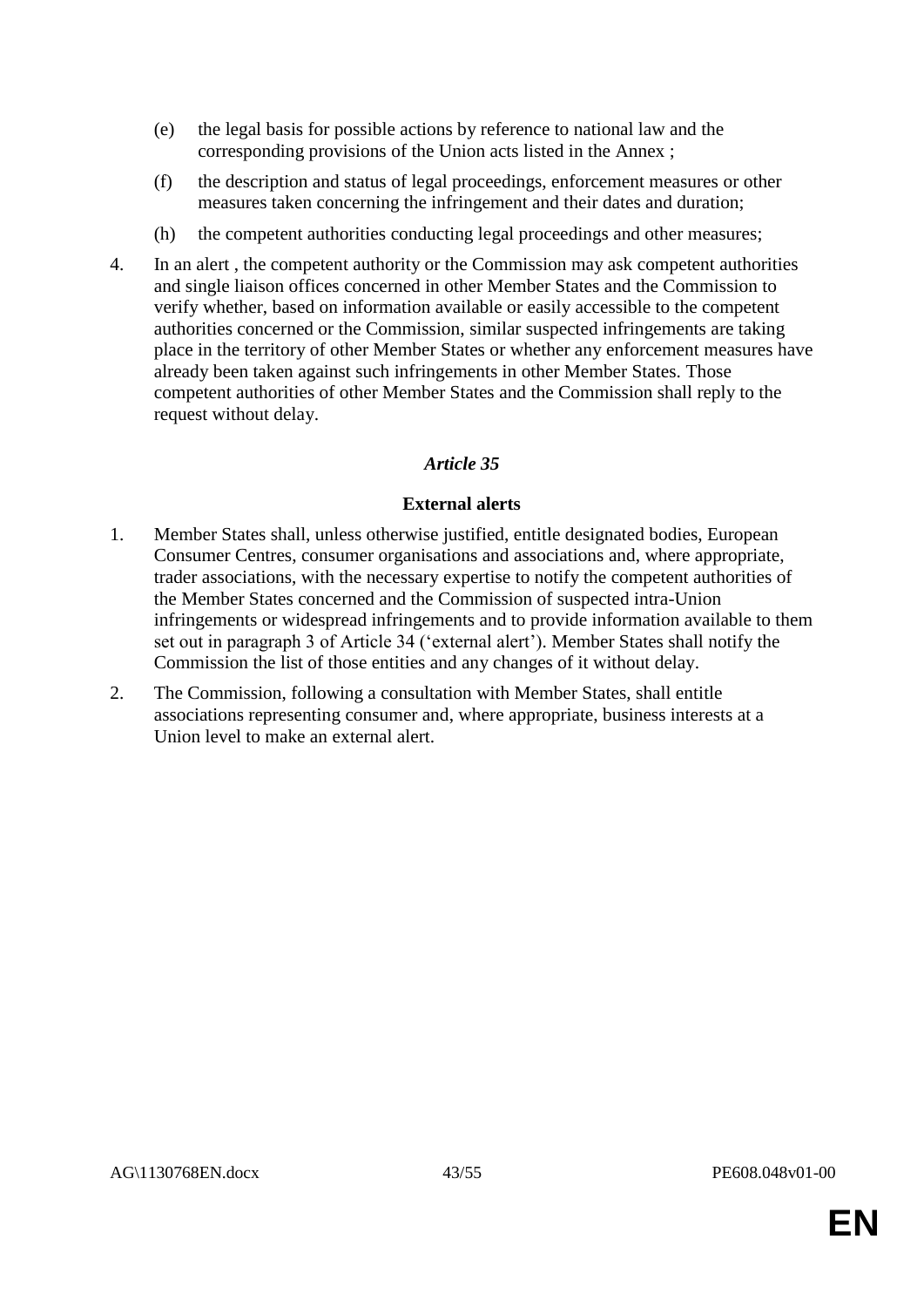4. The competent authorities shall not be bound to initiate a procedure or take any other action in response to an external alert. Entities making external alerts shall ensure that the information provided is correct, up to date and accurate and shall correct the information posted without delay or withdraw it as appropriate.

# *Article 36*

#### **Exchange of other information relevant for the detection of infringements**

To the extent necessary to achieve the objectives of this Regulation, competent authorities shall, via the database referred to in Article 43, notify the Commission and competent authorities of Member States concerned without delay of any measure taken by them to address an infringement of Union laws that protect consumers' interests within their jurisdiction if they suspect that the infringement in question may affect consumers' interests in other Member States.

## *Article 36a*

#### **Sweeps**

- 1. The competent authorities may decide to conduct a sweep to check compliance with Union laws that protect consumers' interests and/or detect infringements. Unless otherwise agreed upon by the competent authorities involved, sweeps shall be coordinated by the Commission.
- 2. When conducting sweeps, the competent authorities involved may make effective use of investigation powers set out in Article 8 and other powers conferred upon them by national law.
- 3. The competent authorities may invite designated bodies, Commission officials and other accompanying persons authorised by the Commission to participate in sweeps.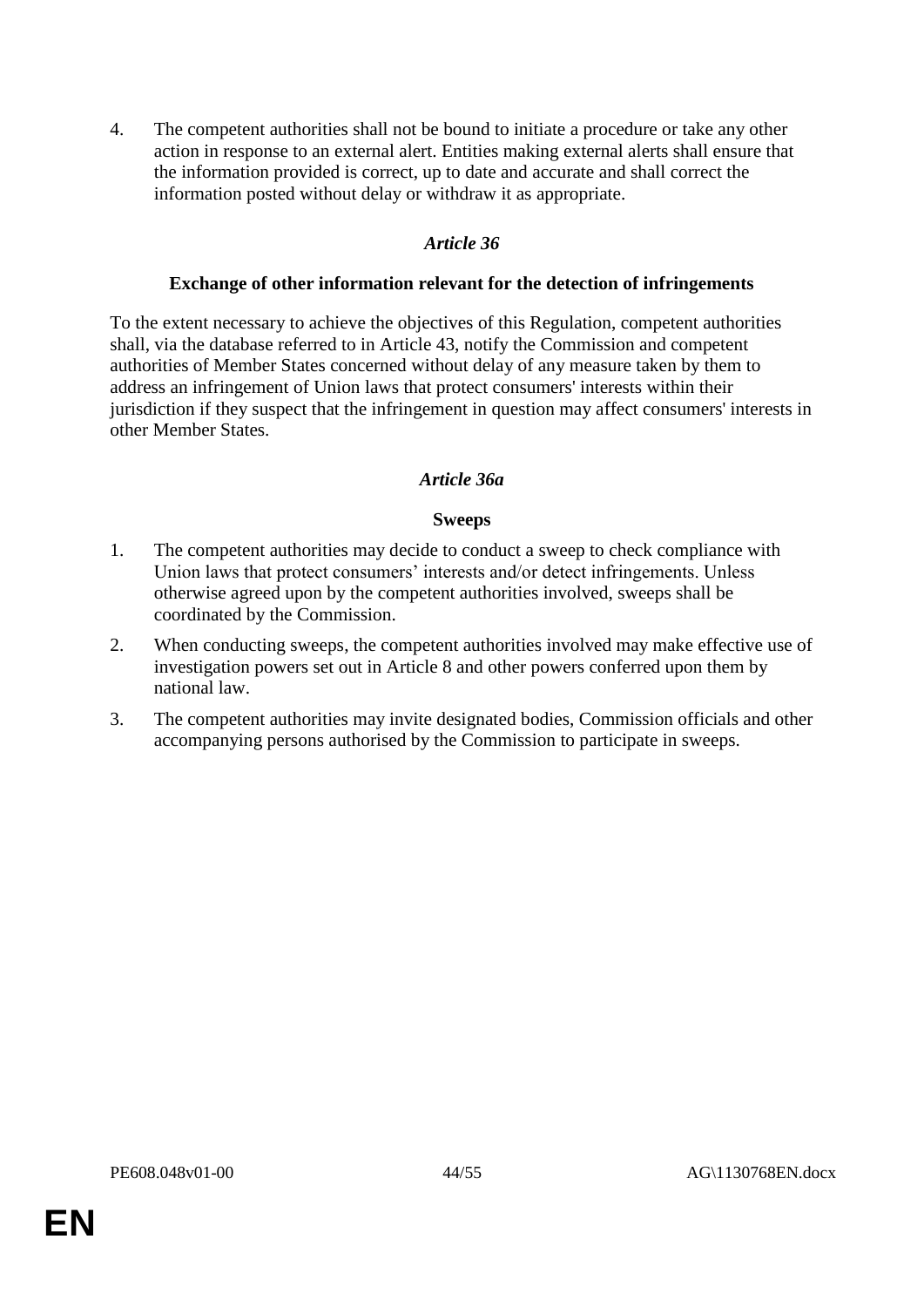# **Coordination of other activities contributing to investigation and enforcement**

- 1. To the extent necessary to achieve the objective of this Regulation, Member States shall inform each other and the Commission of their activities in the following areas:
	- (a) the training of their officials involved in the application of this Regulation;
	- (b) the collection, classification and exchange of data on consumer complaints;
	- (c) the development of sector-specific networks of competent officials;
	- (d) the development of information and communication tools;
	- (e) Where applicable, the development of standards, methodologies and guidelines concerning the application of this Regulation.
- 2. To the extent necessary to achieve the objective of this Regulation, Member States may coordinate and jointly organise activities in the areas set out in paragraph 1.

# *Article 38*

# **Exchange of officials between competent authorities**

- 1. The competent authorities may participate in exchange schemes of competent officials from other Member States in order to improve cooperation. The competent authorities shall take the necessary measures to enable competent officials from other Member States to play an effective role in the activities of the competent authority. To that end, those officials shall be authorised to carry out the duties entrusted to them by the host competent authority in accordance with the laws of its Member State.
- 2. During the exchange, the civil and criminal liability of the competent official shall be treated in the same way as that of the officials of the host competent authority. The competent officials from other Member States shall observe professional standards and the appropriate internal rules of conduct of the host competent authority. Those rules of conduct shall ensure in particular the protection of individuals with regard to the processing of personal data, procedural fairness and the proper observance of the rules on confidentiality and professional and commercial secrecy pursuant to Article 41.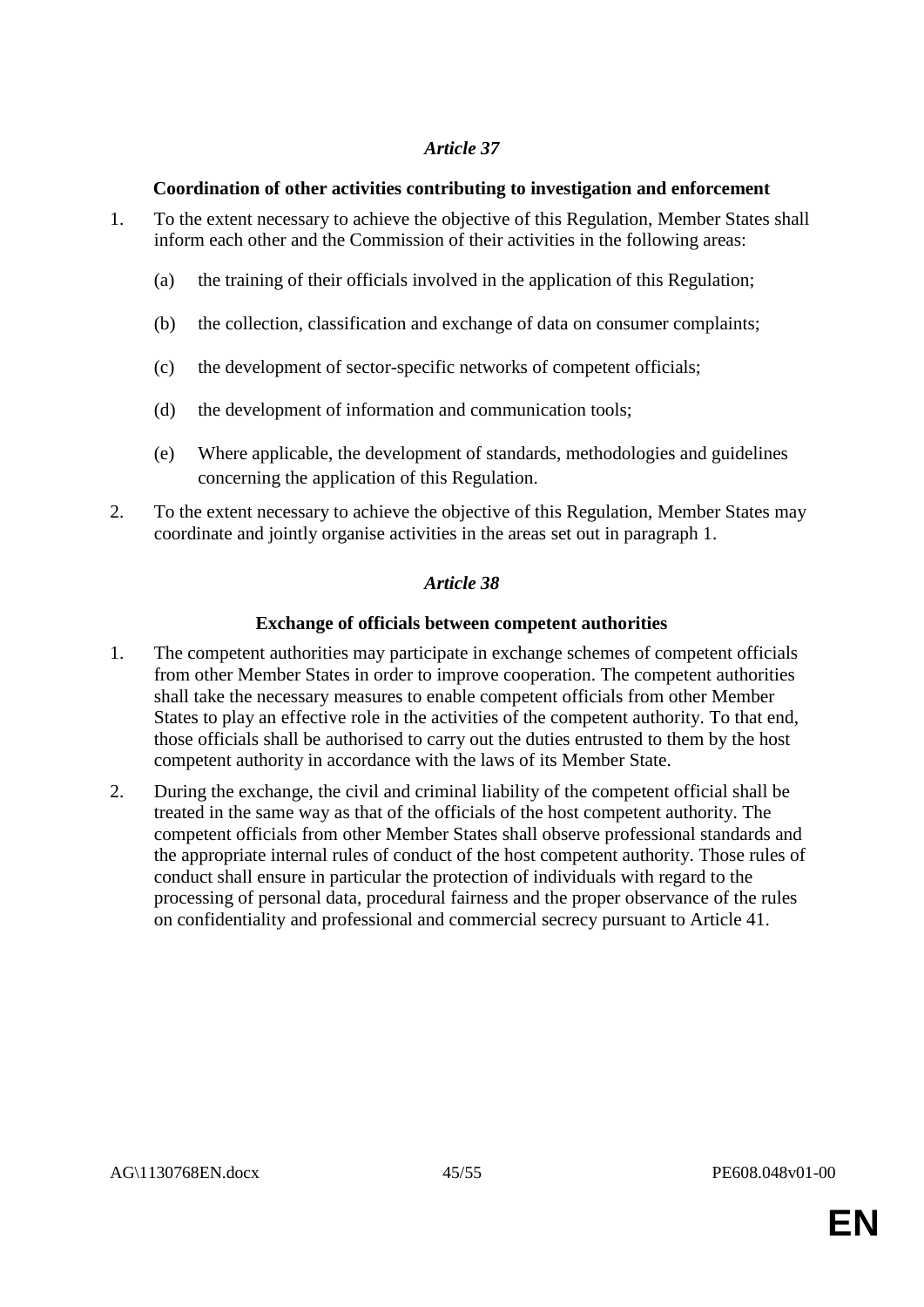# **International cooperation**

- 1. To the extent necessary to achieve the objective of this Regulation, the Union shall cooperate with third countries and with the competent international organisations in the areas covered by this Regulation in order to protect consumers' interests. The arrangements for cooperation, including the establishment of mutual assistance arrangements, the exchange of confidential information and exchange of staff programmes, may be subject to agreements between the Union and the third countries concerned.
- 2. Agreements concluded between the Union and third countries concerning cooperation and mutual assistance to protect and enhance consumers' interests shall be in accordance with the relevant data protection rules applicable to the transfer of personal data to third countries.
- 3. When a competent authority receives information from an authority of a third country relevant to competent authorities of other Member States it shall communicate the information to those relevant competent authorities insofar as it is permitted to do so by bilateral assistance agreements with the third country and in accordance with Union legislation regarding the protection of individuals with regard to the processing of personal data.
- 4. Information communicated under this Regulation may also be communicated to an authority of a third country by a competent authority under a bilateral assistance agreement with the third country, provided that the approval of the competent authority that originally communicated the information has been obtained and in accordance with Union legislation regarding the protection of individuals with regard to the processing of personal data.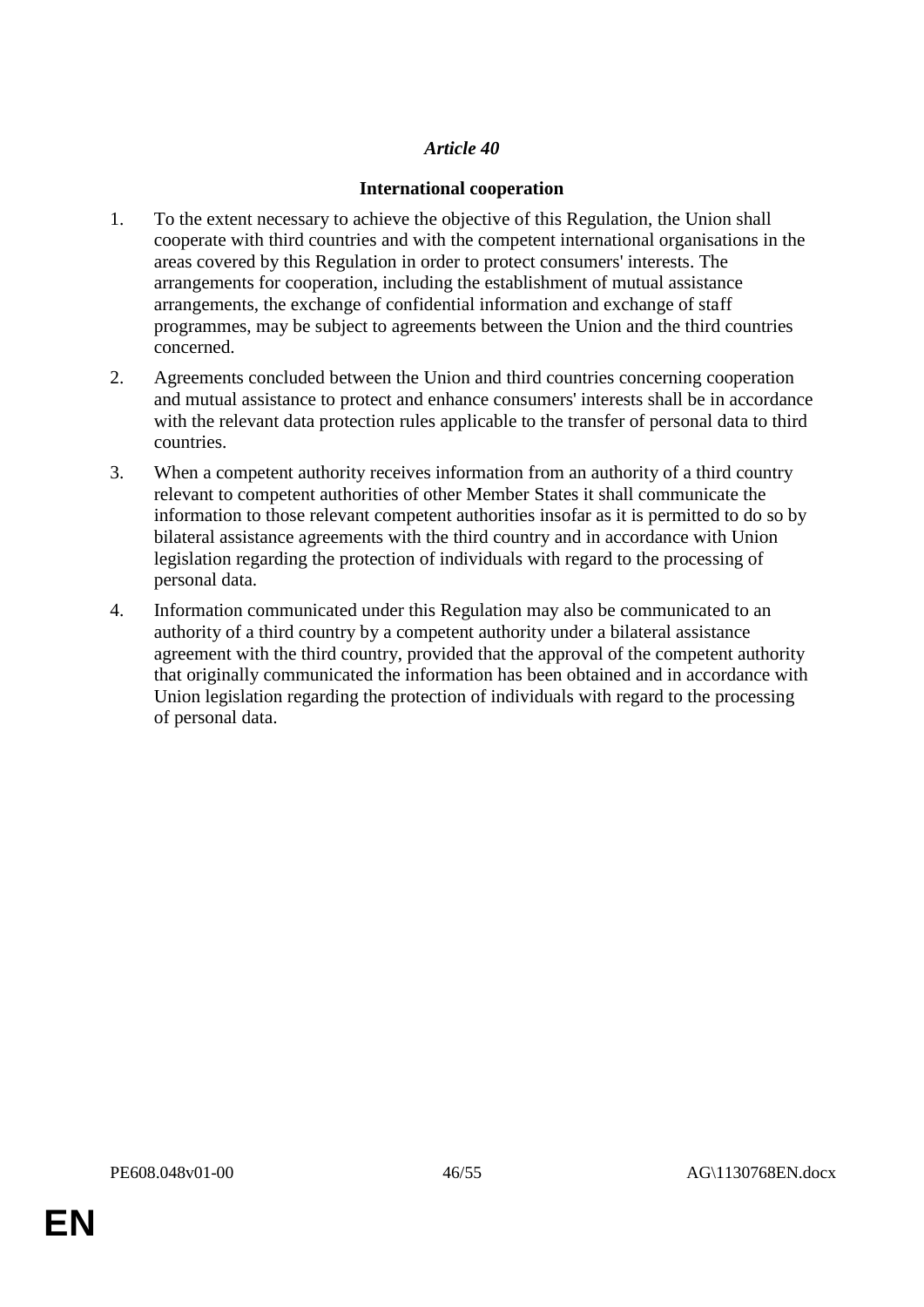# **CHAPTER VII**

# **COMMON ARRANGEMENTS**

# *Article 41*

## **Use of information and professional and commercial secrecy**

- 1. Information collected by or communicated to the competent authorities and the Commission in the course of applying this Regulation shall only be used for the purposes of ensuring compliance with the Union laws that protect consumers' interests.
- 2. The information referred to in paragraph 1 shall be treated confidentially and shall only be used and disclosed with due regard to the commercial interests of a natural or legal person, including trade secrets and intellectual property.
- 3. Without prejudice to paragraph 1, the competent authorities upon prior consultation from the competent authority which provided the information may disclose the information necessary:
	- (a) to prove intra-Union infringements, widespread infringements or widespread infringements with a Union dimension;
	- (b) to bring about the cessation or prohibition of intra-Union infringements, widespread infringements or widespread infringements with a Union dimension.

## *Article 42*

## **Use of evidence and investigation findings**

Competent authorities may invoke as evidence any information, documents, findings, statements, certified true copies or intelligence communicated, on the same basis as similar documents obtained in their own country, irrespective of the medium on which they are stored.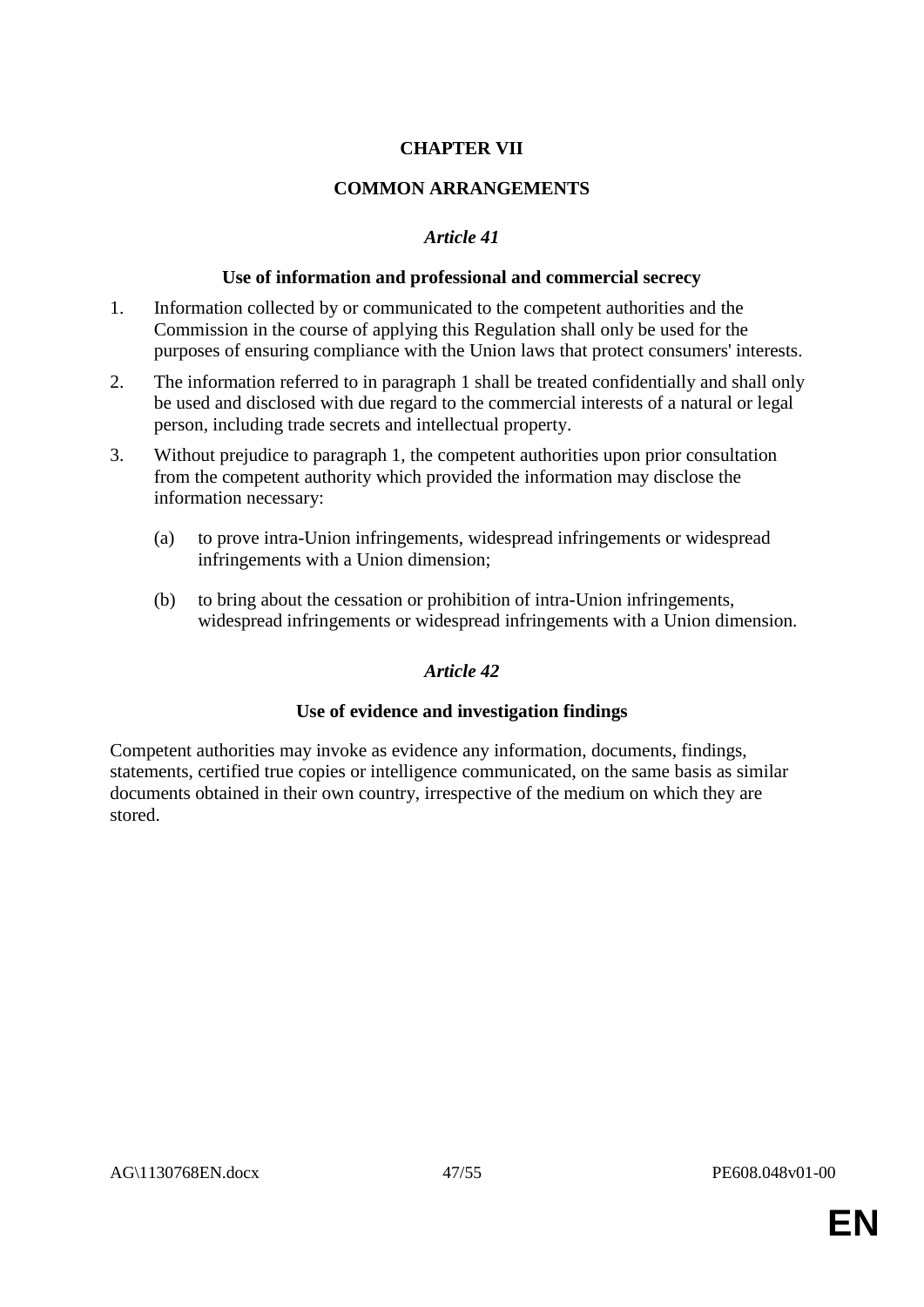# **Electronic database**

- 1. The Commission shall establish and maintain the necessary electronic database for all communication between competent authorities, single liaison offices and the Commission under this Regulation. Every information sent by the means of the electronic database shall be stored and processed in the electronic database. That database shall be made directly accessible for the competent authorities, single liaison offices and the Commission.
- 2. Information provided by entities entitled to make an external alert pursuant to paragraph 1 and 2 of Article 35 shall be stored and processed in the electronic database but those entities shall not have access to this database.
- 2a. Where a competent authority, a designated body or an entity referred to in Article 35 establishes that a notification of an infringement given by it pursuant to Articles 34 and 35 has subsequently been shown to be unfounded, it shall withdraw that notification. The Commission shall without delay remove the relevant information from the database, and shall inform the parties of the reasons for that removal.

The stored data relating to an infringement shall be stored in the database for no longer than it is necessary for the purposes for which it was collected and processed but for no longer than five years following the day on which:

- (a) a requested authority notifies the Commission pursuant to Article 12(3) that an intra- Union infringement has ceased;
- (b) the coordinator notifies pursuant to Article 19(1) the closure of the coordinated action;
- (d) the information has been entered in the database in all other cases.
- 4. The Commission shall adopt implementing acts laying down the practical and operational arrangements for the functioning of the database. Those implementing acts shall be adopted in accordance with the examination procedure referred to in Article 48(2).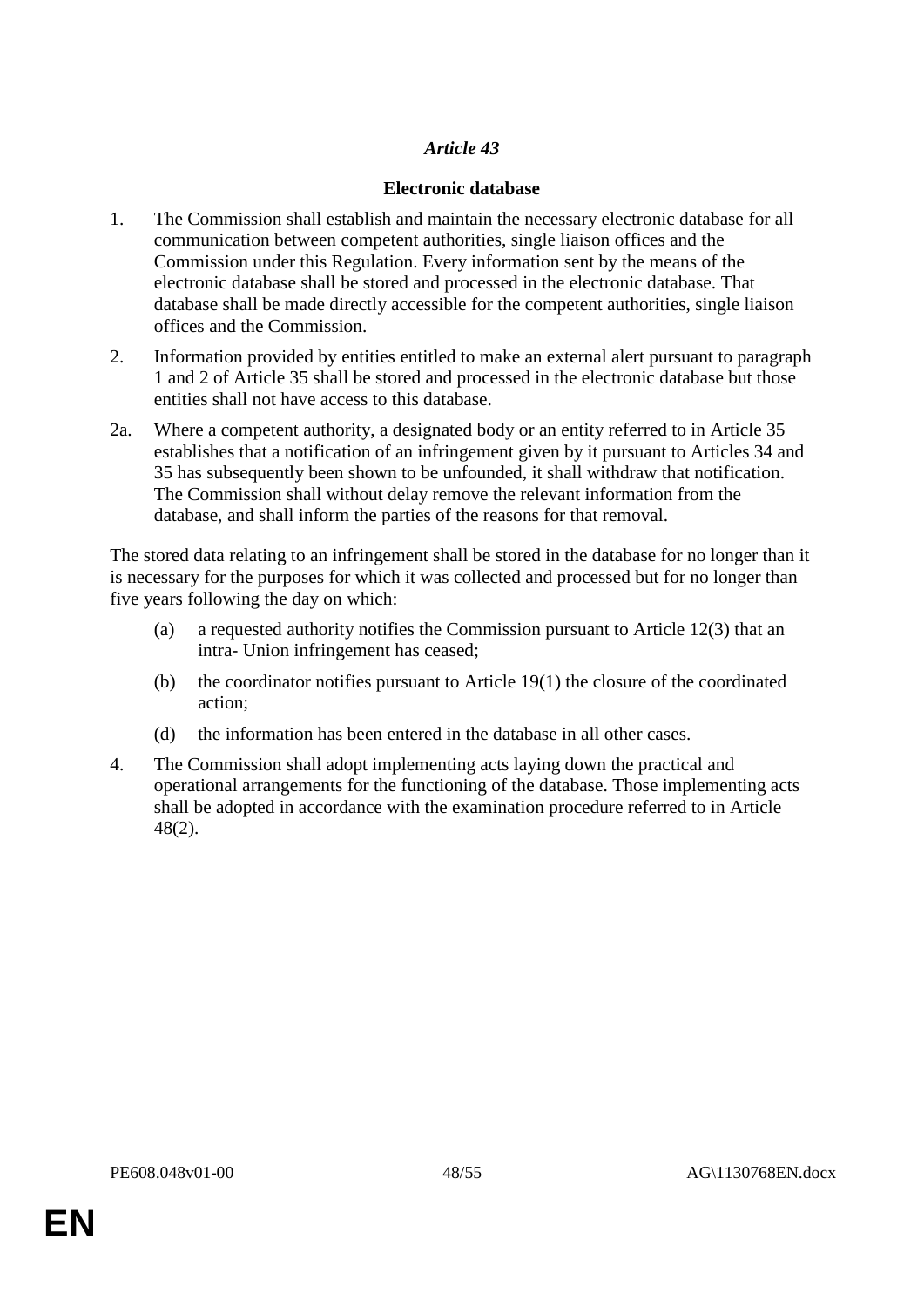# **Waiver of reimbursement of expenses**

- 1. Member States shall waive all claims for the reimbursement of expenses incurred in applying this Regulation.
- 2. Notwithstanding paragraph 1, in case of acting upon request pursuant to Article 12, the Member State of the applicant authority shall remain liable to the Member State of the requested authority for any costs and any losses incurred as a result of measures dismissed and held to be unfounded by a court as far as the substance of the infringement in question is concerned.

# *Article 45*

# **Enforcement priorities**

1. By ... [two years after the date of entry into force of this Regulation] and every two years thereafter, Member States shall exchange information on their enforcement priorities for the application of this Regulation with one another and with the Commission.

That information shall include:

- (a) information concerning market trends that might affect consumers' interests in the Member State concerned and in other Member States;
- (b) an overview of actions carried out under this Regulation, in the last two years, and in particular, investigation and enforcement measures related to the widespread infringements;
- (c) statistics exchanged under the alert mechanism established pursuant to Article 34;
- (d) the tentative priority areas for the enforcement of the Union laws that protect consumers' interests for the next two years in the Member State concerned; and
- (e) the proposed priority areas for the enforcement of the Union laws that protect consumers' interests Union-wide for the next two years.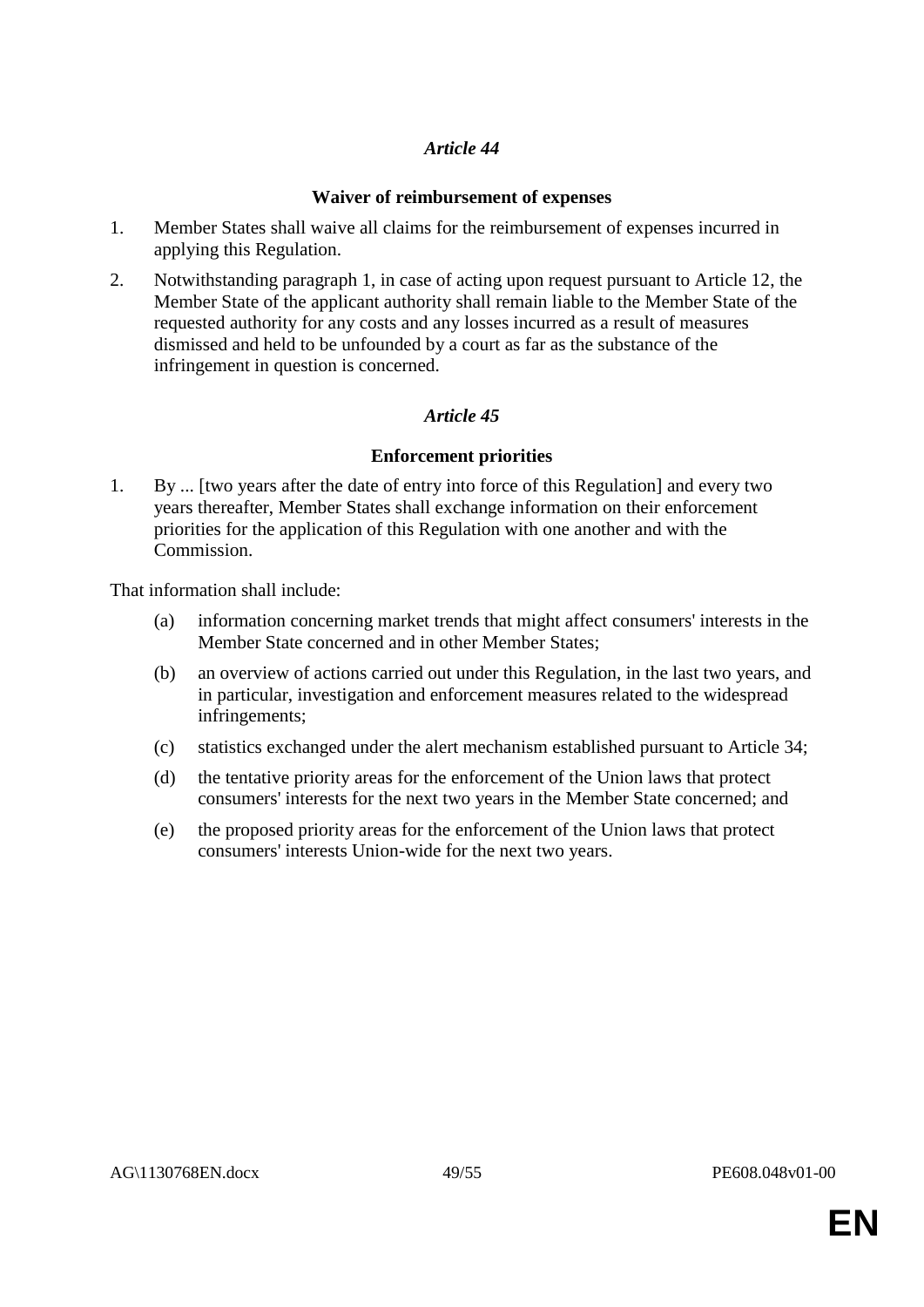- 1a. Without prejudice to Article 41, the Commission shall, every two years, produce an overview of the information referred to in points (a), (b) and (c) of paragraph 1 and shall make it publicly available. The Commission shall inform the European Parliament thereof.
- 2. In cases involving substantial change of circumstances or market conditions during the two years after the submission of their last enforcement priorities, Member States shall update their enforcement priorities and shall inform other Member States and the Commission accordingly.
- 2a. The Commission shall summarise enforcement priorities submitted by the Member States in accordance with paragraph 1 and shall report annually to the Committee referred to in Article 48 in order to facilitate the prioritisation of actions under this Regulation and shall exchange best practices and benchmarking, in particular with a view of developing capacity building activities.

## **CHAPTER VIII**

## **FINAL PROVISIONS**

## *Article 48*

#### **Committee**

- 1. The Commission shall be assisted by a Committee. That Committee shall be a Committee within the meaning of Regulation (EU) No 182/2011.
- 2. Where reference is made to this paragraph, Article 5 of Regulation (EU) No 182/2011 shall apply.

# *Article 49*

## **Notifications**

Member States shall communicate to the Commission without delay the text of any provisions of national law that they adopt, and of agreements, other than agreements dealing with individual cases that they conclude, on matters covered by this Regulation.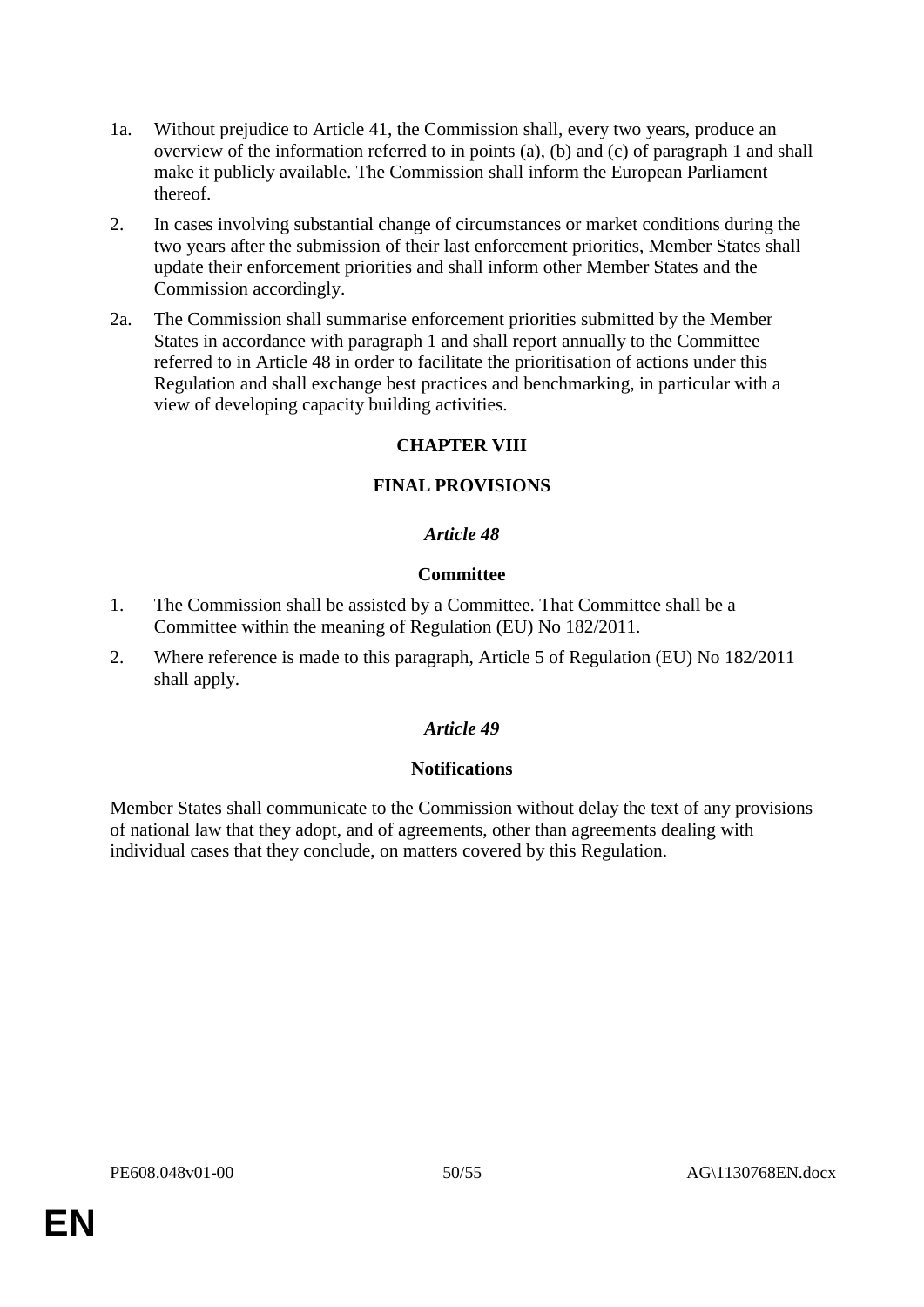# **Reporting**

- 1. By [five years after the date of entry into force of this Regulation], the Commission shall submit to the European Parliament and to the Council a report on the application of this Regulation.
- 2a. That report shall contain an evaluation of the application of the Regulation including an assessment of the effectiveness of enforcement of Union laws that protect consumers' interests under this Regulation, in particular with regard to the powers provided under Article 8, along with, inter alia, an examination of how compliance by traders with Union laws that protect consumers' interests has evolved in key consumer markets concerned by cross-border trade.
- 2b. That report shall be accompanied, where necessary, by legislative proposals.

## *Article 52*

## **Repeal**

Regulation (EU) No 2006/2004 is repealed from [date of application of this Regulation].

# *Article 53*

# **Entry into force and application**

The Regulation shall enter into force on the twentieth day following its publication in the Official Journal of the European Union.

This Regulation shall apply from ... [ 24 months after the date of entry into force of this Regulation].

This Regulation shall be binding in its entirety and directly applicable in all Member States.

Done at Brussels,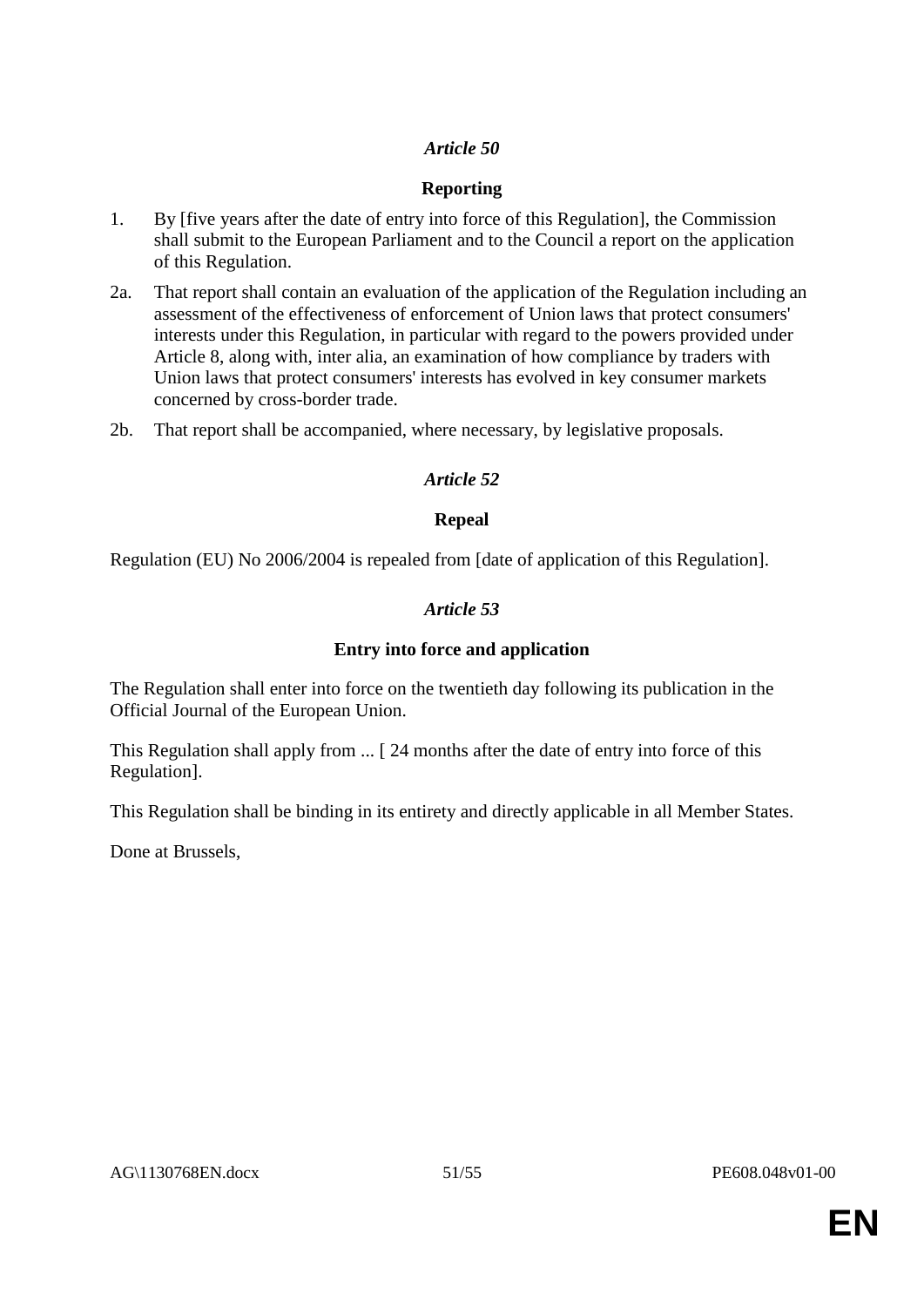# **ANNEX TO ANNEX**

## **Directives and Regulations referred to in point (a) of Article 3**

- 1. Council Directive 93/13/EEC of 5 April 1993 on unfair terms in consumer contracts (OJ L 95, 21.4.1993, p. 29).
- 2. Directive 98/6/EC of the European Parliament and of the Council of 16 February 1998 on consumer protection in the indication of the prices of products offered to consumers (OJ L 80, 18.3.1998, p. 27).
- 3. Directive 1999/44/EC of the European Parliament and of the Council of 25 May 1999 on certain aspects of the sale of consumer goods and associated guarantees (OJ L 171, 7.7.1999, p. 12).
- 4. Directive 2000/31/EC of the European Parliament and of the Council of 8 June 2000 on certain legal aspects of information society services, in particular electronic commerce, in the Internal Market (Directive on electronic commerce) (OJ L 178, 17.7.2000 p. 1).
- 5. Directive 2001/83/EC of the European Parliament and of the Council of 6 November 2001 on the Community code relating to medicinal products for human use: Articles 86 to 100 (OJ L 311, 28.11.2001, p. 67).
- 6. Directive 2002/58/EC of the European Parliament and of the Council of 12 July 2002 concerning the processing of personal data and the protection of privacy in the electronic communications sector (Directive on privacy and electronic communications): Article 13 (OJ L 201, 31.7.2002, p. 37).
- 7. Directive 2002/65/EC of the European Parliament and of the Council of 23 September 2002 concerning the distance marketing of consumer financial services and amending Council Directive 90/619/EEC and Directives 97/7/EC and 98/27/EC (OJ L 271, 9.10.2002, p. 16).
- 8. Regulation (EC) No 261/2004 of the European Parliament and of the Council of 11 February 2004 establishing common rules on compensation and assistance to air passengers in the event of denied boarding and of cancellation or long delay of flights, and repealing Regulation (EEC) No 295/91 (OJ L 46, 17.2.2004, p. 1).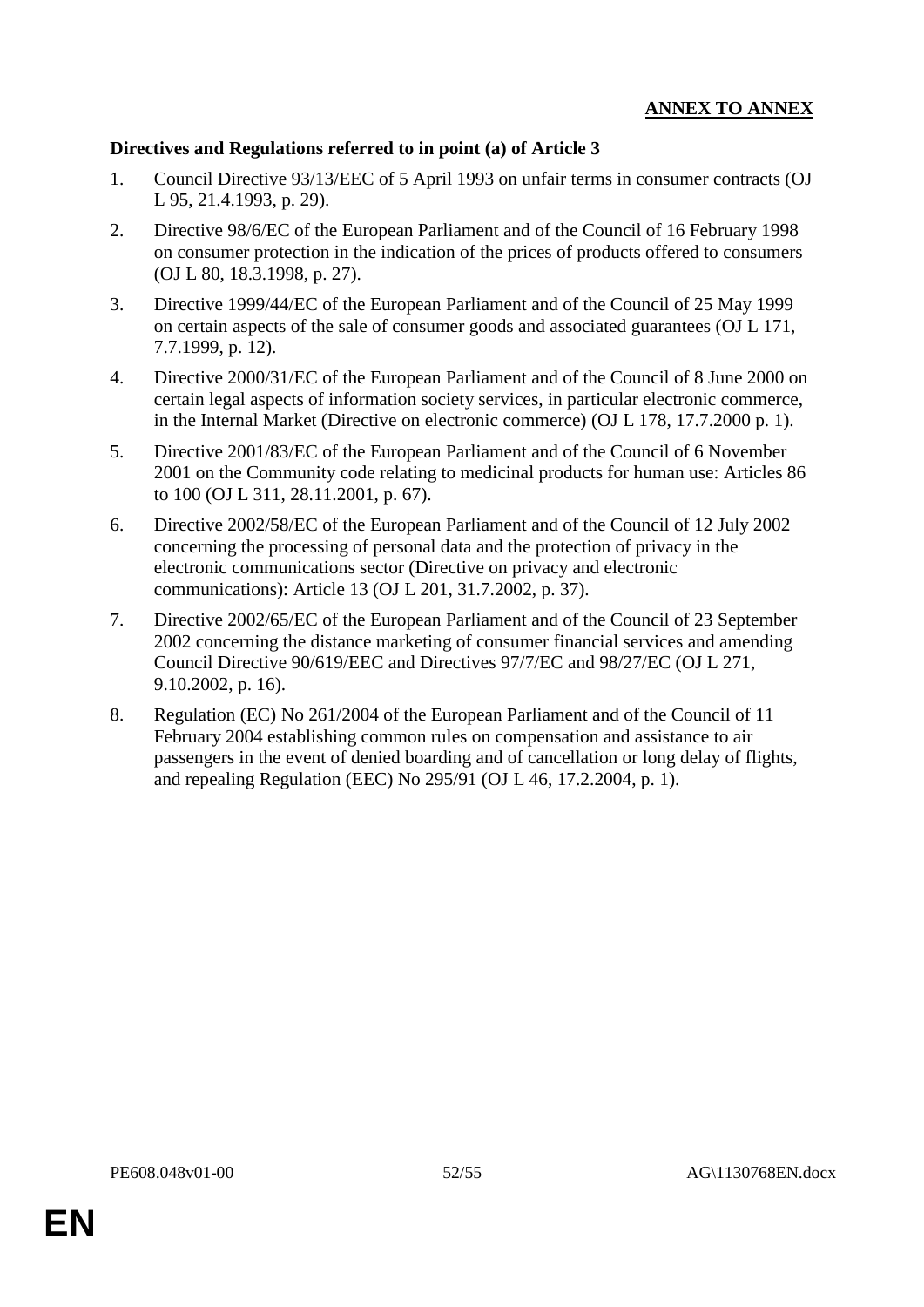- 9. Directive 2005/29/EC of the European Parliament and of the Council of 11 May 2005 concerning unfair business-to-consumer commercial practices in the internal market amending Council Directive 84/450/EEC, Directives 97/7/EC, 98/27/EC and 2002/65/EC of the European Parliament and of the Council and Regulation (EC) No 2006/2004 of the European Parliament and of the Council ('Unfair Commercial Practices Directive') (OJ L 149, 11.6.2005, p. 22).
- 10. Regulation (EC) No 1107/2006 of the European Parliament and of the Council of 5 July 2006 concerning the rights of disabled persons and persons with reduced mobility when travelling by air (OJ L 204, 26.7.2006, p. 1.).
- 11. Directive 2006/114/EC of the European Parliament and of the Council of 12 December 2006 concerning misleading and comparative advertising (OJ L 376, 27.12.2006, p. 21): Article 1, Article 2(c) and Articles 4 to 8.
- 12. Directive 2006/123/EC of the European Parliament and of the Council of 12 December 2006 on services in the internal market (OJ L 376, 27.12. 2006, p. 36): Article 20.
- 13. Regulation (EC) No 1371/2007 of the European Parliament and of the Council of 23 October 2007 on rail passengers' rights and obligations (OJ L 315, 3.12. 2007, p. 14).
- 14. Directive 2008/48/EC of the European Parliament and of the Council of 23 April 2008 on credit agreements for consumers and repealing Council Directive 87/102/EEC (OJ L 133, 22.5.2008, p. 66).
- 15. Regulation (EC) No 1008/2008 of the European Parliament and of the Council of 24 September 2008 on common rules for the operation of air services in the Community (OJ L 293, 31.10.2008, p. 3.): Articles 22, 23 and 24
- 16. Directive 2008/122/EC of the European Parliament and of the Council of 14 January 2009 on the protection of consumers in respect of certain aspects of timeshare, longterm holiday product, resale and exchange contracts (OJ L 33, 3.2.2009, p. 10).
- 17. Directive 2010/13/EU of the European Parliament and of the Council of 10 March 2010 on the coordination of certain provisions laid down by law, regulation or administrative action in Member States concerning the provision of audiovisual media services (Audiovisual Media Services Directive) (OJ L 95, 15.4.2010, p. 1): Articles 9, 10, 11 and Articles 19 to 26.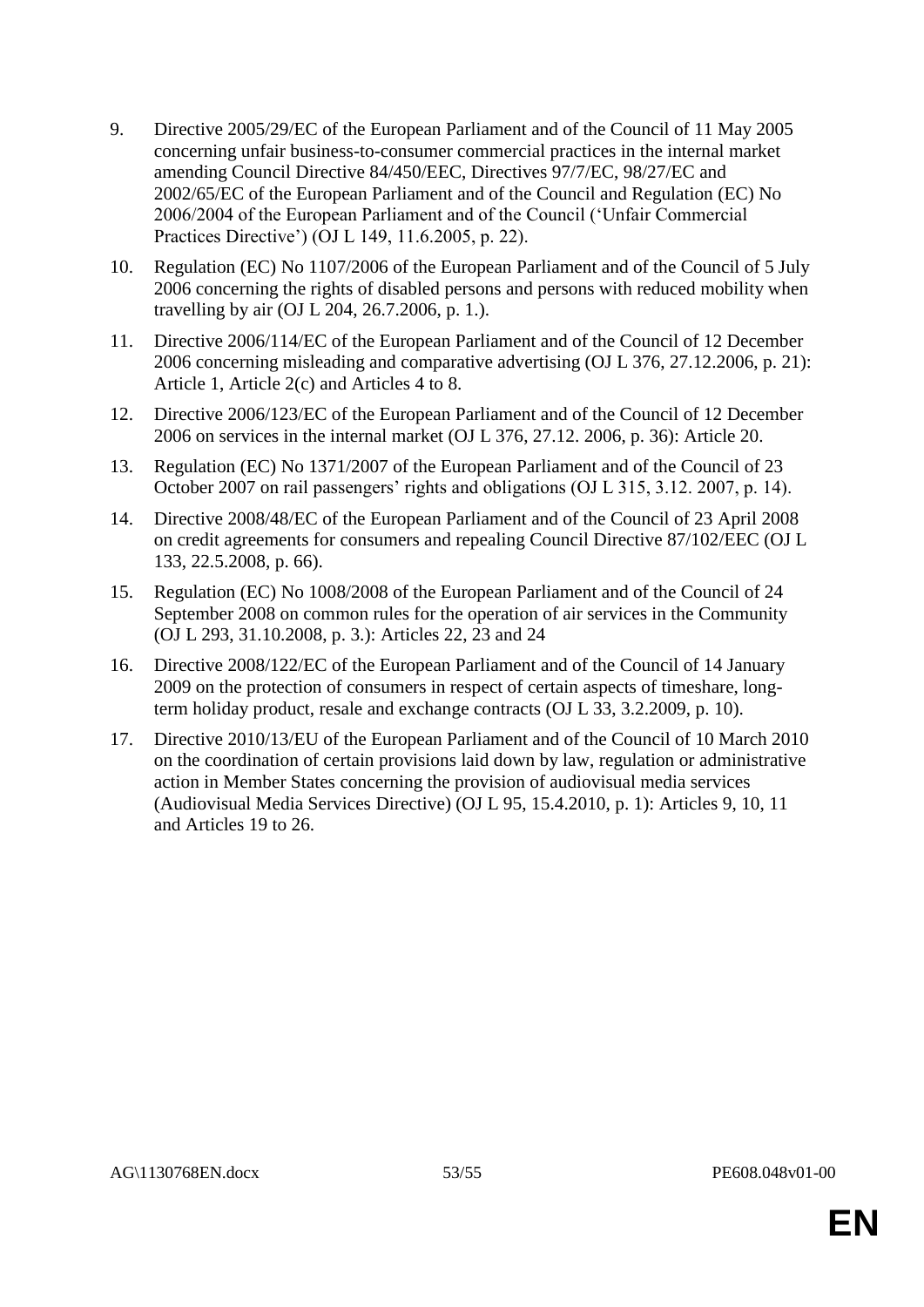- 18. Regulation (EU) No 1177/2010 of the European Parliament and of the Council of 24 November 2010 concerning the rights of passengers when travelling by sea and inland waterway and amending Regulation (EC) No 2006/2004 (OJ L 334, 17.12.2010, p. 1.).
- 19. Regulation (EU) No 181/2011 of the European Parliament and of the Council of 16 February 2011 on the rights of passengers in bus and coach transport and amending Regulation (EC) No 2006/2004 (OJ L 55, 28.2.2011, p. 1.).
- 20. Directive 2011/83/EU of the European Parliament and of the Council of 25 October 2011 on consumer rights, amending Council Directive 93/13/EEC and Directive 1999/44/EC of the European Parliament and of the Council and repealing Council Directive 85/577/EEC and Directive 97/7/EC of the European Parliament and of the Council (OJ L 304, 22.11.2011, p.64).
- 21. Directive 2013/11/EU of the European Parliament and of the Council of 21 May 2013 on alternative dispute resolution for consumer disputes and amending Regulation (EC) No 2006/2004 and Directive 2009/22/EC (Directive on consumer ADR) (OJ L 165, 18.6.2013, p. 63): Article 13.
- 21a. Regulation (EU) No 524/2013 of the European Parliament and of the Council of 21 May 2013 on online dispute resolution for consumer disputes and amending Regulation (EC) No 2006/2004 and Directive 2009/22/EC (Regulation on consumer ODR) (OJ L 165, 18.3.2013, p. 1) : Article 14 of ODR no 524/2013.
- 22. Directive 2014/17/EU of the European Parliament and of the Council of 4 February 2014 on credit agreements for consumers relating to residential immovable property and amending Directives 2008/48/EC and 2013/36/EU and Regulation (EU) No 1093/2010 (OJ L 60, 28.2.2014, p. 34): Articles 10, 11, 13, 14, 15, 16, 17, 18, 21, 22, 23, Chapter 10 and Annexes I and II.
- 23. Directive 2014/92/EU of the European Parliament and of the Council of 23 July 2014 on the comparability of fees related to payment accounts, payment account switching and access to payment accounts with basic features (OJ L 257, 28.8.2014, p. 214): Articles 3 to 18 and Article 20(2).